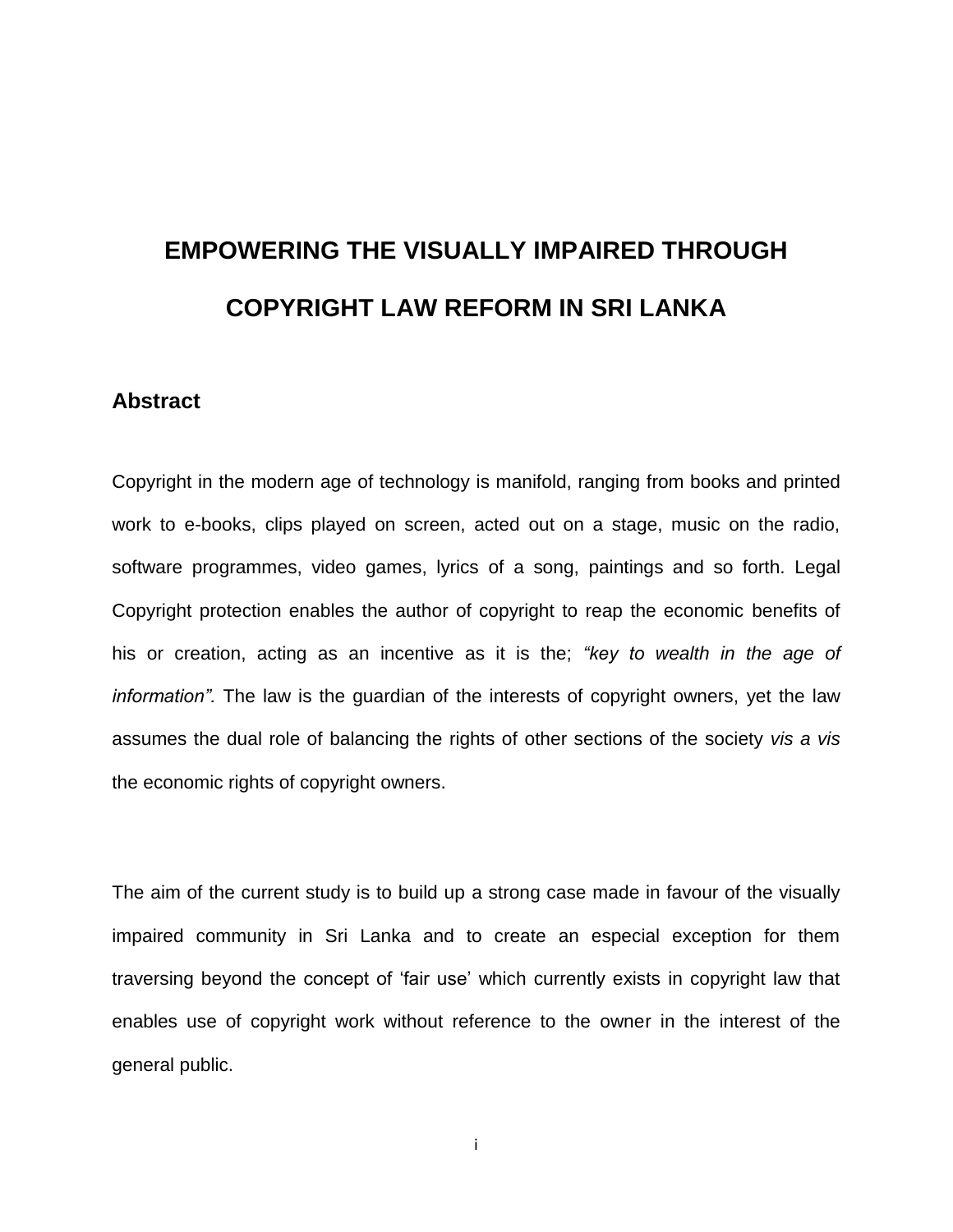The Sri Lankan Intellectual Property Act No. 36 of 2006 which includes a chapter on copyright law has engraved the concept of "fair use" with a tinge of elasticity required in practical application. Yet a clear exception for the personal use of visually impaired persons is a need of the hour and as an advancement of their rights to equality, education and information in the modern day of advanced technology. As a stepping stone, this paper defines visual impairment, evolution of the assistive technology and explores and compares the laws of progressive jurisdictions, mainly the UK, the USA, New Zealand and India that have created exceptions for the visually disabled persons, with the objective of lobbying for copyright law reform through the law Reform Commission of Sri Lanka.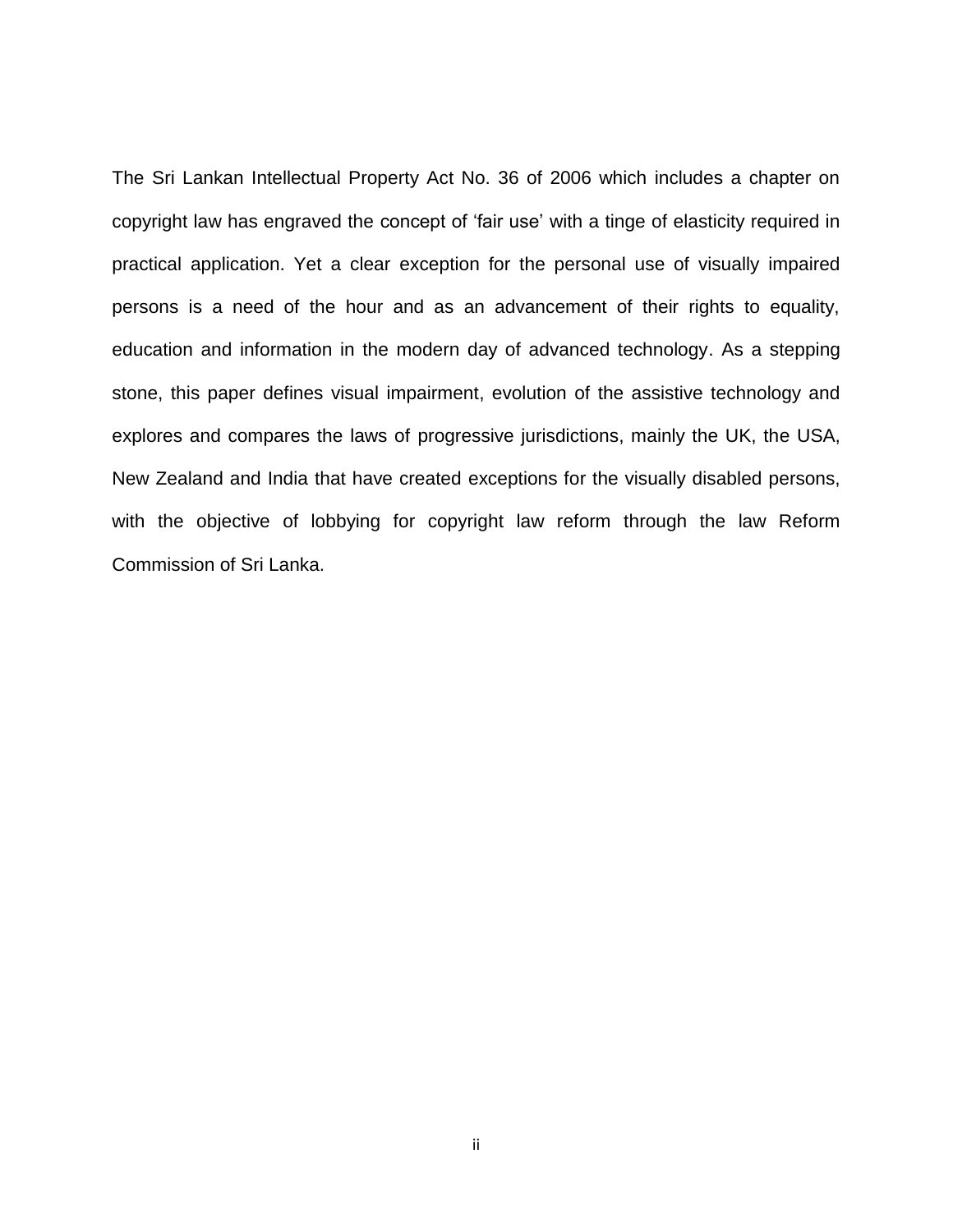# **Table of Contents**

| 1 <sub>1</sub>                                                                                     |  |
|----------------------------------------------------------------------------------------------------|--|
| 1.1.                                                                                               |  |
| 1.2.                                                                                               |  |
| 1.3.                                                                                               |  |
| 1.3.1.                                                                                             |  |
| 1.3.2.                                                                                             |  |
| 1.3.3.                                                                                             |  |
| 1.4.                                                                                               |  |
| 1.5.                                                                                               |  |
|                                                                                                    |  |
| 2.                                                                                                 |  |
| 2.1.                                                                                               |  |
| The Perspective of International Treaty Law-The Journey towards the Marrakesh<br>2.2.<br>Treaty 26 |  |
| 2.3.                                                                                               |  |
| 2.3.1.                                                                                             |  |
| 2.3.2.                                                                                             |  |
| 2.3.3.                                                                                             |  |
| 2.3.4.                                                                                             |  |
|                                                                                                    |  |
| 3.                                                                                                 |  |
| 3.1.                                                                                               |  |
| 3.2.                                                                                               |  |
|                                                                                                    |  |
| 4.                                                                                                 |  |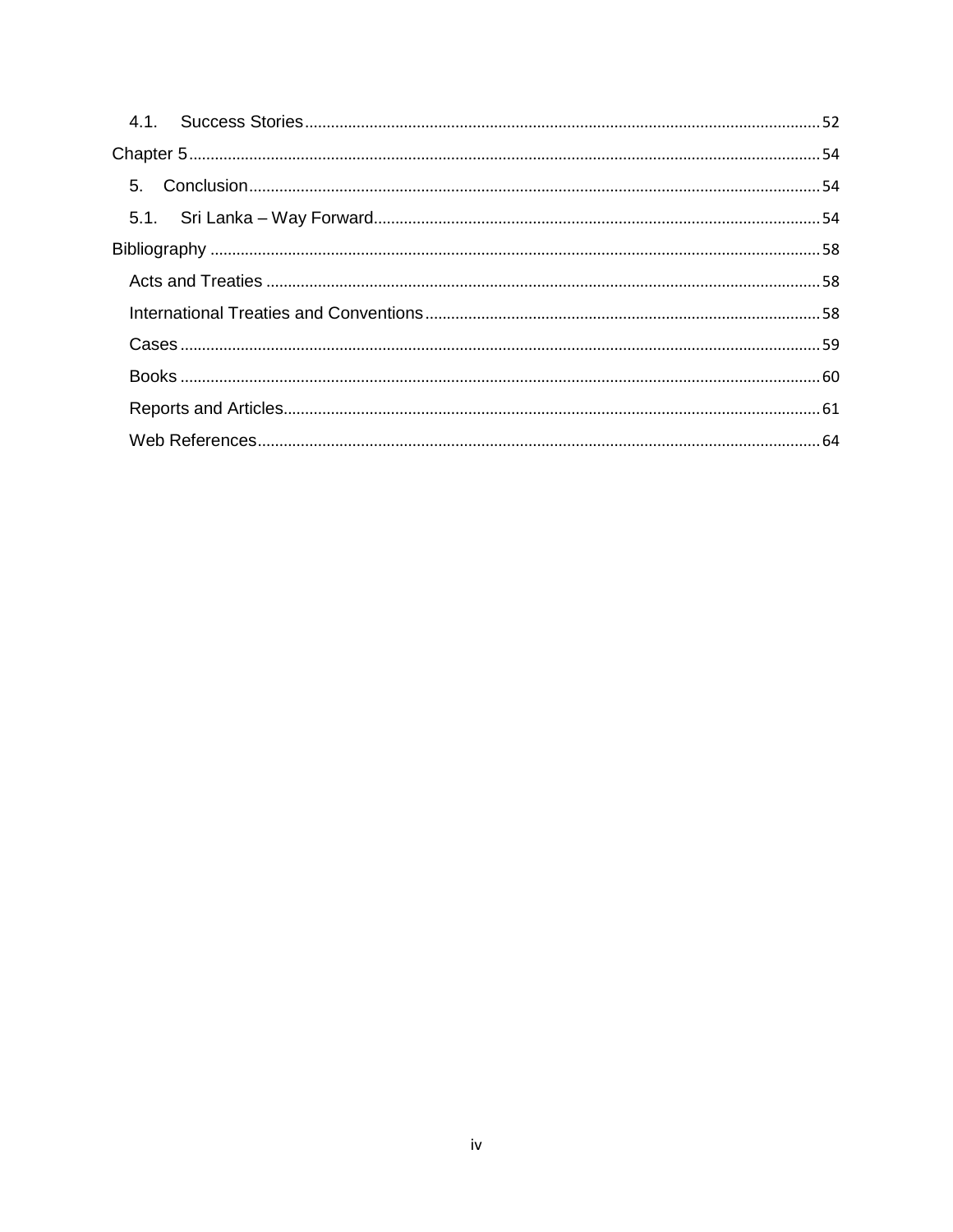### <span id="page-4-0"></span>**Chapter 1**

### <span id="page-4-1"></span>**1. Introduction**

### <span id="page-4-2"></span>**1.1. Entreaty of the "Visually Impaired" Community**

The population of the Democratic Socialist Republic of Sri Lanka is estimated at 20 million, out of which, 200,000 people are believed to be blind while another 400,000 are visually impaired. <sup>1</sup> Every democratic society strives to grant equal rights, protection and opportunities to its citizenry without discrimination. The Fundamental Rights Chapter (iii) of the Constitution of the Democratic Socialist Republic of Sri Lanka guarantees that; *"Every Person is entitled to freedom of thought, conscience and religion including the*  freedom *to have or to adopt a religion of his choice<sup>"2</sup>, Article 12 (01) of the Constitution* embodies that "*All persons are equal before the law and are entitled to the equal protection of the law*" and Article 14 (01) guarantees the freedom of speech and expression, including publication. Article 12 (04), in particular allows enactment of special legislations *"for the advancement of women, children and disabled persons*". Thus the basic law of Sri Lanka recognises "disabled persons" as a category who deserves special protection of the law. The intriguing question of whether the laws of Sri

 $\overline{a}$ 

 $^1$  [http://www.vision2020.lk/blindness&vision.html;](http://www.vision2020.lk/blindness&vision.html)

 $^2$  Article 10 of the Constitution of the Socialist Republic of Sri Lanka 1978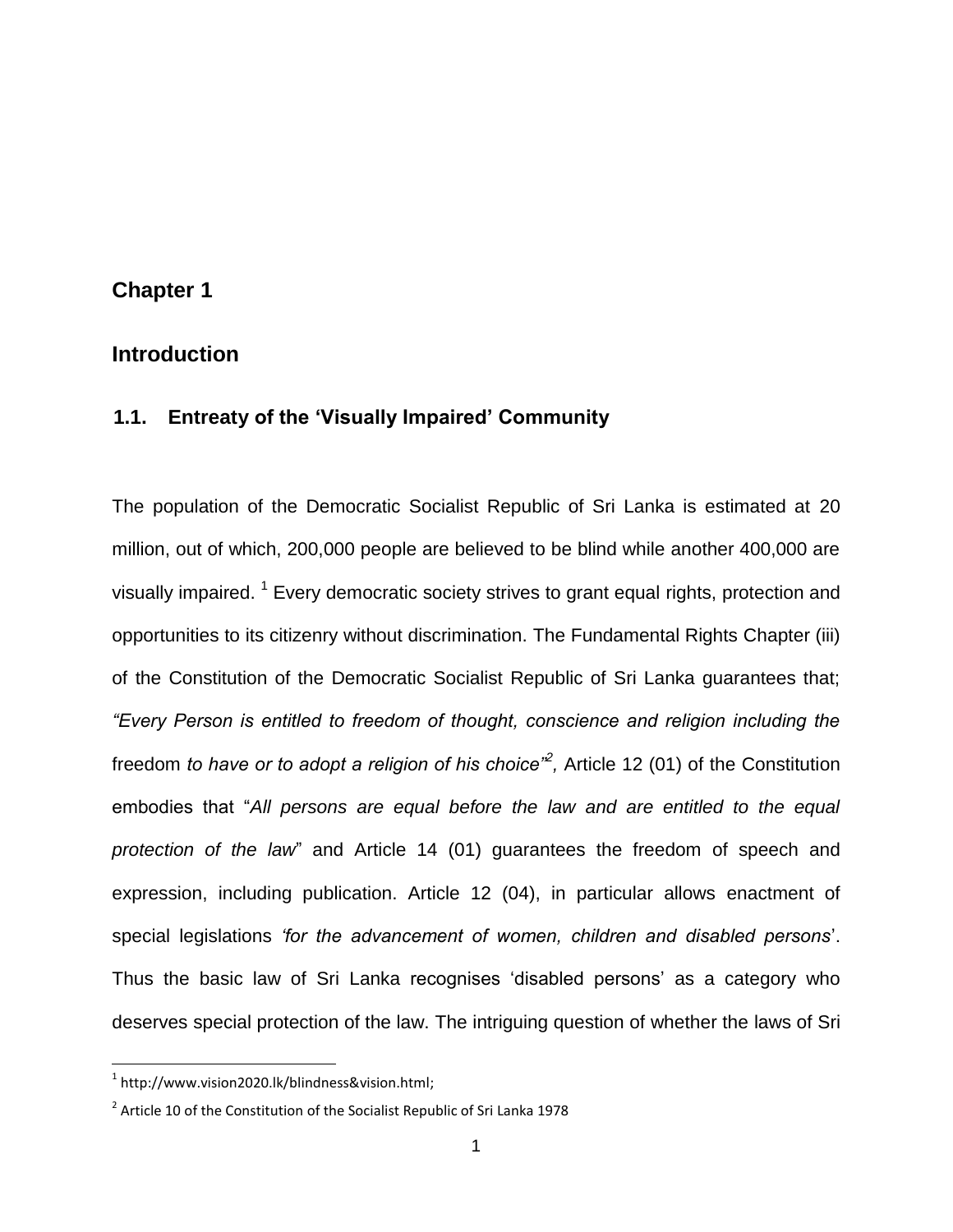Lanka have achieved to guarantee equal rights and opportunities to the "disabled" or narrowly to the specific group of "visually impaired" being the focus group of this essay, may be explored in light of the prevalent copyright laws in Sri Lanka.

The inspiration for the current project derived from entreaties of friends, colleagues and members of the community with visual and print disabilities, who enlightened on the dire need to amend the existing copyright laws of Sri Lanka in favour of the right to information and education of the 'visually blind' community of Sri Lanka. $^3$ 

This essay is part of lobbying<sup>4</sup> for law reform in Sri Lanka and to propose to the Law Reform Commission of Sri Lanka<sup>5</sup> to include in its mandate and prioritise and to propose to the Parliament of Sri Lanka to amend the copyright laws in favour of visually impaired community in the country on the lines of progressive reforms effected in other jurisdictions such as England, the United States of America, New Zealand and India.

 $^3$  Information extracted out of the Legal Aid Clinic for the blind held in Kalutara, Sri Lanka in 2013 organised by the Law Students Association of Sri Lanka (LSASL);

<sup>4</sup> [www.srilankablindcouncil.org/-](http://www.srilankablindcouncil.org/-) Sri Lanka Council for the Blind, [www.slfvh.org/adaptive.htm-S](http://www.slfvh.org/adaptive.htm-)ri Lanka Federation of the Visually Handicapped, [www.dabal.org/-](http://www.dabal.org/-) Deaf & Blind Aid Lanka;

<sup>&</sup>lt;sup>5</sup> <http://lawcom.gov.lk/web/> -The Law Reform Commission of Sri Lanka;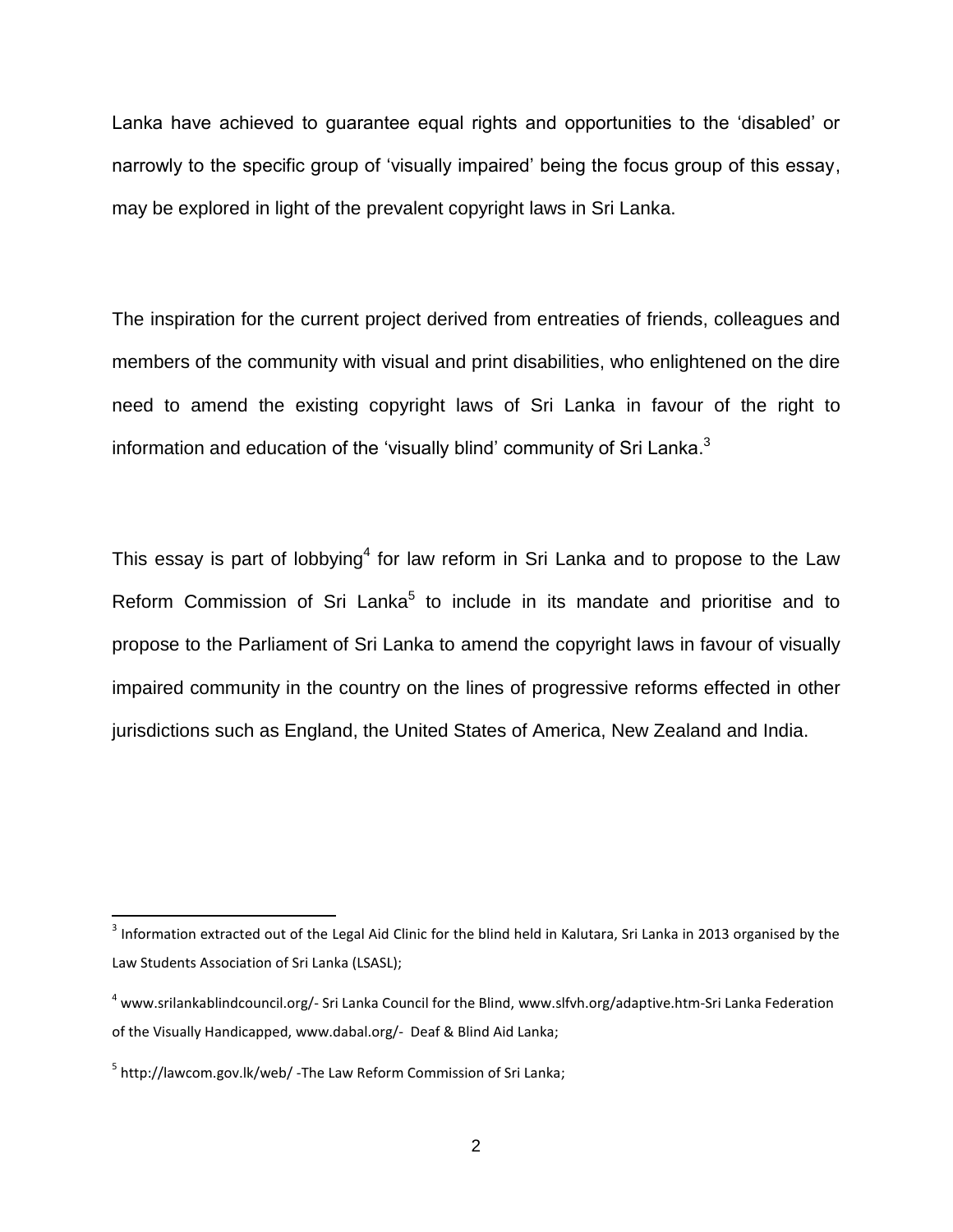#### <span id="page-6-0"></span>**1.2. What is "Visual Impairment"?**

Visual impairment and blindness fall under the umbrella term "disabilities". Visual impairment may be defined as a condition of sight loss that cannot be fully corrected using glasses or contact lenses. According to the World Health Organisation (WHO) a person with low vision is one who has impairment of visual functioning even after treatment and/or standard refractive correction, and has a visual acuity of less than 6/18 to light perception, or a visual field of less than 10 degree from the point of fixation, but who uses, or is potentially able to use, vision for planning and/or execution of a task<sup>6</sup>. Thus moderate visual impairment combined with severe visual impairment is grouped under the term "low vision". Blindness on the other hand means having a maximal visual acuity in the better eye with best possible correction. Low vision taken together with blindness represents all visual impairment.

Globally, the main cause of moderate and severe visual impairment is uncorrected refractive errors whilst cataracts among other things such as glaucoma cause blindness in middle and low income countries<sup>7</sup>. Annually, the global blindness is increasing by 1-2 million. The number of people visually impaired from infectious diseases has reduced in

 $\overline{a}$ 

 $6$  World Health Organisation(WHO); Change the Definition of Blindness,

[http://www.who.int/blindness/Change%20the%20Definition%20of%20Blindness.pdf;](http://www.who.int/blindness/Change%20the%20Definition%20of%20Blindness.pdf)

 $7$ World health Organisation(WHO)[; http://www.who.int/mediacentre/factsheets/fs282/en/;](http://www.who.int/mediacentre/factsheets/fs282/en/)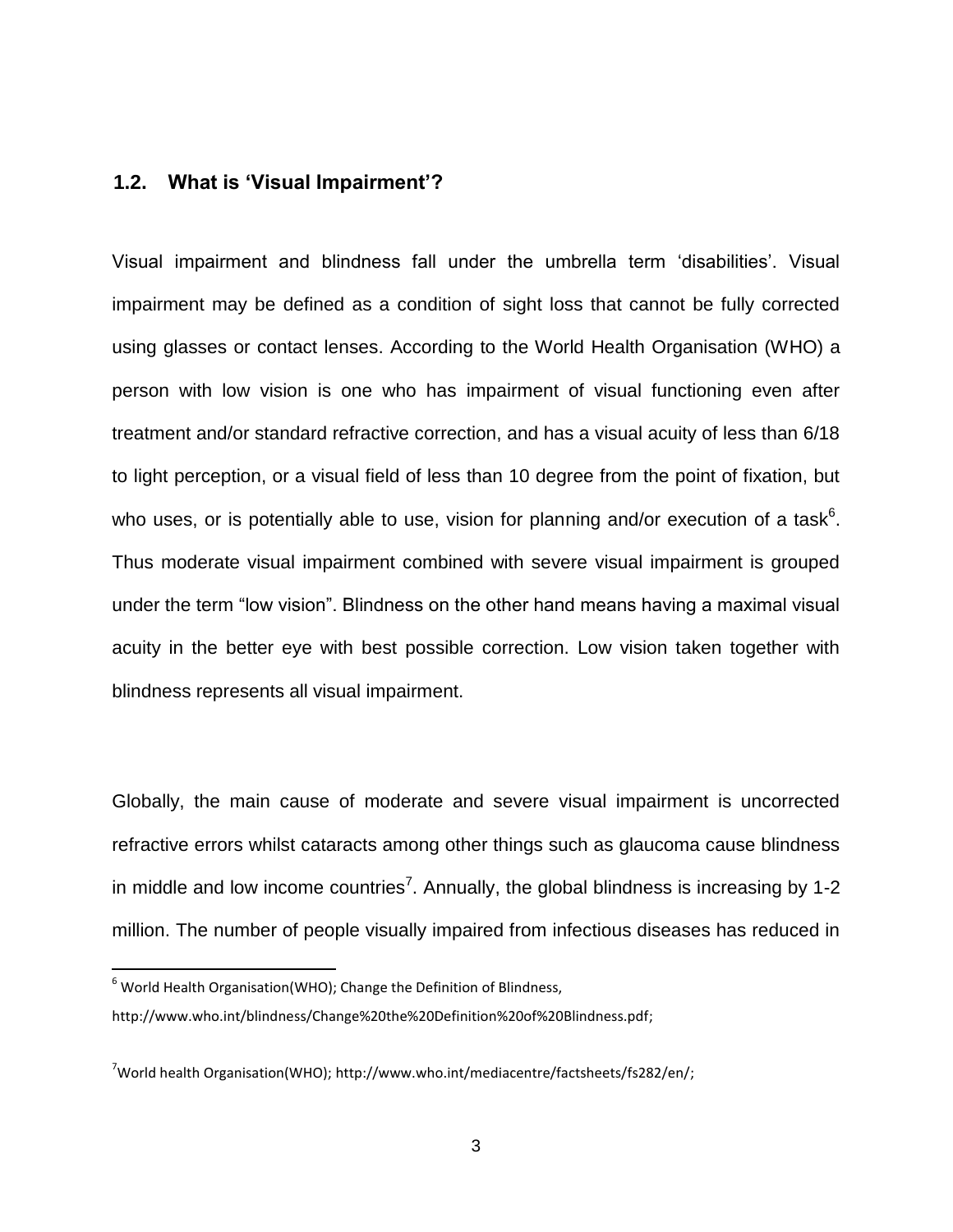the last two decades. However, blindness caused as a result of chronic noncommunicable diseases in the developed and the developing world is on the rise. $^8$ 

In the year 2006, the estimated number of blind and partially sighted people in the world was 180 million<sup>9</sup>. This figure increased to 285 million by the end of year 2010 with a blind population of 39 million and a whopping 246 million people experiencing low vision. About 90% of the visually impaired people live in low income settings. As per statistics 82% of the people living with blindness are aged 50 and above<sup>10</sup>. The estimation of blind children worldwide stands at 1.5 million.<sup>11</sup>

The unavailability of reliable statistical data surveys on visual disability in developing parts of the world widens the problem of tackling world blindness and Sri Lanka is no exception. According to national census of 1981, there were 9331 blind persons out of a population of 14 million. Since then estimations relating to blind people in Sri Lanka had been carried out based on the assumption that 1% of the population in developing countries is visually impaired.<sup>12</sup> As at 2015, the population of Sri Lanka is recorded as 20 million. Of these, around 200,000 people are believed to be blind with another

 8 Sunday Observer; 18, March 2012; [http://www.sundayobserver.lk/2012/03/18/spe50.asp;](http://www.sundayobserver.lk/2012/03/18/spe50.asp)

<sup>&</sup>lt;sup>9</sup> World Intellectual Property Organisation (WIPO), Standing Committee on Copyright and Related Rights [http://www.wipo.int/edocs/mdocs/copyright/en/sccr\\_14/sccr\\_14\\_5.pdf;](http://www.wipo.int/edocs/mdocs/copyright/en/sccr_14/sccr_14_5.pdf)

 $10$  World Health Organisation(WHO), http://www.who.int/mediacentre/factsheets/fs282/en/;

 $11$ Royal Institute for Deaf and Blind Children: http://www.ridbc.org.au/blindness:

<sup>&</sup>lt;sup>12</sup> Amaradasa Gunawardena and T.D.T.L. Dhanapala, (1999) "The Status of Low Vision in Sri Lanka", Swets & Zeitlinger Publishers, CRC Press, Jan 1, 2000,p 952;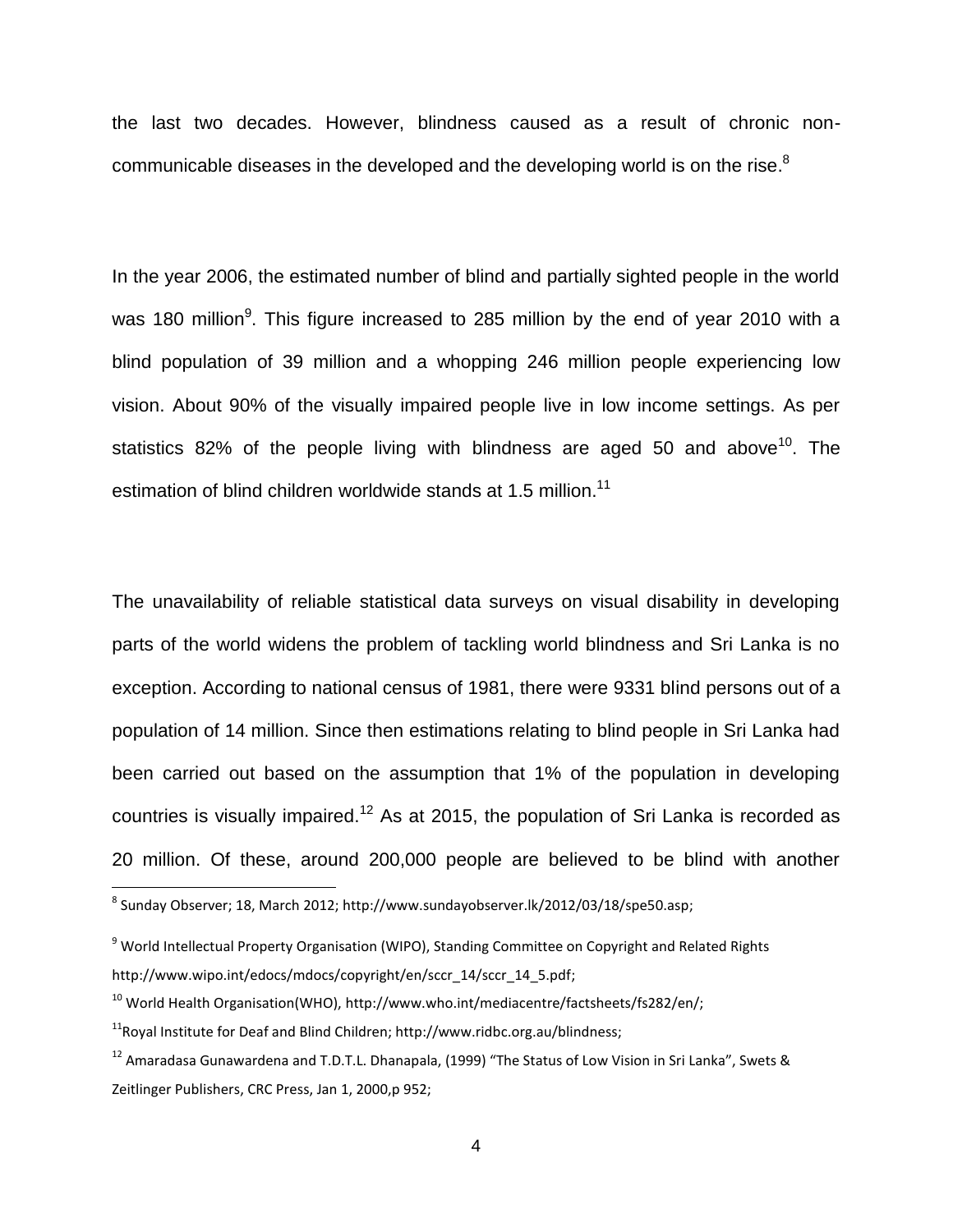400,000 having low vision. Research shows that majority of people are blind due to cataract. Refractive errors, glaucoma, diabetic retinopathy and blindness in children are the other causes of vision impairment in Sri Lanka.<sup>13</sup>

Blind and visually impaired people encounter difficulties doing day-to-day activities which normal people take for granted. They confront a number of challenges in their everyday lives and one such challenge is the inability to read. Hence, blind and visually impaired people are commonly known as print disabled. The standing Committee of the 14<sup>th</sup> session on Copyright and Related Rights held in Geneva in 2006 under the aegis of the World Intellectual Property Organisation (WIPO) defined a person with a print disability as: *(a) a person without sight; (b) a person whose sight is severely impaired; (c) a person unable to hold or manipulate books or to focus or move his or her eyes; or (d) a person with a perceptual disability.*

### <span id="page-8-1"></span><span id="page-8-0"></span>**1.3. The Rights of the Visually Impaired in the Digital World**

#### **1.3.1. The Primitive Era**

 $\overline{\phantom{a}}$ 

Learning to read and to access information is a quality entwined in the normal course of child development. The human brains are naturally wired for literacy<sup>14</sup>. The situation is more or less the same in the case of the blind as there has always been, among blind

 $13$  National Programme for Prevention to Avoidable Blindness, 2020, [http://www.vision2020.lk/blindness&vision.html;](http://www.vision2020.lk/blindness&vision.html)

<sup>&</sup>lt;sup>14</sup> Rachel Aviv (2010), 'Listening to Braille', New York Times Magazine DEC. 30, 2009http://www.nytimes.com/2010/01/03/magazine/03Braille-t.html?\_r=0;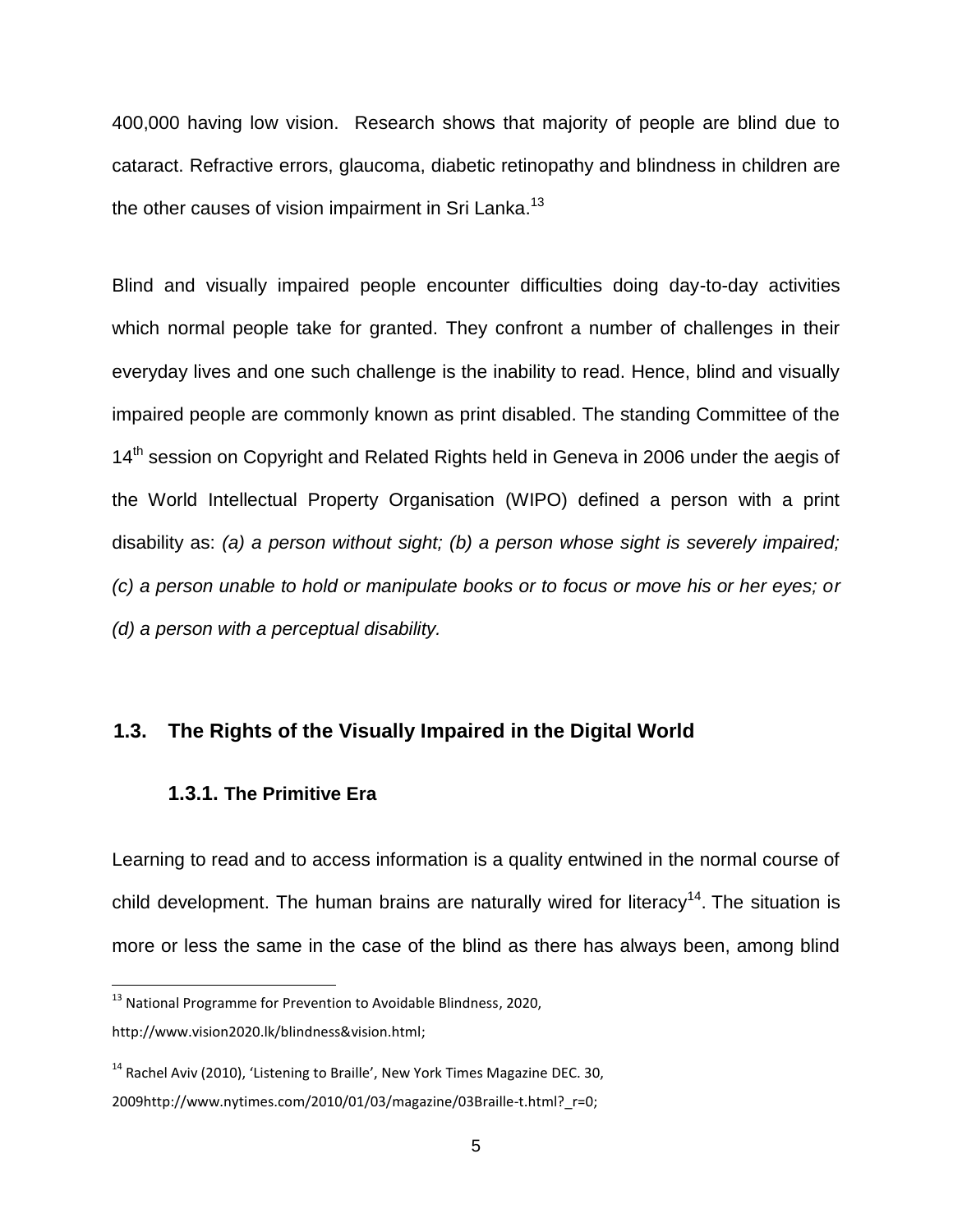people, a political and even moral dimension in learning to read. It is the view of the National Federation of the Blind in the United States that the real problem of blindness is not the loss of eyesight but the misunderstanding and lack of information which exists. If a blind person has proper training and opportunity, it is believed that blindness can be reduced to the level of a physical nuisance.<sup>15</sup>

During the primitive era the blind received scanty regard as being of much value to the societies in which they lived. In some societies the blind were subject to ostracism and they were exposed to situations of not being able to provide anything for their basic sustenance.

In the middle ages, the blind were considered an obligation to society and they were given similar care and were afforded the equal footing of the poor and disadvantaged. Prior to the commencement of the  $18<sup>th</sup>$  century, countries like England and France opened schools for the blind<sup>16</sup> and in due course, the negative stance towards the blind diminished to a greater extent. However, until the 19th century the blind people were confined to an oral culture. Though some makeshift methods such as reading letters carved in wood or wax was available, their services fell temporary.

l

<sup>&</sup>lt;sup>15</sup> National Federation of the Blind, United States 'The International Braille And Technology Center For The Blind'; http://aggedor.freeshell.org/ibtc.txt;

<sup>&</sup>lt;sup>16</sup> American Action Fund for Blind Children and Adults; 'History of Blindness', https://www.actionfund.org/historyblindness;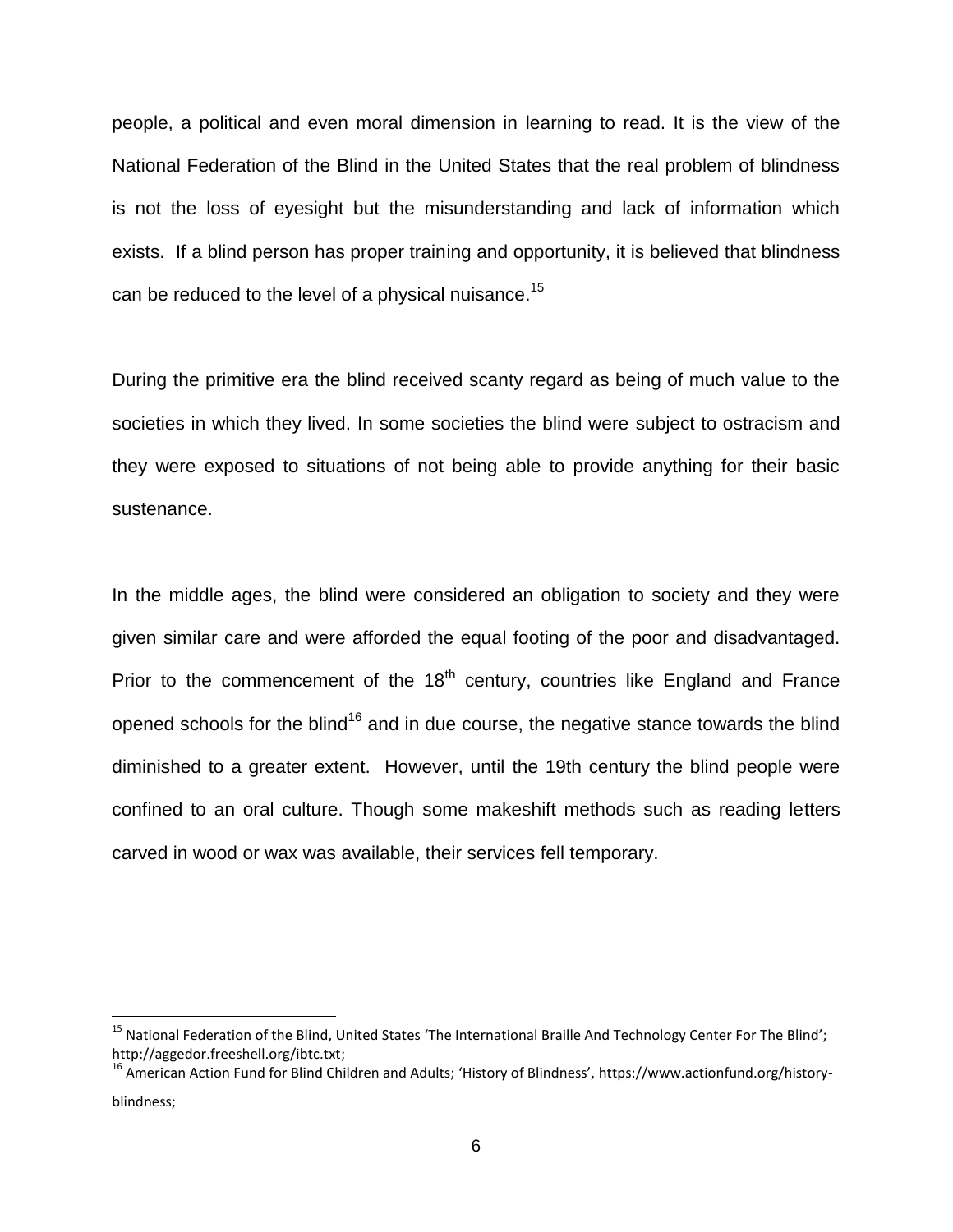#### <span id="page-10-0"></span>**1.3.2. The Case for the Rights**

 $\overline{\phantom{a}}$ 

Equal treatment and equal protection as guaranteed by the Constitution of Sri Lanka, are two core principles that lie at the heart of every civilised society. Moreover the fundamental right of free speech/expression and right to information too have been commented as "the matrix of all other rights and freedoms"<sup>17</sup>. The Sri Lankan Legal luminaries, civil organisations and others have long been engaged in lobbying the Parliament of Sri Lanka to enact laws to guarantee the right to information and which has resulted in the Cabinet approval of the Bill embodying the right to information in the present day. The right to information is undeniably a basic right of all the citizens and especially those with visual disabilities. In a context where the right to information is not an expressly guaranteed constitutional right, in a forward looking judgment, the Supreme Court of Sri Lanka pronounced that the right to information as being intertwined with the fundamental right of thought, conscience and religion.<sup>18</sup>

The right to access information is also explicitly recognised by the international community in the UN standard rules on the Equalisation of Opportunities for Persons with Disabilities. These standard rules were developed on the basis of the experience

 $^{17}$  Kishali Pinto Jayawardena, 'Right to Information in Sri Lanka ', Critical Scrutiny of existing Laws and Proposed law reform;

[http://www.humanrightsinitiative.org/programs/ai/rti/international/laws\\_papers/srilanka/conf\\_paper\\_rti\\_natl\\_re](http://www.humanrightsinitiative.org/programs/ai/rti/international/laws_papers/srilanka/conf_paper_rti_natl_regl_perspectives_manusher_jonno.pdf) [gl\\_perspectives\\_manusher\\_jonno.pdf](http://www.humanrightsinitiative.org/programs/ai/rti/international/laws_papers/srilanka/conf_paper_rti_natl_regl_perspectives_manusher_jonno.pdf)

 $^{18}$  The Supreme Court of Sri Lanka, In Re the Broadcasting Authority Bill, S.D. No 1/97 ñ 15/97, delivered on 5 May, 1997;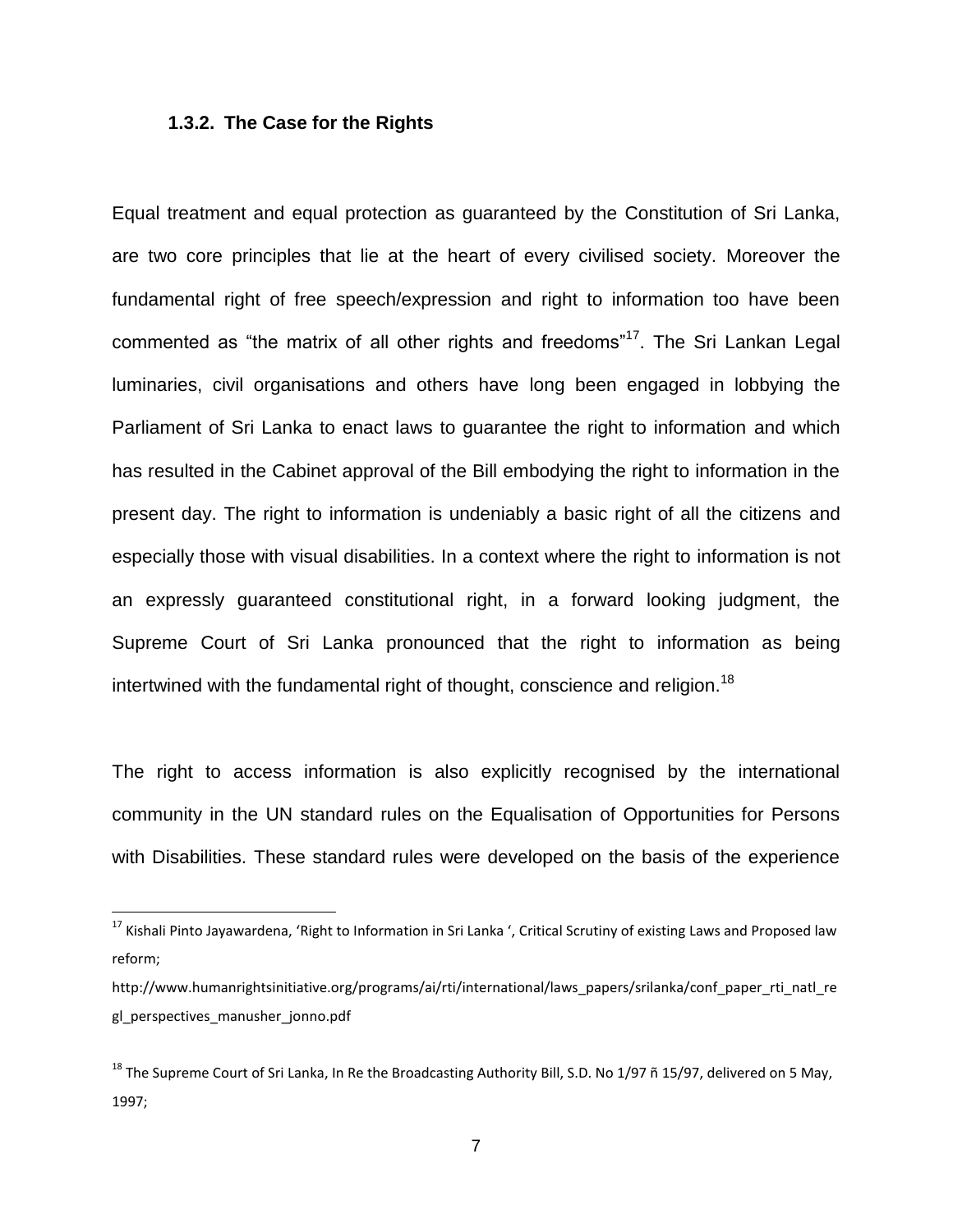gained during the United Nations Decade of Disabled Persons (1983-1992).<sup>19</sup> Although not a legally binding instrument, the Standard Rules represent a strong moral and political commitment on the part of Governments to take action to attain equalisation of opportunities for persons with disabilities. $^{20}$ 

The aforesaid rules are underpinned by provisions of the UN Universal Declaration of Human Rights. Article 19 reads *"Everyone has the right to freedom of opinion and expression; this right includes freedom to hold opinions without interference and to seek, receive and impart information and ideas through any media and regardless of frontiers."* The right to read principle is set out in various other texts. The UN Convention on the Rights of Child, echoes the same principles while Article 30.3 of the UN International Convention on the Protection and Promotion of the Rights and Dignity of Persons with Disability<sup>21</sup> though refers specifically to copyright makes reference to the broader issue of access to information.

The UN Convention on the Rights of Persons with Disabilities<sup>22</sup> adopted in 2006 entered into force in May 2008. This was a result of decades of work by the United Nations to change attitudes and approaches to persons with disabilities by changing the way of

<sup>&</sup>lt;sup>19</sup> United Nations Enable, The Secretariat for the Convention on the Rights of Persons with Disabilities, [http://www.un.org/esa/socdev/enable/dissre01.htm;](http://www.un.org/esa/socdev/enable/dissre01.htm)

<sup>&</sup>lt;sup>20</sup> World Intellectual Property Organisation (WIPO), Standing Committee on Copyright and Related Rights [http://www.wipo.int/edocs/mdocs/copyright/en/sccr\\_14/sccr\\_14\\_5.pdf;](http://www.wipo.int/edocs/mdocs/copyright/en/sccr_14/sccr_14_5.pdf)

<sup>&</sup>lt;sup>21</sup> UN International Convention on the Protection and Promotion of the Rights and Dignity of Persons with Disability, A/RES/57/229;

 $22$  The Convention on the Rights of Persons with Disabilities, [A/RES/61/106;](http://www.un.org/disabilities/default.asp?id=61)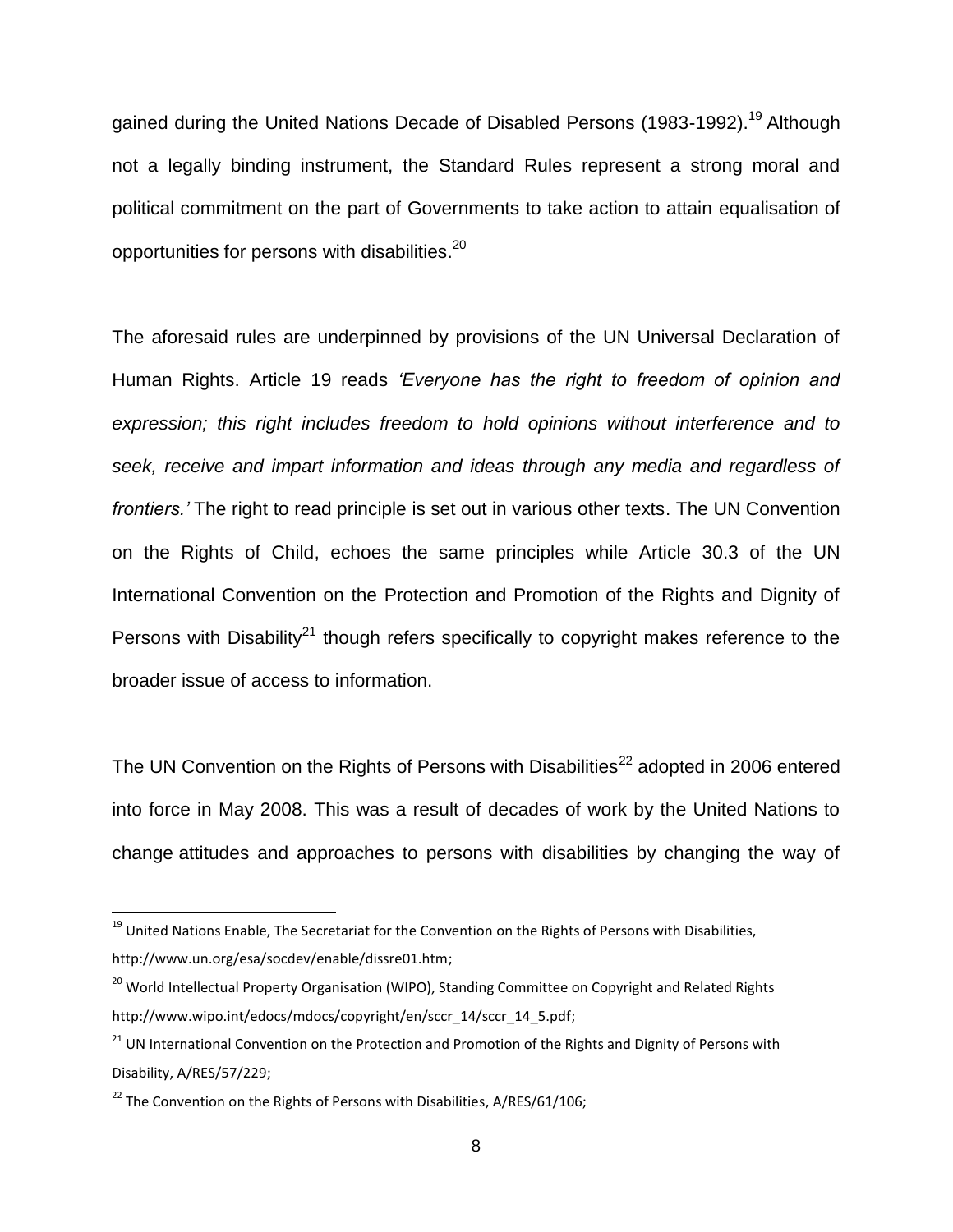viewing persons with disabilities as "objects" towards viewing them as "subjects" with rights. Through this Convention, it was intended to restore all persons with all types of disabilities, all human rights and fundamental freedoms<sup>23</sup>. Article 21 of the Convention, enshrines freedom of expression and opinion and access to information and directs state parties to take all appropriate measures to ensure that persons with disabilities can exercise the right to freedom of expression and opinion, including the freedom to seek, receive and impart information and ideas on an equal basis with others and through all forms of communication of their choice. Such communication includes providing information intended to the general public to persons with disabilities in accessible formats and technologies appropriate to different kinds of disabilities in a timely manner and without additional cost, accepting and facilitating the use of sign languages, Braille, augmentative and alternative communication, and all other accessible means, modes and formats of communication of their choice by persons with disabilities in official interactions; urging private entities that provide services to the general public, including through the internet, to provide information and services in accessible and usable formats for persons with disabilities; encouraging the mass media, including providers of information through the Internet, to make their services accessible to persons with disabilities; and recognising and promoting the use of sign languages.<sup>24</sup>

 $\overline{a}$ 

<sup>&</sup>lt;sup>23</sup>Ibid 19, http://www.un.org/disabilities/default.asp?id=68;

<sup>&</sup>lt;sup>24</sup> http://www.un.org/disabilities/convention/conventionfull.shtml;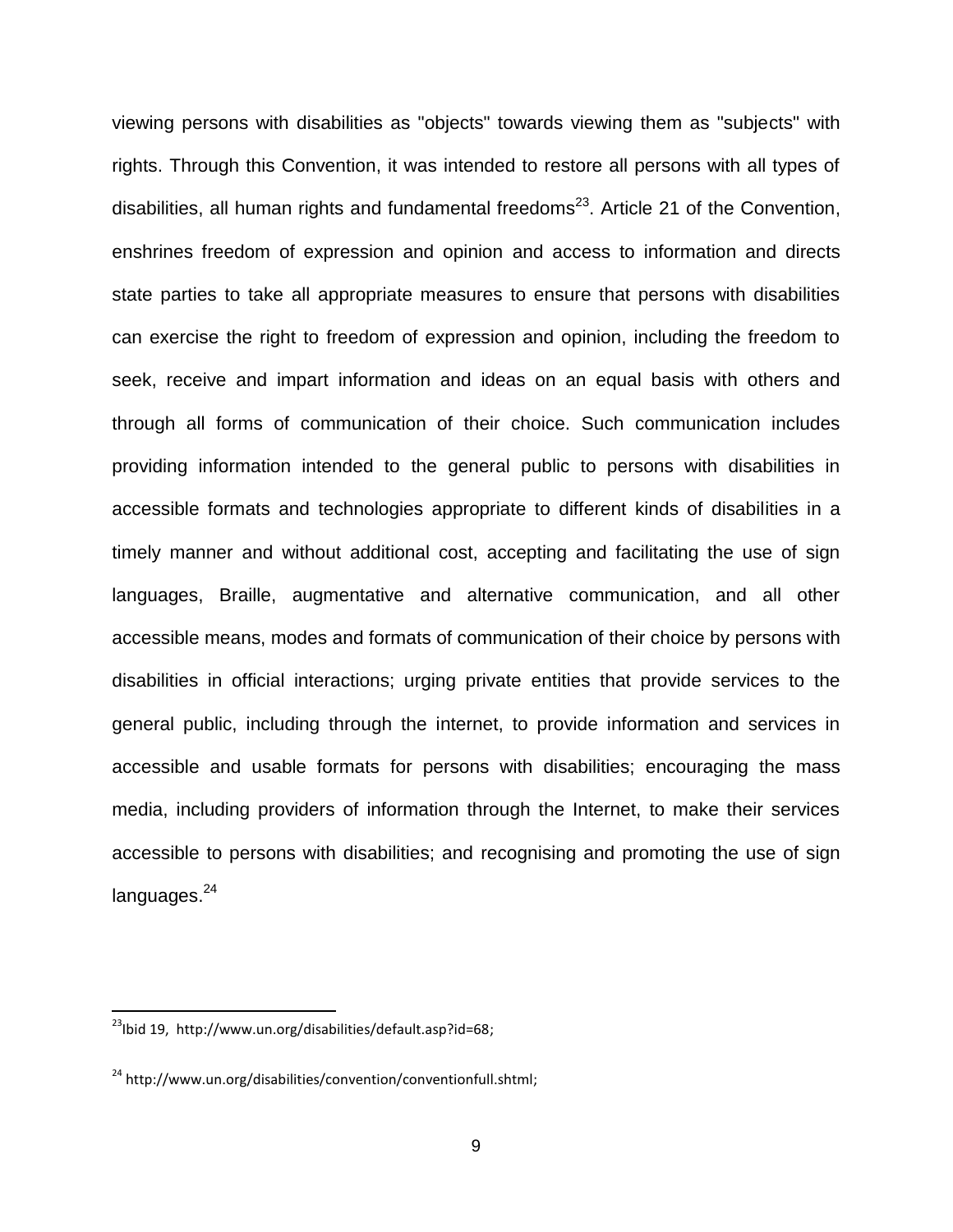Full integration of handicapped people into the work and play of the community and giving access to information and education regardless of their physical disabilities is of paramount importance. Likewise, people with visual and print disabilities should have every right and possibility to avail themselves of all the rights and privileges enjoyed by people without such disabilities. The word disability should not be narrowly construed as inability. Hence, it should be the responsibility of every state to provide equal commitment towards the advancement of the rights of its people with sight loss. They should be placed in a position to enjoy the concept of "Life Long Learning for All". Proper execution of these steps will in turn elevate and uplift a new paradigm of social, economic and cultural standards for the blind. The collaboration and cooperation with the public and private institutions and non-profit organisations concerned with blind services is yet again essential in developing the abilities of the visually handicapped people for giving them full access to the information resources and education system of the country.

The World Blind Union<sup>25</sup> representing the estimated 285 million of the blind and partially sighted population worldwide believes that in this so called information age, access to information is a human right that must be enjoyed by all as a precondition for equal participation in society. The blind and partially sighted people ought to form an important part of the society and should not be marginalised on any front.

l

<sup>&</sup>lt;sup>25</sup> www.worldblindunion.org/;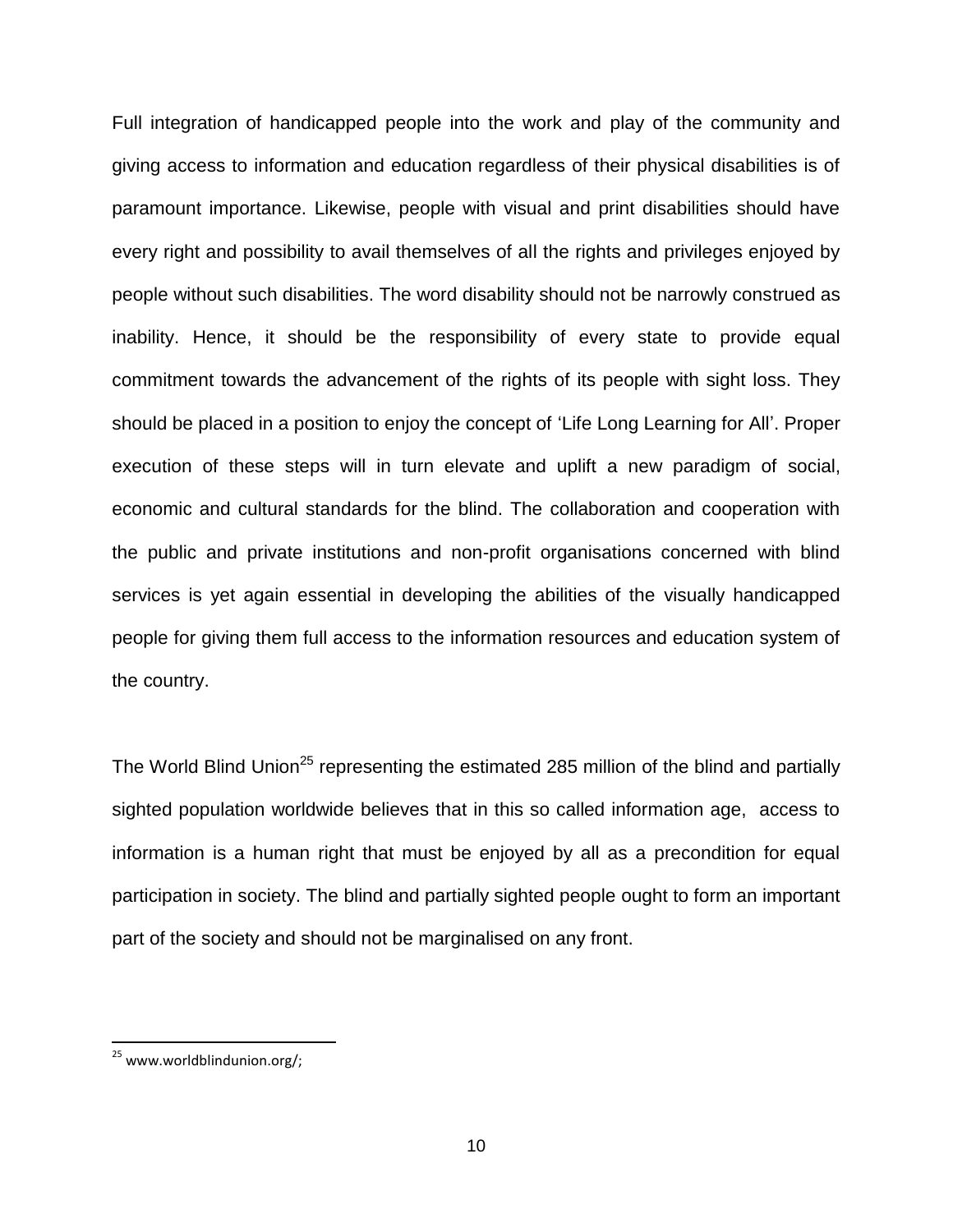The human history has witnessed a period which is a characterised shift from traditional industrial revolution brought through industrialisation to a society based on information technology. This current era is known as the information age also referred to as computer or digital age, has compelled human beings to undergo a major transformation in almost all aspects of life.

The term "equalisation of opportunities" means the process through which the various systems of society and the environment, such as services, activities, information and documentation, are made available to all, particularly to persons with disabilities.<sup>26</sup>

States are under an obligation to develop strategies to make information services and documentation accessible to different groups of persons with disabilities. Braille, tape services, large print and other appropriate technologies should be used to provide access to written information, software programmes and documentation for persons with visual impairments.<sup>27</sup>

Robust copyright laws and such laws being strictly construed can pose a serious barrier to the blind and partially sighted people wishing to access information. This situation is aggravated in the absence of domestic laws granting permission to reproduce copyright work in accessible formats for the use of disabled community. In such a situation the new forms of copy protection and digital rights management further compound this

<sup>&</sup>lt;sup>26</sup> Resolution adopted by the UN general assembly; 1993 A/RES/48/96 [on the report of the Third Committee

<sup>(</sup>A/48/627)] Standard Rules on the Equalization of Opportunities for Persons with Disabilities;

 $^{27}$  WIPO, [http://www.wipo.int/edocs/mdocs/copyright/en/sccr\\_14/sccr\\_14\\_5.pdf;](http://www.wipo.int/edocs/mdocs/copyright/en/sccr_14/sccr_14_5.pdf)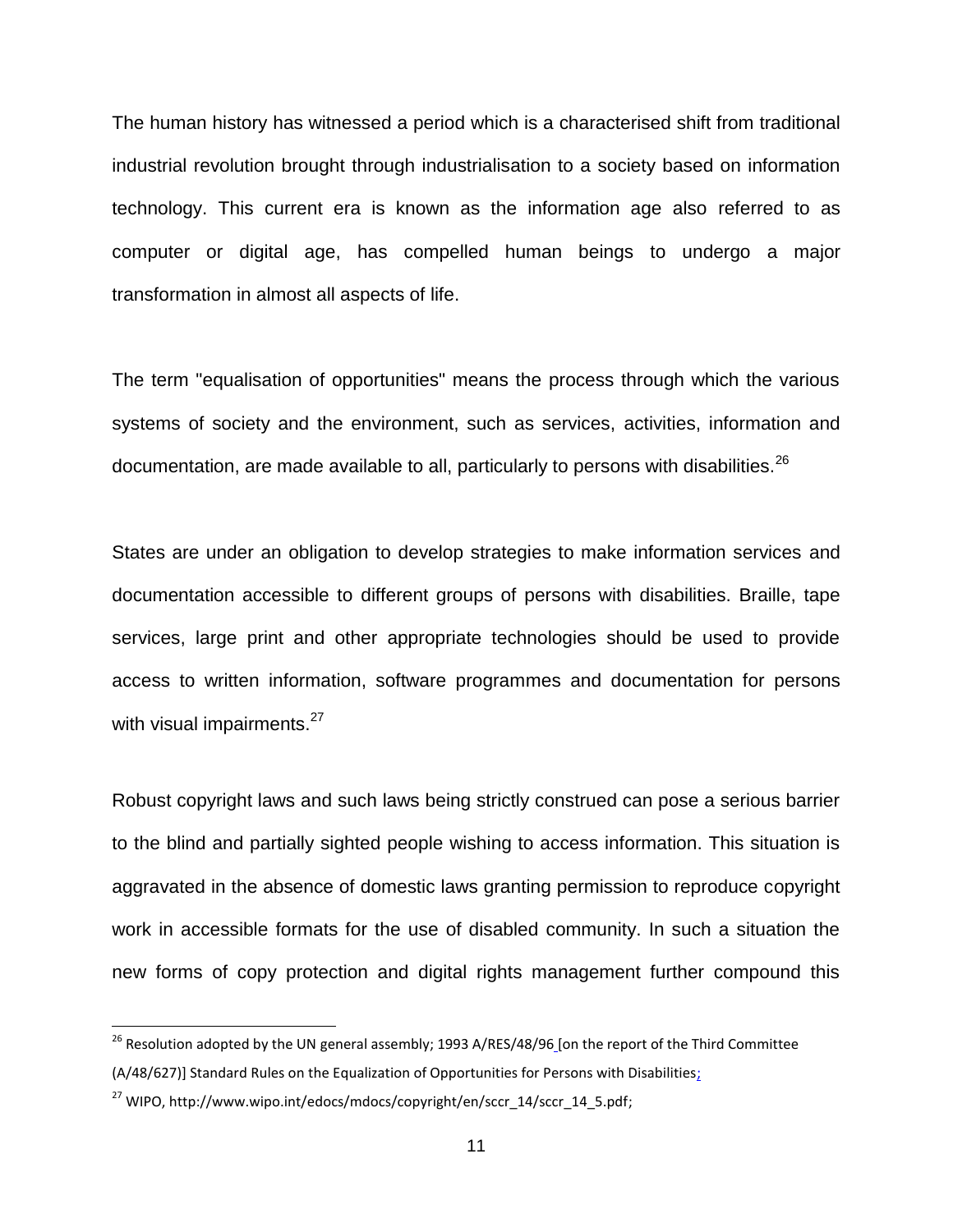problem. Digital Rights Management (DRM) is a system that is used to manage the use of digital content, and to protect digital content against un-authorised use<sup>28</sup>. In simple terms it is a lock that is placed on a digital file that keeps the file tied to the account of the person who purchased it.

Digital technology offers the opportunity to use the same source files to create a range of formats. This means there is enormous potential for the integration of "mainstream" and "specialist" publishing. This would allow new business models which would lead to more titles becoming available, publication in accessible formats at or close to the date of original publication. The positive aspect of this is the prospect of a revenue stream for the author and publisher owing to the concept of partnership in publishing.<sup>29</sup> Hence, Technological Protection Measures commonly known as "TPMs" and "digital padlocks" are often resorted to by the publishers to use on digital books, to stop it being passed on or accessed illegally. These systems too can unwittingly block legitimate access by print disabled people. With thousands of books available online as e-books over the past decade of the digital book era, the print disabled individuals relying on screenreading, text-to-speech and read-aloud software may encounter difficulties accessing such versions as these versions are subject to various Technological Protection Measures and digital locking systems.

 $\overline{a}$ 

<sup>&</sup>lt;sup>28</sup> Consumer's Guide to Digital Rights Management, Indicare Project,

http://www.indicare.org/tiki-download\_file.php?fileId=195

<sup>&</sup>lt;sup>29</sup> The voice of blind and partially sighted people in Europe, [http://www.euroblind.org/working-areas/access-to](http://www.euroblind.org/working-areas/access-to-culture/nr/10)[culture/nr/10;](http://www.euroblind.org/working-areas/access-to-culture/nr/10)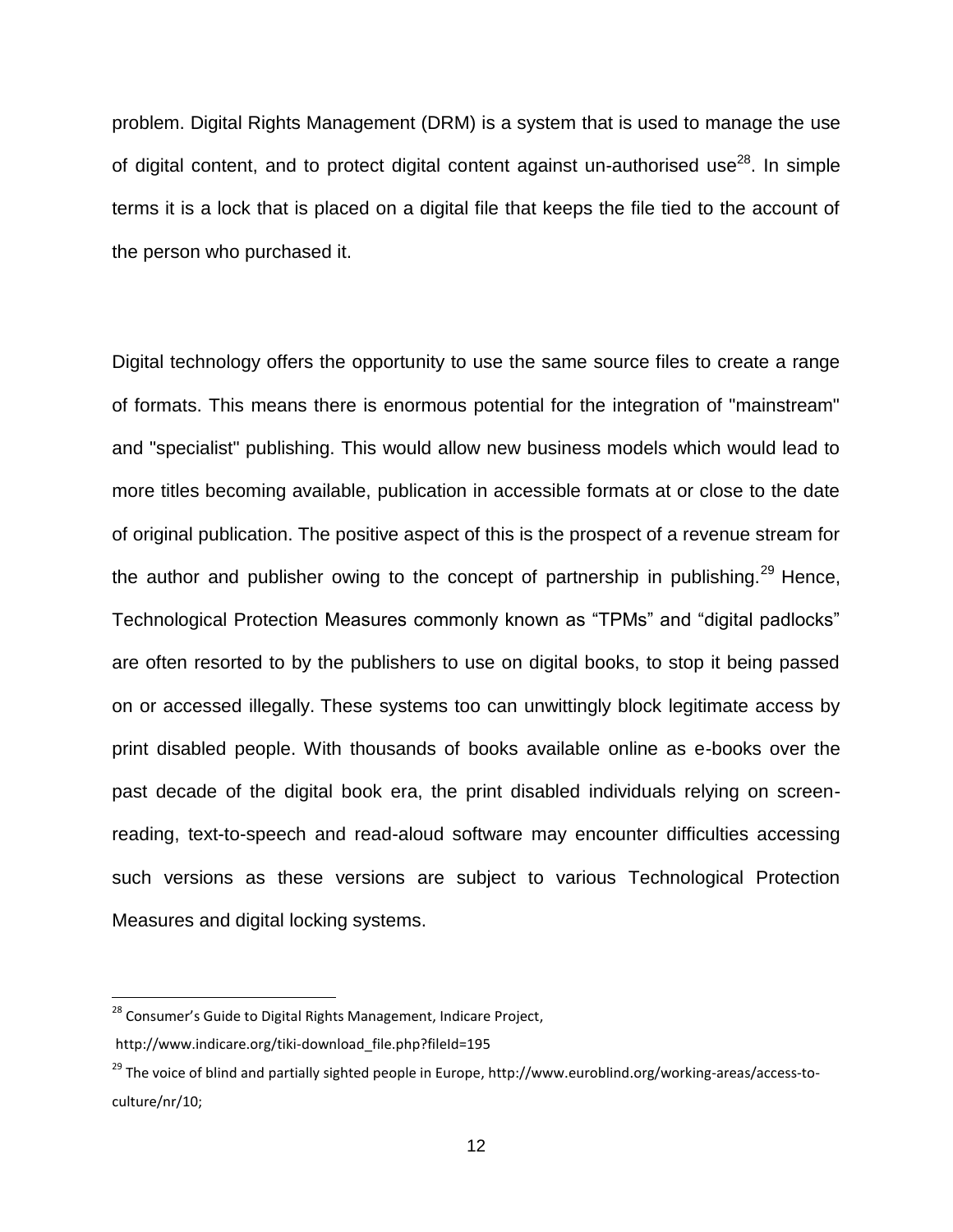#### <span id="page-16-0"></span>**1.3.3. The Advance of the Technology for the "Visually Impaired"**

The technology for the "blind" and "visually impaired" dawned with the adoption of widespread use of braille that enabled transformation of text into "raised dots". In 1820, Louis Braille invented braille method which endowed the blind community with a reliable method of written communication for the first time in history<sup>30</sup>. Even if the system of Braille for close on a hundred years permitted the blind a little over a glimpse at the world"s literature, factors such as limited production of braille, lack of trained people for translating books into braille, the short life span of braille books and their enormous size<sup>31</sup>, limited the widespread use of books among the blind. Access to braille version of books became critical to those with visual disabilities and to realise their full potential and to enjoy the benefits of the society.<sup>32</sup>

Technology advanced with phonographic books; the recordings of printed books and magazines<sup>33</sup>. Over the last couple of decades, the learning technology has undergone

<sup>&</sup>lt;sup>30</sup> 'Listening to Braille' http://www.nytimes.com/2010/01/03/magazine/03Braille-t.html?\_r=0

<sup>31</sup> 'Reading Aids for Blind People – A Survey of Progress with the Technological and Human Problems' – P.W. Nye <http://link.springer.com/article/10.1007%2FBF02474622,pp> 2;

<sup>&</sup>lt;sup>32</sup> The American Foundation for the Blind; The Need for Access: AFB Testimony on Intellectual Property Law, http://www.afb.org/blog/afb-blog/the-need-for-access-afb-testimony-on-intellectual-property-law/12;

<sup>&</sup>lt;sup>33</sup> Blind inventor Robert Irwin helped adapt the phonograph to operate at slower speeds and offer longer play times, Quoted from The American Foundation for the Blind; The Need for Access: AFB Testimony on Intellectual Property Law- http://www.afb.org/blog/afb-blog/the-need-for-access-afb-testimony-on-intellectual-propertylaw/12;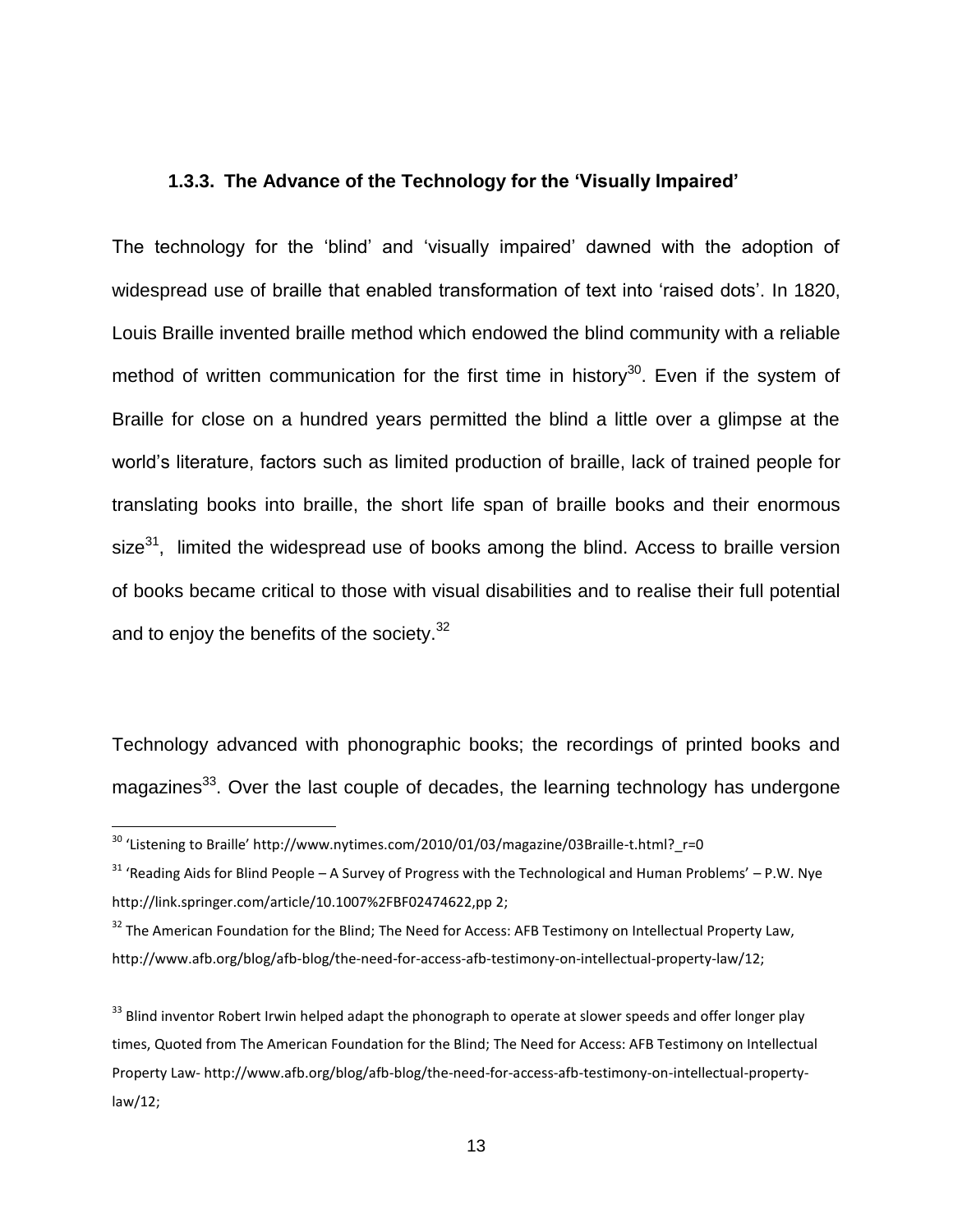far-reaching changes. Moreover the blind community too wants an ever greater variety of materials in braille. Hence, braille translation and software and formatting programmes came into being that could be used in conjunction with Braille embossers. Braille editing tools capable of handling all kinds of direct entry Braille tasks with automated page layouts to aid the production of literary, textbook, and music Braille and versions like Duxbury which is compatible with speech and Braille output supporting a number of foreign languages were introduced into the market. Braille embossers are commonplace and can be used with any computer using a Braille translation software programme. Systems such as "Megadots" let the blind format documents for print and Grade 2 Braille by giving one simple command. In addition, programmes such as Braille-Blazer, Braille-Display, Braille-Wave, Braillex and Braille Keyboards allow blind and visually impaired people write, review, edit data, keep virtual address books, and store many pages of Braille or print.

Open book scanners can scan the pages of books as pictures and by sending them to a computer it can translate the pictures into understandable text, and then speak the text aloud or output to Braille. This method allows reading a page in a book in less than a minute in English or in more than a dozen other languages. Further to the above, equipment that combines state-of-the-art reading machine technology, software that works on personal computers with the ability to find key words or phrases within a document, editing of scanned text, magnification of scanned documents and digital

14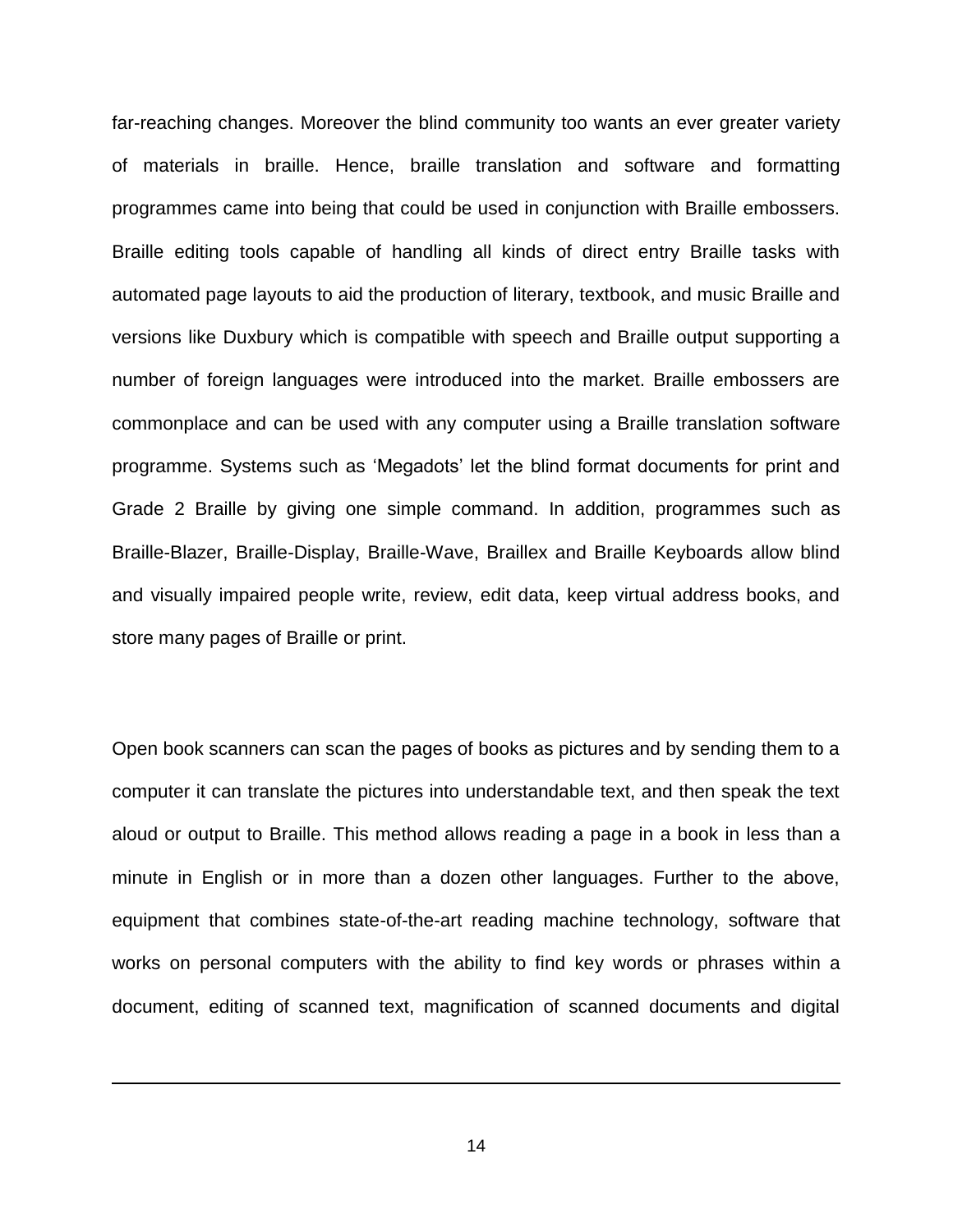magnifiers and related tools are also in place to accommodate users with visual impairments. 34

Moreover the modern era of fast advancing technology, has brought a variety of novel assistive technologies such as audio books, e-books, software programmes and so forth.

#### <span id="page-18-0"></span>**1.4. The Case for Copyright Law Reform**

 $\overline{\phantom{a}}$ 

Regardless of numerous Conventions upholding the right to read and the right of access to information and regardless of the plentiful user-friendly technologies allowing access to books and information for the visually impaired and blind, they still suffer what has been dubbed a 'book famine' and a 'digital lock-down'. Statistics confirm one million books are published annually, but only 5% are ever produced in accessible formats for the visually impaired. The case is worse in developing countries where 90% of the world"s visually-impaired people live; only 1% of books are available in accessible formats.<sup>35</sup>

<sup>&</sup>lt;sup>34</sup>Sharon Nichols, 'Overview of Technology for Visually Impaired and Blind Students', Texas School for the Blind and Visually Impaired; [http://www.tsbvi.edu/;](http://www.tsbvi.edu/)

<sup>35</sup> [http://stoppress.co.nz/blog/2013/09/blindness-books-and-copyright-law-how-marrakesh-treaty-giving-gift](http://stoppress.co.nz/blog/2013/09/blindness-books-and-copyright-law-how-marrakesh-treaty-giving-gift-literature)[literature;](http://stoppress.co.nz/blog/2013/09/blindness-books-and-copyright-law-how-marrakesh-treaty-giving-gift-literature)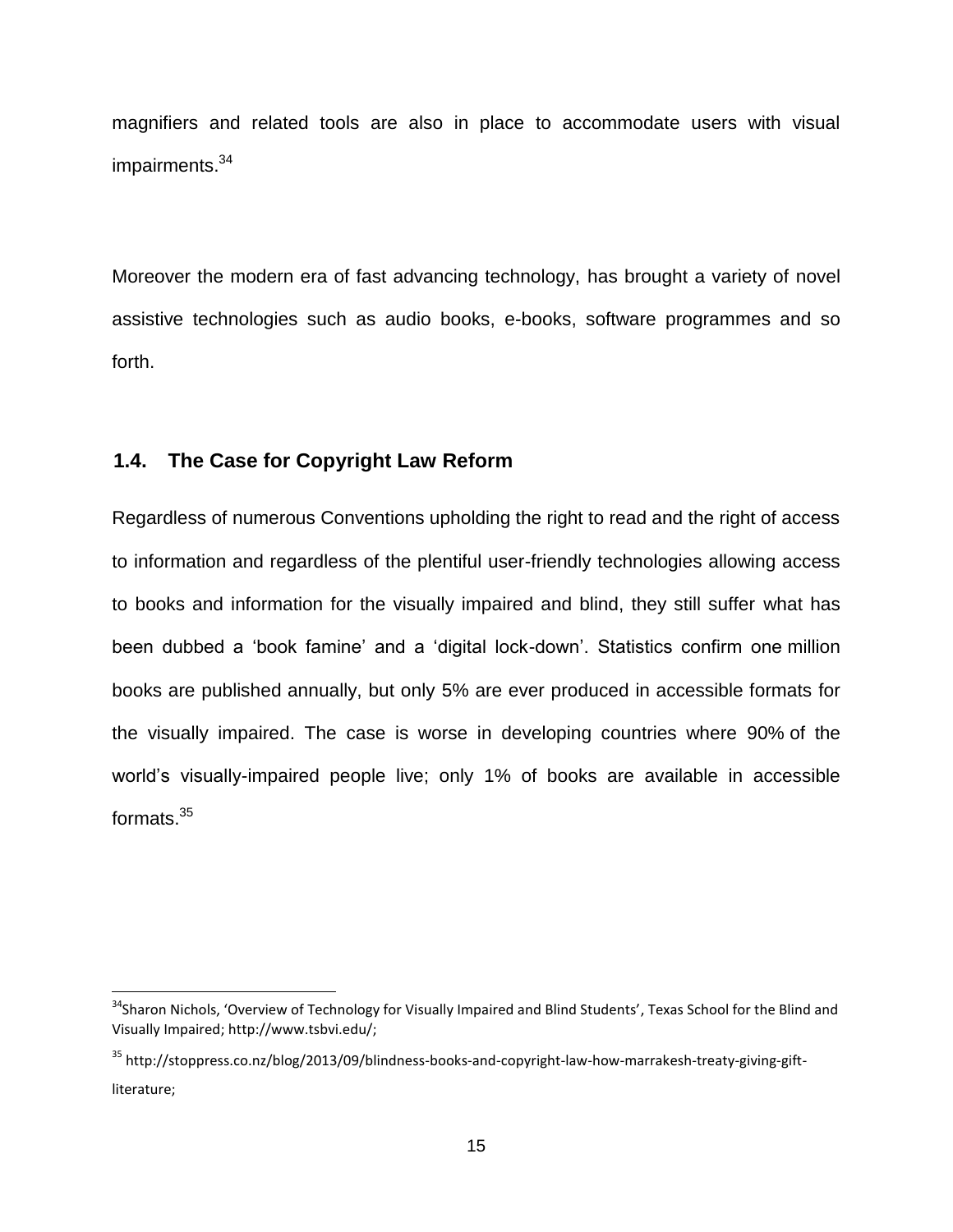When shifting the glance to the problem of "Book Famine" two major reasons for the continuing existence of the problem can be identified. Firstly, many publishers have chosen not to produce accessible books, for basic economic reasons. For instance, transcribing books to braille is an expensive and cumbersome task requiring reams of thick oversize paper<sup>36</sup>. This in turn renders a market of nearly 285 million persons look negligible on the face of it. Allowing certain organisations, such as libraries and not-forprofit institutions to reproduce the material in accessible format and to provide the material exclusively to the blind community would be seen as a workable solution. However, this opens doors to the second reason for the book famine: copyright law. The conferral of exclusive rights on creators and the ability to benefit from the use of copyrighted work along with the ability to control and restrict the use of such work inhibit the free flow of information. In the most general sense it is vital to acknowledge the legitimate interests of authors and publishers entrenched in copyright protection laws, yet such protections should not be made as a shield to discriminate against people with disabilities.

This purpose can be achieved by having in place a precisely set up intellectual property system to balance the interests of society with those of creators. Thus, the concept of innovation and creativity should not be overlooked with the act of serving disadvantaged communities.

<sup>&</sup>lt;sup>36</sup> 'Listening to Braille' http://www.nytimes.com/2010/01/03/magazine/03Braille-t.html? r=0;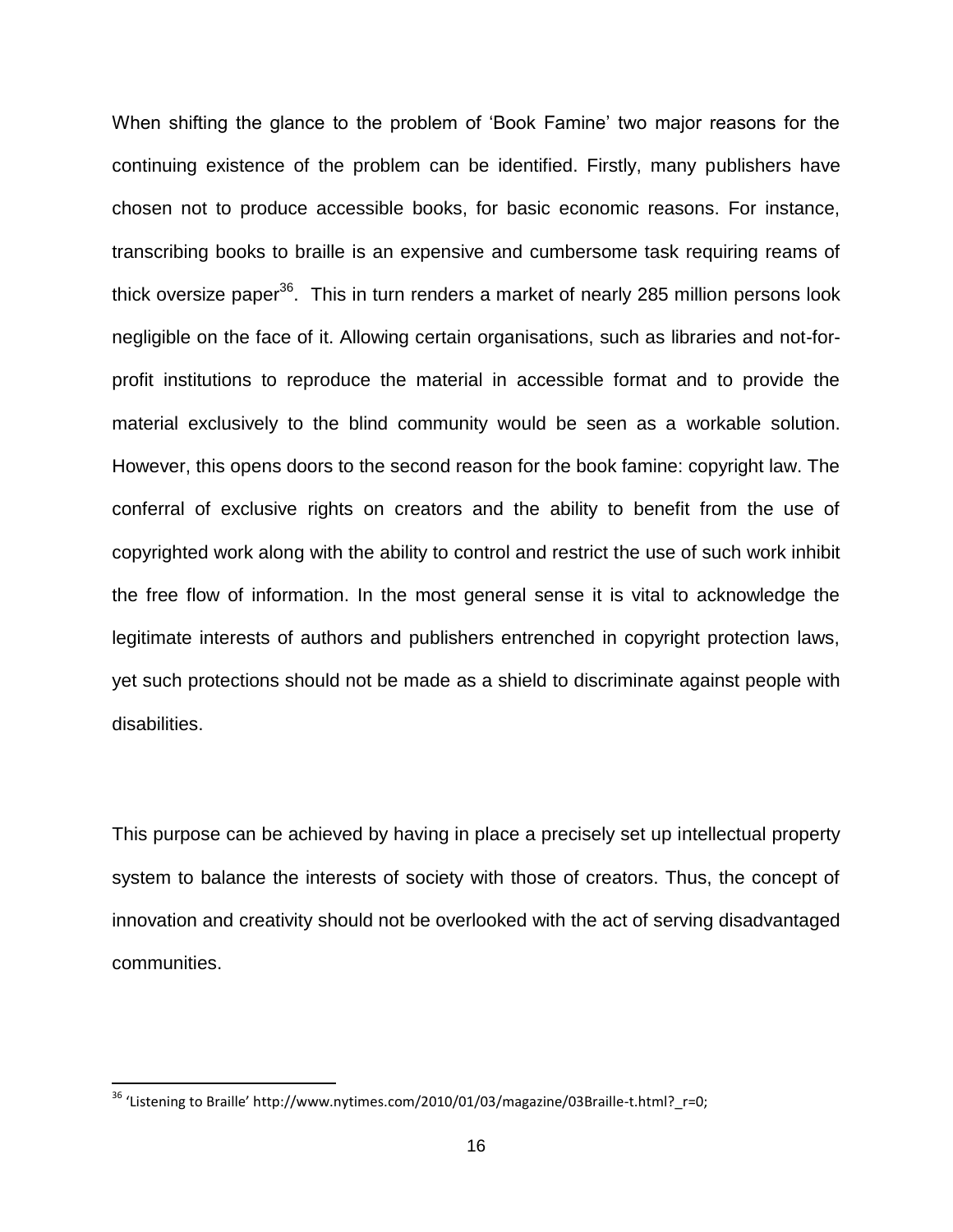Restrictions of the copyright regimes are the main cause of unequal distribution of knowledge and access to information. According to research, laws over two-thirds of the world"s countries do not allow the reproduction of any copyright work without the owner's consent, not even reproduction of the work in accessible formats<sup>37</sup>. This is mainly owing to the existence of archaic intellectual property law regimes without prioritising the idea of amending and repealing the existing provisions in law. These legal barriers prevent the translation of books from its original versions into other versions and it has a direct impact when it comes to transcribing of text into Braille or audio books. By the end of year 2006, significantly fewer than half of WIPO member states had been found to have provisions containing specific exceptions to copyright for the benefit of visually impaired people.

The Library for Blind People of Santiago de Chile, a non-profit making organisation dedicated to the conversion of written material into audio tapes to be used by visually impaired people for entertainment, cultural and/or educational purposes was denied making accessible copies. Even though there is an exception in the law in Chile permitting use of copyright works in educational places, the libraries such as the Library for Blind People of Santiago de Chile was held to have been unable to rely on this exception as the library did not function as an educational place. Therefore in the absence of agreements with authors and publishers owing to reaching and tracing

 $\overline{a}$ 

 $37$  Ibid 34;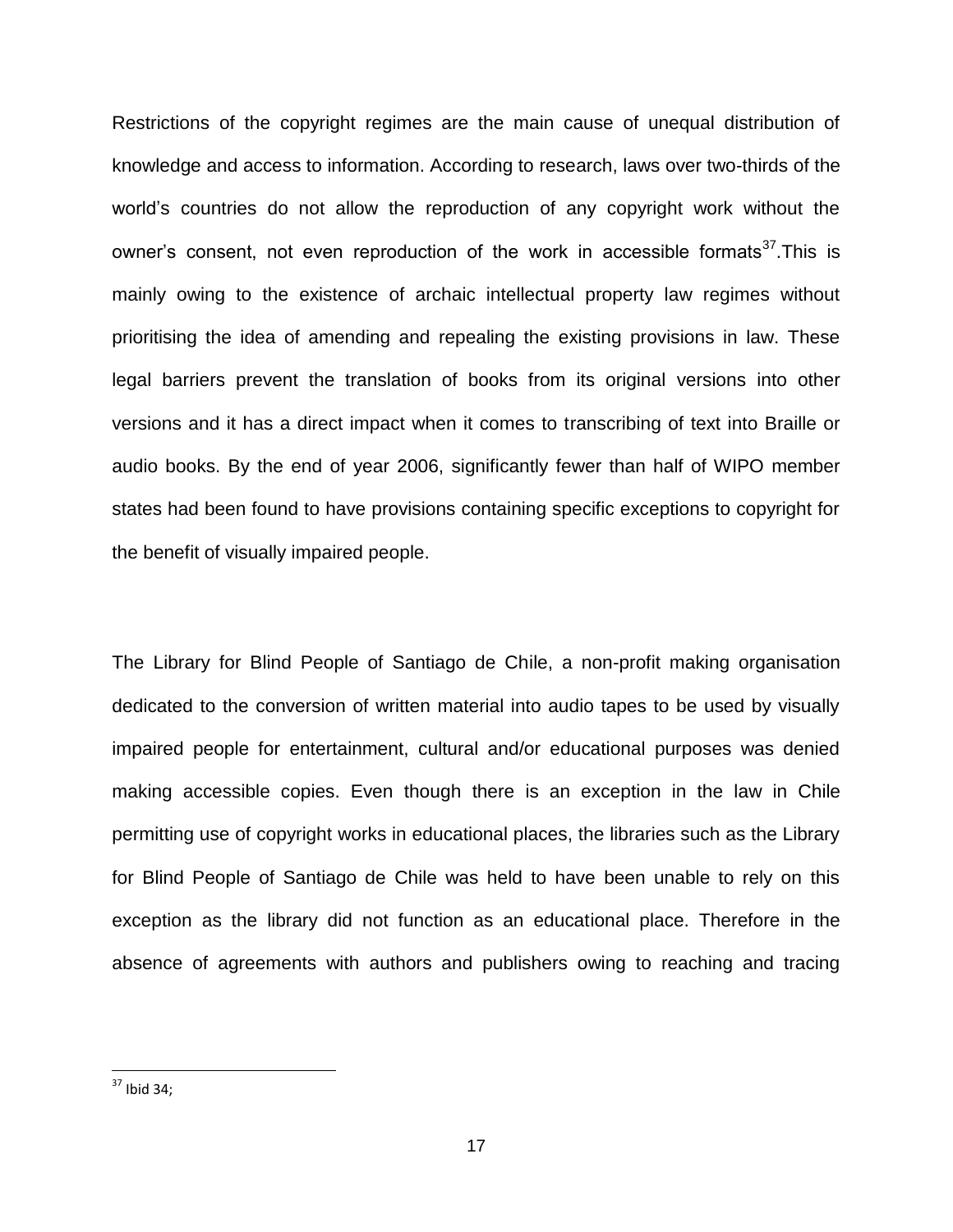difficulties, legal activity to make accessible copies for visually impaired people is left impossible in Chile. 38

### <span id="page-21-0"></span>**1.5. Aims and Objectives**

In light of the rights and needs of the 'Visually Impaired' community of Sri Lanka, the copyright law of Sri Lanka ought to be amended. While the rationale for law reform is well-established in the foregoing discussion, the ensuing Chapter 2 reviews the laws and reforms that have taken place in the UK, USA, New Zealand and India on a comparative basis, in order to draw inspiration for the current project of copyright law reform in Sri Lanka, so as to create an exception of 'fair use' in copyright law which would serve as an intellectual harvest for the local visually blind community in the modern era of technology.

Chapter Three (3) contains an analysis of the research methodology and reviews the advantages and disadvantages of adopting such a method for the current project. Chapter Four (4) sets out the findings and recommendations derived out of the current project for law reform, followed by the Concluding Chapter Five (05).

 $38$  A case study by the World Intellectual Property Organisation (WIPO),

http://www.wipo.int/edocs/mdocs/copyright/en/sccr\_15/sccr\_15\_7.pdf;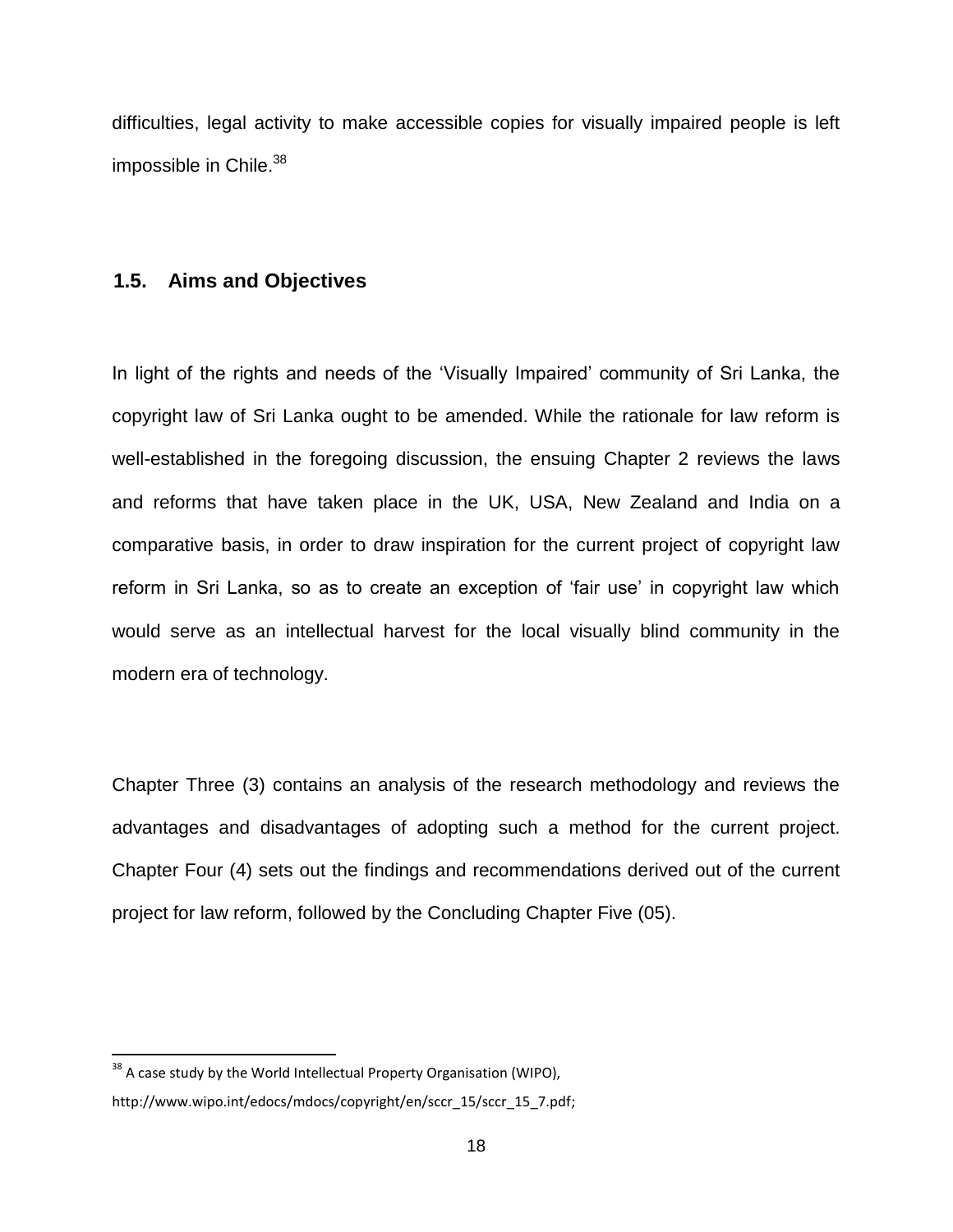### <span id="page-22-0"></span>**Chapter 2**

 $\overline{a}$ 

#### <span id="page-22-1"></span>**2. Literature Review**

### <span id="page-22-2"></span>**2.1. Review of Copyright Law in Sri Lanka**

Copyright is an important form of intellectual property<sup>39</sup> and the aim of copyright protection is to safeguard the author's right to exploit his work<sup>40</sup>. Copyright acts as an incentive for innovative work.

The prevalent copyright law of Sri Lanka is contained in Part II of the Intellectual Property Act No. 36 of 2003 of Sri Lanka (Hereinafter referred to as **"the IP Act"**). One may briefly examine the predecessors of the said IP Act and the sequence of law reforms that has taken place in intellectual property law and specifically copyright law. The laws relating to intellectual property were first introduced into Sri Lanka during the British colonial era. The Copyright Ordinance No.12 of 1912 of the United Kingdom was one of the many laws introduced by the British. The provisions of this Ordinance were

<sup>&</sup>lt;sup>39</sup> William. M. Landes and Richard. A. Posner. 'An Economic Analysis of Copyright Law', Chicago Journals, Volume 18 No 02, June 1989;

<sup>&</sup>lt;sup>40</sup> Priya. R.Pillai, 'Accessible Copies of Copyright Work for Visually Impaired Persons in India',2012. Vol.3, Special Issue, October 2012 (http://www.SciRP.org/journal/ce);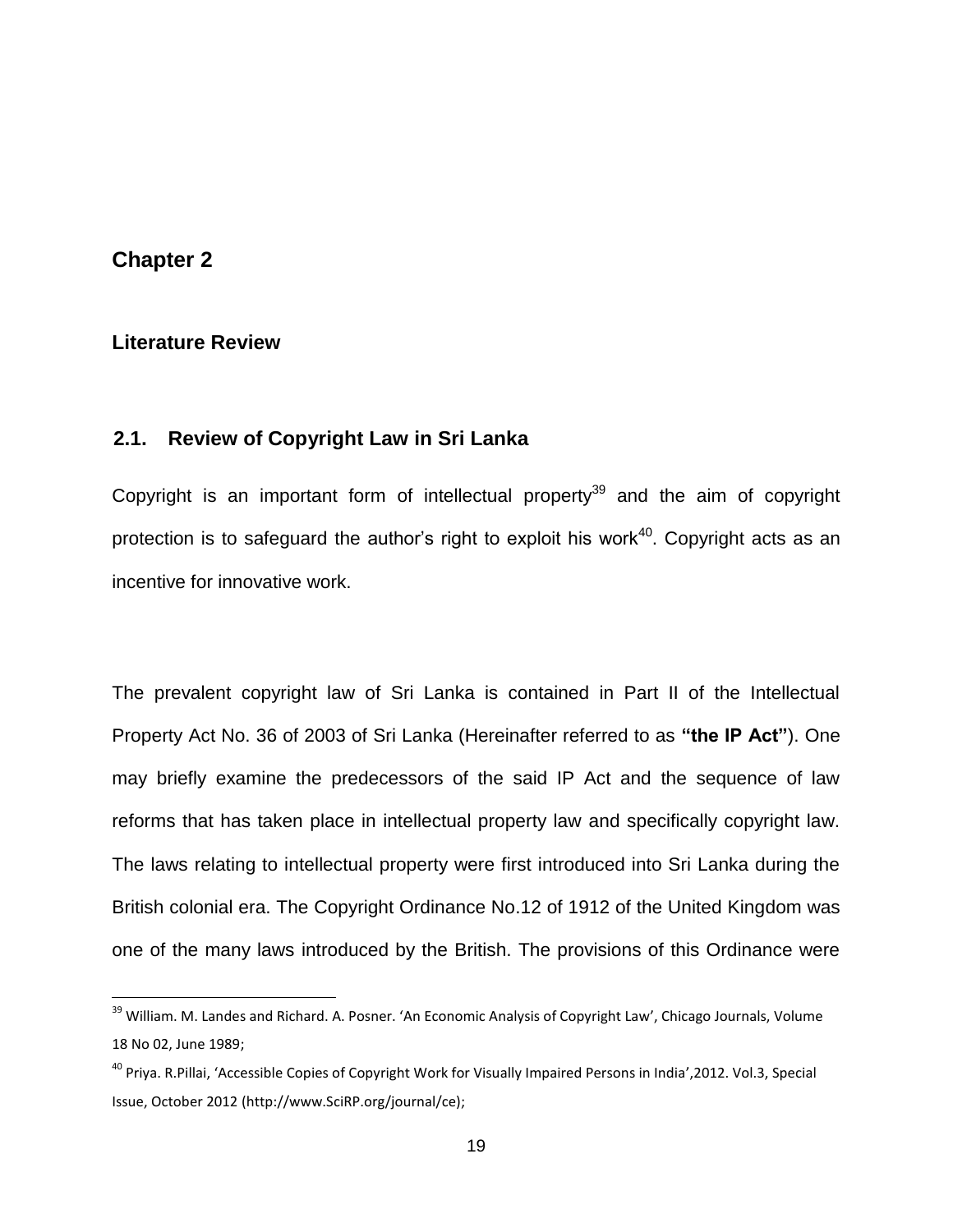made applicable in Sri Lanka (then Ceylon) and they continued to apply. With the introduction of the open market economy in 1977, it felt timely to update laws to harness the maximum benefits of the new market economy model. Consequently, the Code of Intellectual Property Act, No.52 of 1979 embracing the principles of Berne Convention, Universal Copyright Convention, WIPO Convention and a number of other important international agreements and treaties were passed in Parliament. The realm of intellectual property law continued to evolve internationally with several new agreements, treaties and conventions. This position necessitated the amendment of the Code of Intellectual Property Act, No.52 of 1979. In the year 2003, the Intellectual Property Act No.36 of 2003 was enacted in Parliament and the prime objective was to provide for a better and more effective procedure for the administration of matters pertaining to intellectual property.<sup>41</sup>

None of the above laws provide a comprehensive legislative solution in respect of the visually impaired and the blind. Thus with no specific exceptions for visually impaired people in the law and no blanket agreement to reproduce copyright material into accessible formats, the subject of "copyright" in the context of Sri Lanka is perceived as a frustrating impediment to the making of a real difference for visually impaired people unable to read the printed word.

<sup>&</sup>lt;sup>41</sup> Kalinga Indatissa, 'Criminal Prosecutions under the Intellectual Property Act No.36 of 2003';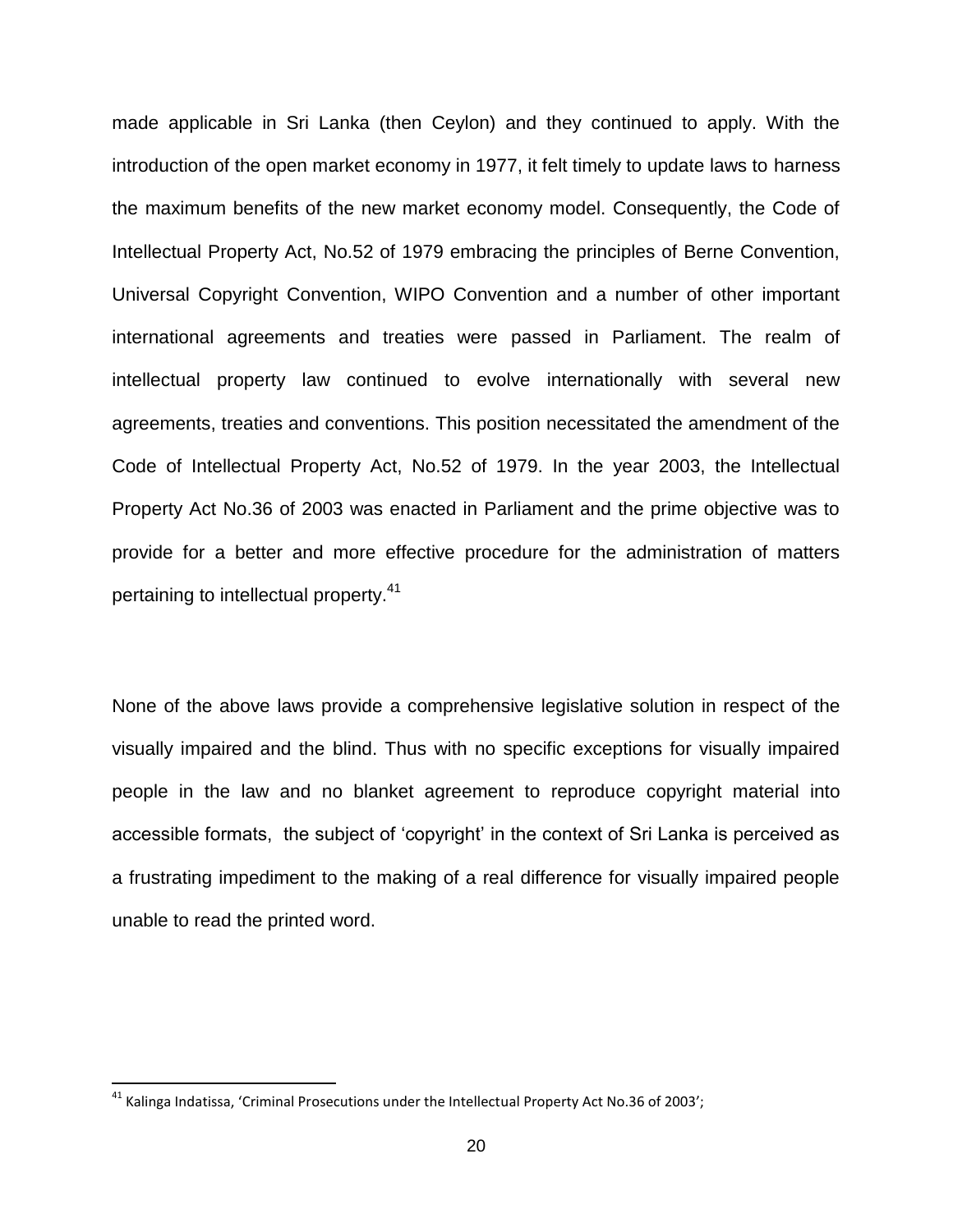Section 6 (01) of the IP Act defines 'Works Protected' as "literary, artistic and scientific work which are original intellectual creations in the literary, artistic and scientific domain" including books, pamphlets, articles, computer programmes and other writings<sup>42</sup>, speeches, lectures, addresses, sermons and other oral works, $^{43}$  audiovisual works. $^{44}$ 

There is no procedure for registration of works qualified for copyright protection. The IP Act stipulates that the "works" are protected by *the sole fact of their creation and irrespective of the mode or form of expression as well as their content, quality and purpose*<sup>45</sup> *.* Derivative Works of copyrighted work, such as translations, adaptations, arrangements and other transformations and modification of works too are protected under the IP Act.<sup>46</sup>

The author or owner of any protected copyright work under the IP Act is entitled to rights of two kind. Firstly, the owner of a copyright of a work is entitled to the exclusive right to carry out by himself or by representation, reproduction of the work, translation of the work, adaptation, the public distribution of the original and make commercial use of the work by sale, rental, export or otherwise<sup>47</sup>. Secondly, the author is entitled to moral rights over the work that cannot be licenced to a third party unlike the case of economic

 $42$  Section 6 (1) a) the Intellectual Property Act;

 $43$  Section 6 (1) b) the IP Act;

 $44$  Section 6 (1) f) the IP Act;

 $45$  Section 6 (2) of the IP Act;

 $46$  Section 7 (1)(1) of the IP Act:

 $47$  Section 9 (1) of the IP Act: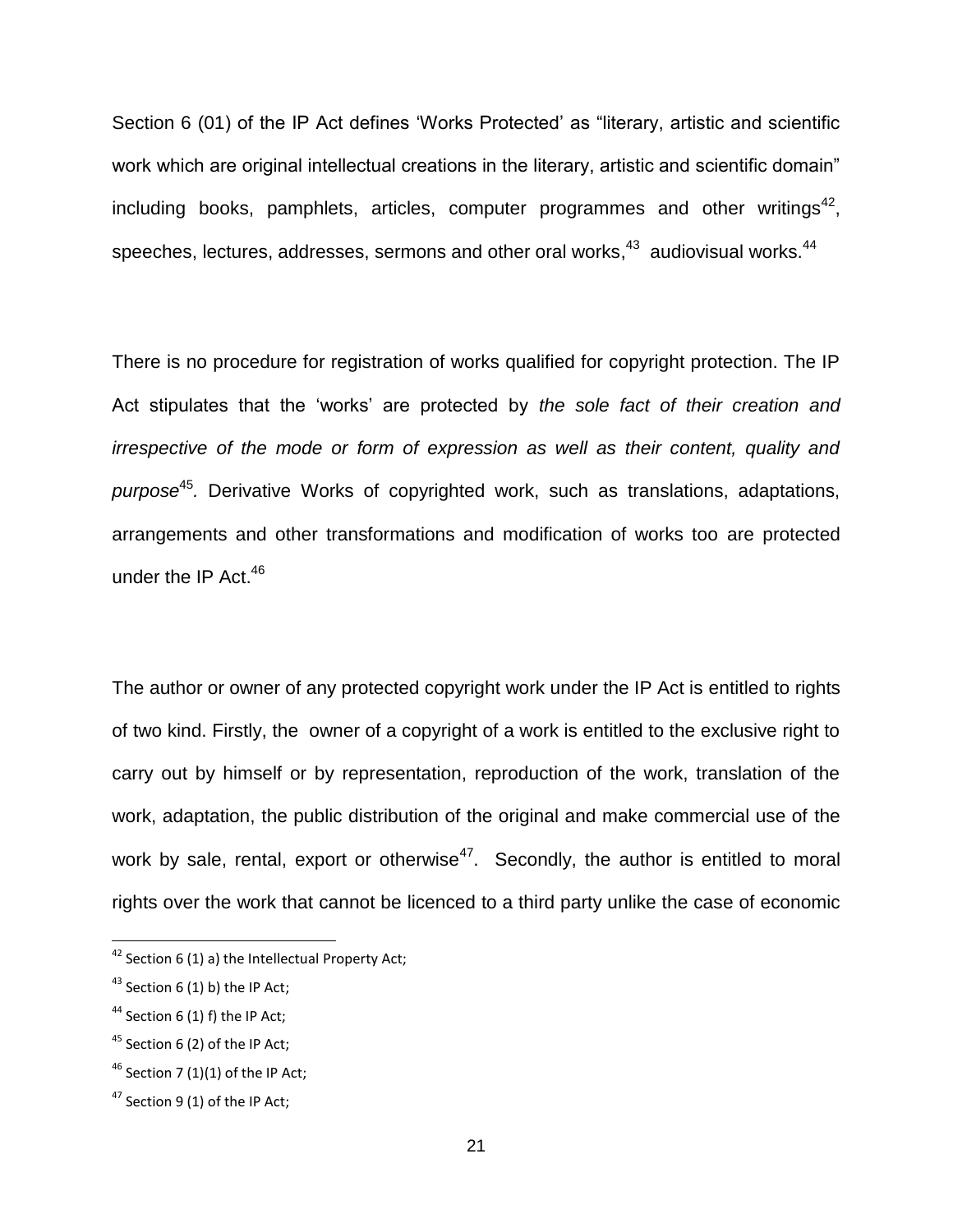rights. Under moral rights, the owner has the right to publication, recognition of authorship, right to prevent distortions, right to prohibit alteration of the work. Any person who violates any right protected under the act is said to have caused an "infringement" of the rights of the owner. Nevertheless, Section 11 (01) creates an exception of using copyrighted work which shall not be considered as an "infringement" of rights of copyright owners. If the use of a copyrighted material qualifies as a fair use, then it would not be considered an illegal act or infringement. Thus "fair use" can be used as a defence against a claim of copyright infringement<sup>48</sup>. While the doctrine of 'Fair Use' is well-enshrined in sections 11(1) and 11(2) of the IP Act, neither the IP Act nor any other prevalent or repealed legislation afford a definition of the doctrine of "fair use".

Although 'fair use' is not defined, Section  $11(2)$  of the IP Act provides a criterion for a court of law to adopt, in determining whether a particular use is fair or not. Section 11(2) (a) indicates consideration of purpose and character of the use. It is said that for an intellectual property system to work for all, it is critical that copyright exceptions such as fair use be defended as a laboratory for creativity.<sup>49</sup>

Section 11(1) of the Intellectual Property Act of Sri Lanka reads thus; *"notwithstanding the provisions of subsection (1) of section 9, the fair use of a work, including such use by reproduction in copies or by any other means specified by that section, for purposes* 

<sup>&</sup>lt;sup>48</sup> 'What is Fair Use', http://fairuse.stanford.edu/overview/fair-use/what-is-fair-use/;

 $49$  Jim Fruchterman, 'The Case for Copyright Exceptions and Fair Use';

http://benetech.org/2014/01/17/the-case-for-copyright-exceptions-and-fair-use/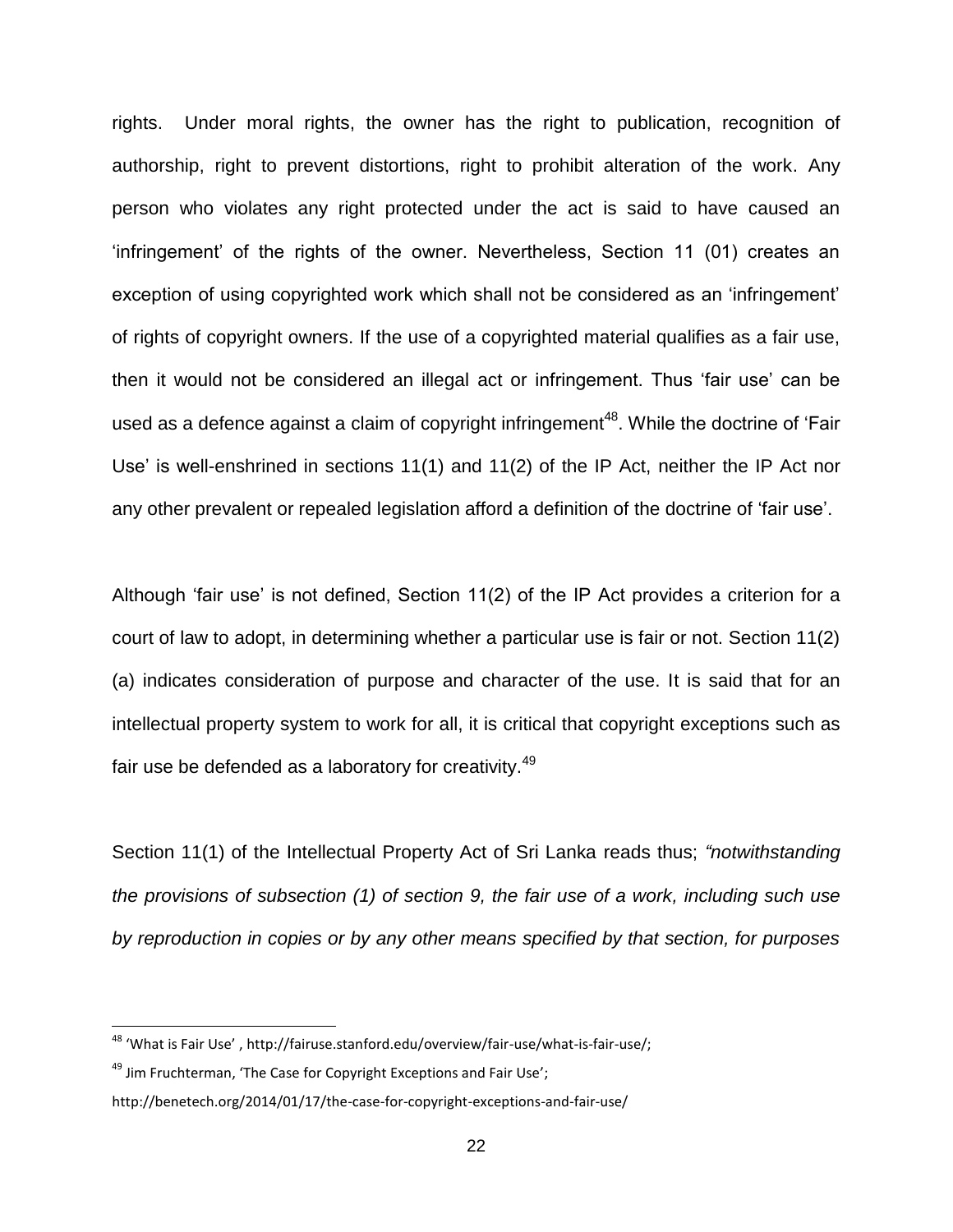*such as criticism, comment, news reporting, teaching (including multiple copies for classroom use), scholarship or research, shall not be an infringement of copyright."*

Therefore the term "such as" prior to listing the several purposes nullifies the question whether the scope of the doctrine of fair use is confined to those purposes listed in the provision. Further, it is the accepted view that the purposes of fair use referred to in this section are merely a set of examples and they do not constitute an exhaustive list. Thus, these provisions are obviously open-ended. $50$ 

Therefore the task of definition of "fair use" falls squarely on the judiciary. Such scope of judicial intervention has enabled in striking a balance between the interests of the copyright owners and those of the users. As per judicial pronouncements, this section assumes that the user"s purpose of the use of work can have an impact on the probable harm caused to the copyright owner from that use.<sup>51</sup> It is also assumed that a commercial use of a work can seriously impair the potential market for a copyright work than its use for a non-commercial purpose. Section 11(2) (b) deals with the nature of the work. Whether the copyright work is factual or fictional, in other words whether the work is "primarily informational" or "primarily creative" is the deciding factor. The scope of the doctrine of fair use, assumes far significance when the work concerned is primarily

 $\overline{a}$ 

<sup>&</sup>lt;sup>50</sup> D.M. Karunaratna, 'An Introduction to the Law of Copyright and Related Rights in Sri Lanka' (Sarvodaya Vishva Lekha 2006), pp77;

 $51$  Ibid 48;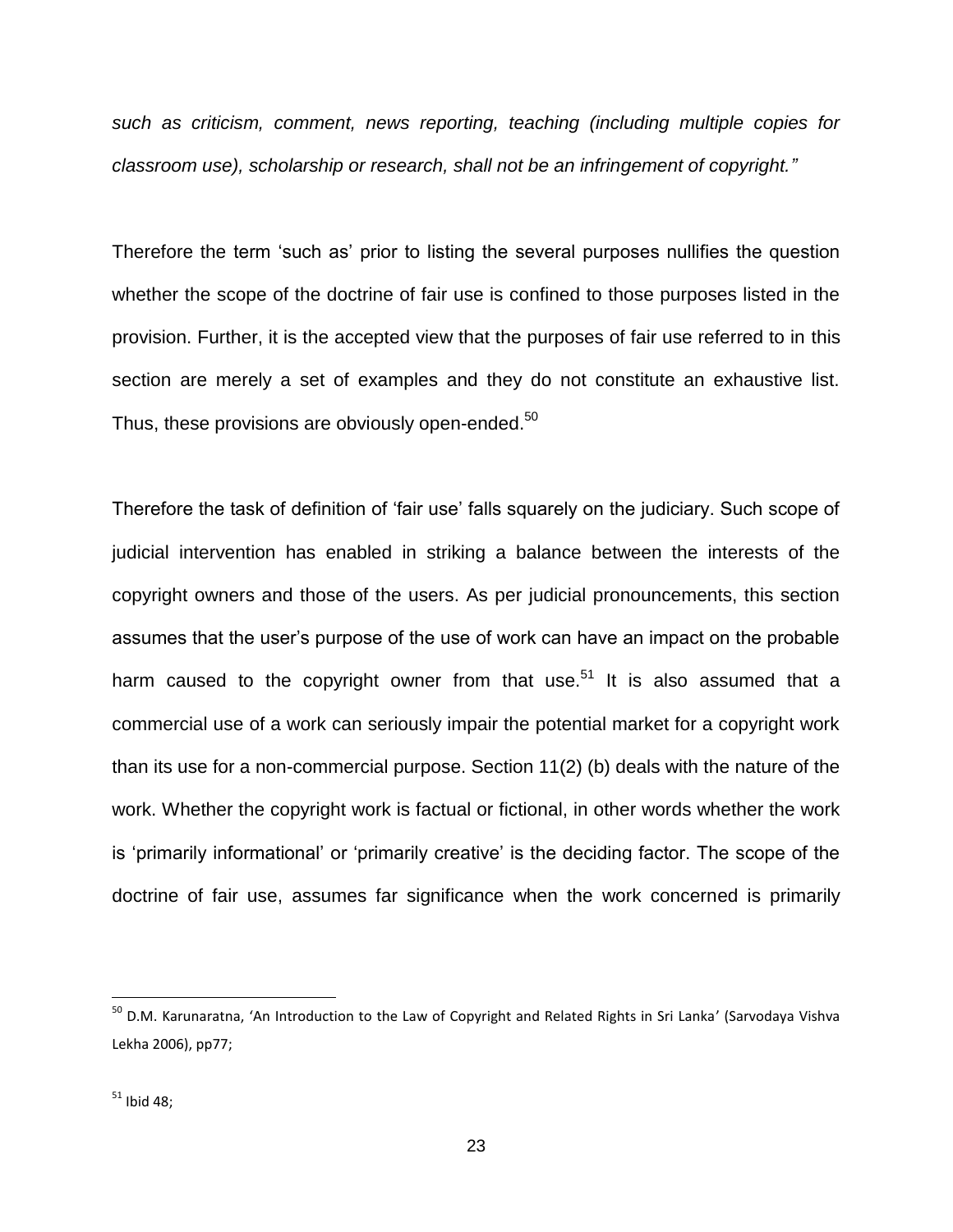factual or informational rather than fictional and creative.<sup>52</sup> Section 11(2) (c) discusses "the amount used". The higher the amount which the user has copied from the work both in terms of quality and quantity, the lesser the chances of such copying being interpreted as fair. There is no hard and fast rule to decide how much of copyright work can be copied for such copying to be construed as unsubstantial and for the use to be deemed as fair. Finally, Section 11(2) (d) deals with the effect on the potential market. This section mandates courts to consider whether the use of a copyright work in the particular situation has an adverse impact on the potential market for that product.<sup>53</sup> If section 11(2) (d) is given a strict interpretation by Court, the determination of fair use will stand in favour of the copyright owner, which in turn will defeat or negate the distinction between fair and unfair uses of copyright work.

Given the purpose and character of the use is for a non-commercial use and that the effect of the use of copyright work has a minimal impact on the potential market in the case of reproducing copyrighted material by and in favour of people who are blind or visually impaired or otherwise have print disabilities, it can be concluded that the doctrine of 'fair use' enshrined in section  $11(1)$  and  $11(2)$  of the IP ought to serve as an exemption. Whilst a flexible user right 'fair use' clause may give the distinct advantage allowing implementing authorities and the judiciary to find particular uses to be lawful despite the indirect listings of such uses in the provisions of the law, the absence of

 $\overline{a}$ 

<sup>&</sup>lt;sup>52</sup> Dharam Veer Singh and Pankaj Kumar, 'Photocopying of Copyrighted Works for Educational Purposes: Does it Constitute Fair Use? [2005] 10 JIPR 21, 23h

<sup>&</sup>lt;sup>53</sup> Chamila S. Talagala, 'The Doctrine of Fair Use in Sri Lankan Copyright Law: An Overview',

https://www.academia.edu/5263418/The\_Doctrine\_of\_Fair\_Use\_in\_Sri\_Lankan\_Copyright\_Law\_An\_Overview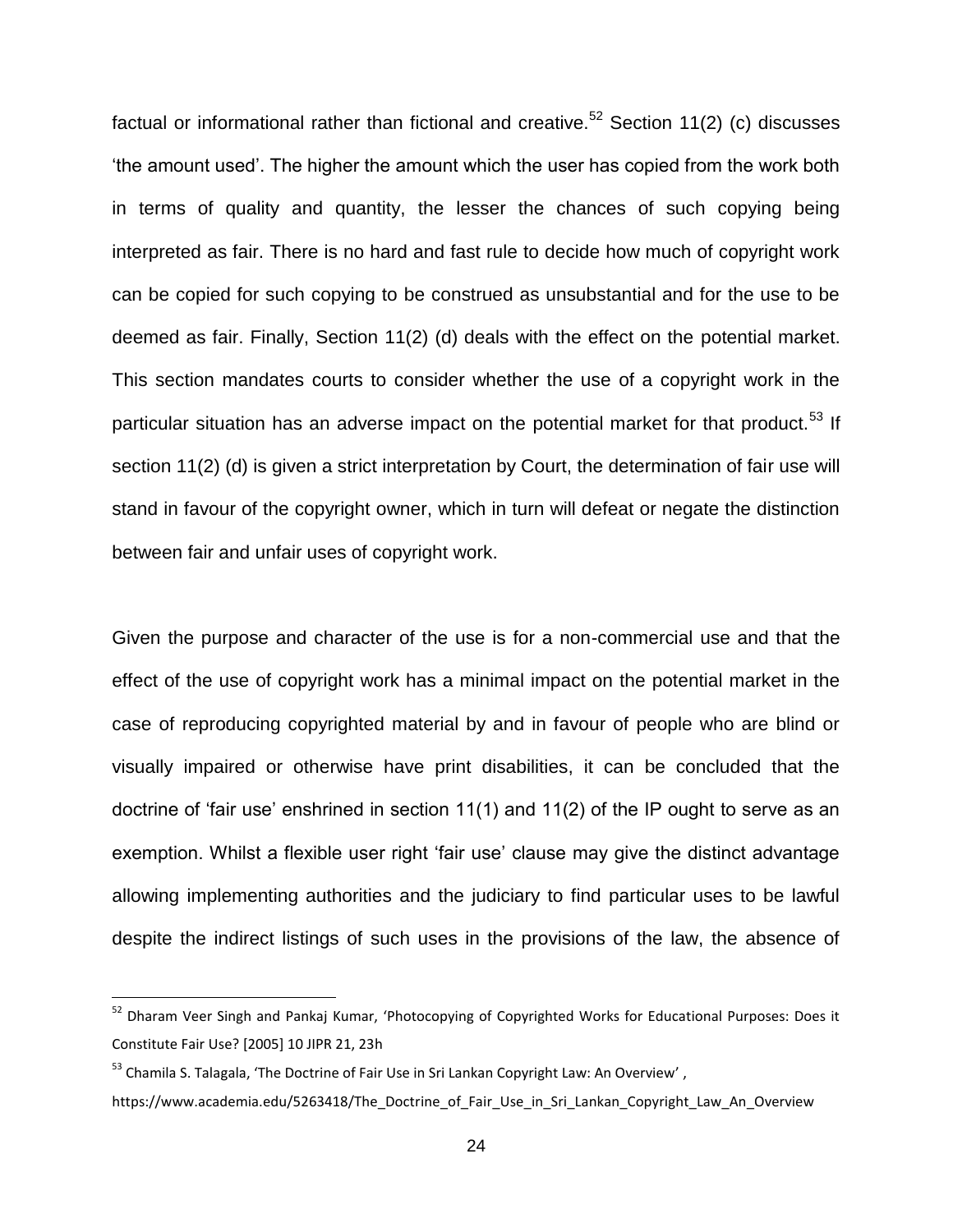such judicial pronouncements within the legal framework of Sri Lanka has rendered the "fair use" concept a little less important.

Therefore, regardless of the enabling provision of 'fair use', the overall absence of an all-encompassing, straightforward exemption in the Intellectual Property Act directly addressing blind or visually impaired or otherwise have print disabled people is a marked legislative miss. The absence of such a straightforward provision in the IP Act is highlighted when it is compared against the legal provisions of other countries. In the succeeding sections of this Chapter, a discussion would be carried out regarding countries which may provide comprehensive avenues for distribution of accessible copies.

Hence, an unswerving exemption in the Intellectual Property Act, giving specific reference to the use of copyright work by print disabled people is critical to ensure that non-infringing, fair use of materials is readily available to allow access by people who are blind, visually impaired or otherwise print disabled. Such an exemption will help not only to better safeguard the importance of fostering creativity but also for the wide dissemination of its fruits for human development without any discrimination.

25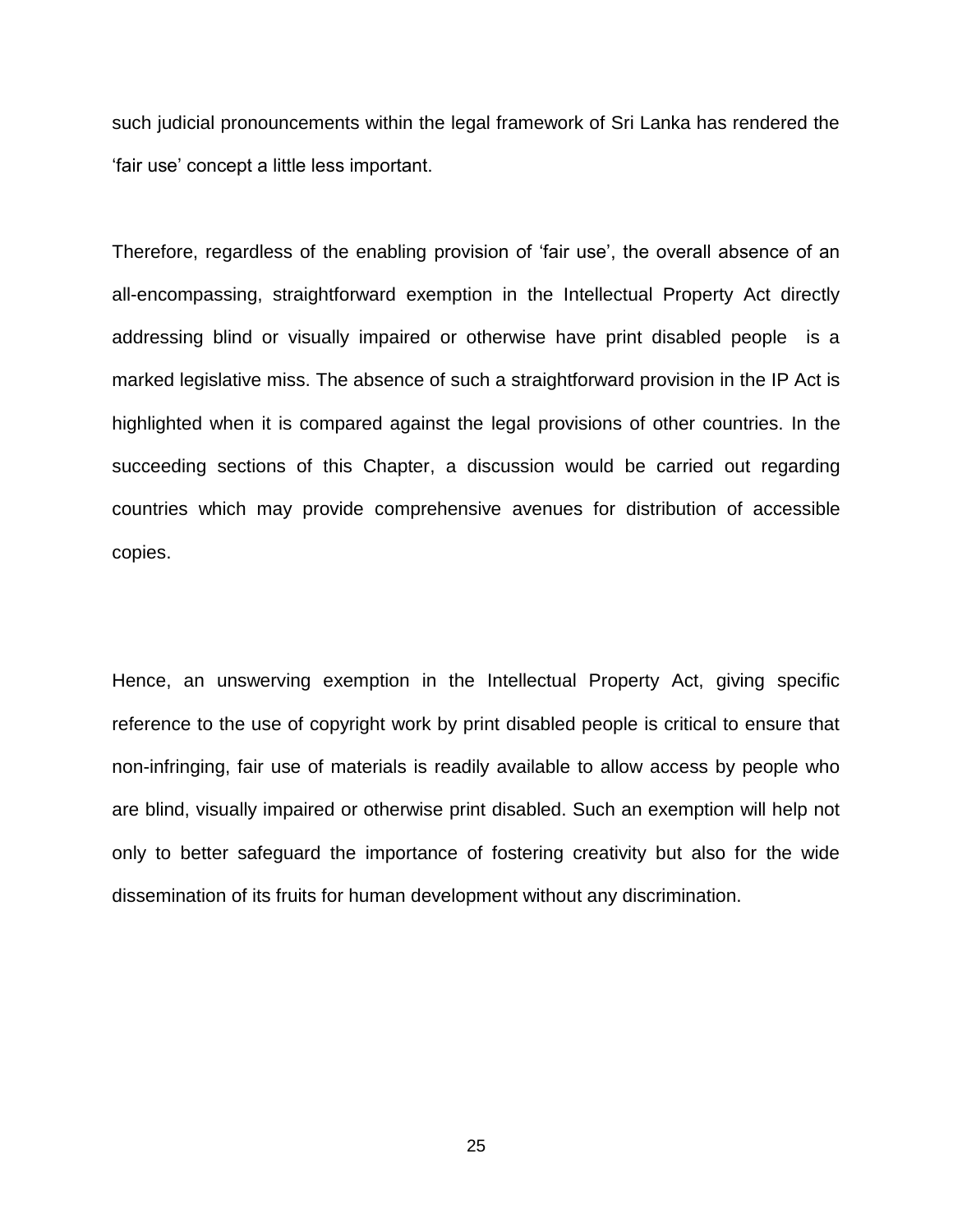### <span id="page-29-0"></span>**2.2. The Perspective of International Treaty Law-The Journey towards the Marrakesh Treaty**

Let us now turn to the case put forward by international treaty for creation of copyright exemptions in the interest of realising the rights of the visually impaired and specifically Marrakesh Treaty to Facilitate Access to Published Works for Persons Who Are Blind, Visually Impaired, or Otherwise Print Disabled (Hereinafter referred to as the "Marrakesh Treaty"). The important copy-right related international treaties are the WIPO<sup>54</sup> administered Berne Convention for the Protection of Literary and Artistic Work, 1971 as amended, WIPO Copyright Treaty, 1996 and Marrakesh Treaty and the World Trade Organisation administered TRIPS (The Agreement on Trade-Related Aspects of Intellectual Property Rights).

Article 9(1) of The Agreement on Trade-Related Aspects of Intellectual Property Rights (TRIPS) requires that members will comply with Articles 1-21 of Berne Convention, regardless of whether the country in question is a Berne member. Moreover, Article 1(4) of the WIPO Copyright Treaty (WCT) requires Contracting Parties to comply with Articles 1-21 and the Appendix to the Berne Convention. The Convention is silent as regards the law dealing with the needs of visually impaired people. There are however provisions relating to education. Article 10(2) of the Berne Convention, provides as follows: "*it shall be a matter for legislation in the countries of the Union, and for special agreements existing or to be concluded between them, to permit the utilisation, to the* 

<sup>&</sup>lt;sup>54</sup> <http://www.wipo.int/portal/en/>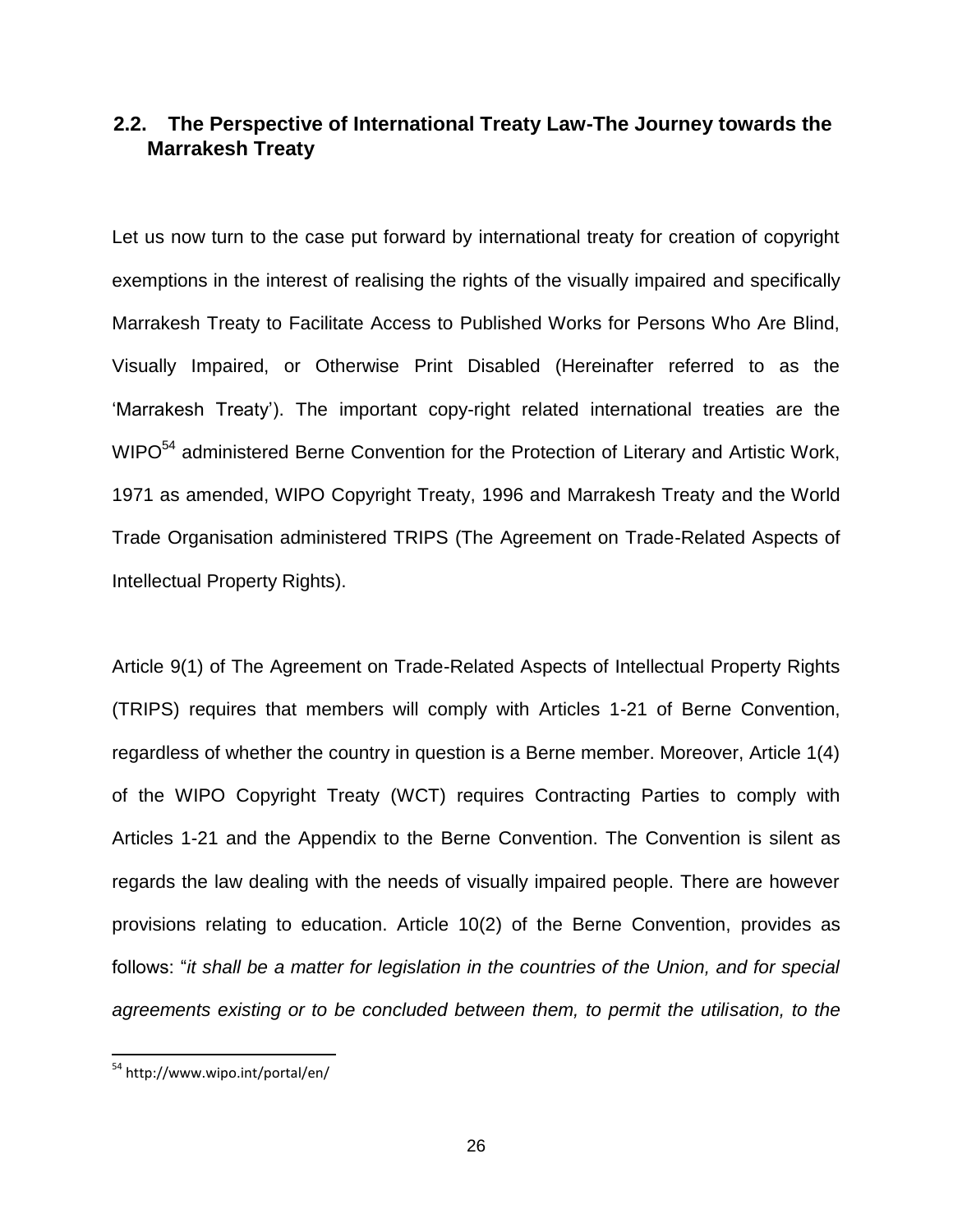*extent justified by the purpose, of literary or artistic works by way of illustration in publications, broadcasts or sound or visual recordings for teaching, provided that such utilisation is compatible with fair practice."*

Culminating of five years of discussions, deliberations and negotiations, occurred with the adoption of the Marrakesh Treaty to Facilitate Access to Published Works for Persons Who Are Blind, Visually Impaired, or Otherwise Print Disabled formally by the Member States of the WIPO which was finalised on 27 June 2013 in Marrakesh, Morocco. It was entered into force upon the ratification of 20 WIPO member countries.

Considered a fitting accomplishment for the twenty-first century and cited as the "Books for the Blind Treaty' it saw the light of day as a result of a concerted effort of a wide variety of stakeholders and many governments "recognising the compelling interests of visually impaired persons throughout the world in reading works of authorship, as well as the significant investments of authors and publishers in producing those works in the first place'<sup>55</sup>. Hence as rightly declared in the Preamble to the Treaty, the Treaty caters to achieve the principles of non-discrimination, equal opportunity, accessibility and full and effective participation in the society proclaimed in the Universal Declaration of Human Rights and United Nations Convention on the Rights of Persons with Disabilities including the right of free expression and right to information of the visually impaired in the modern era of new information and communication technology, while at the same

<sup>55</sup> Maria A. Pallante, U.S. Register of Copyrights<http://www.copyright.gov/newsnet/2013/510.html>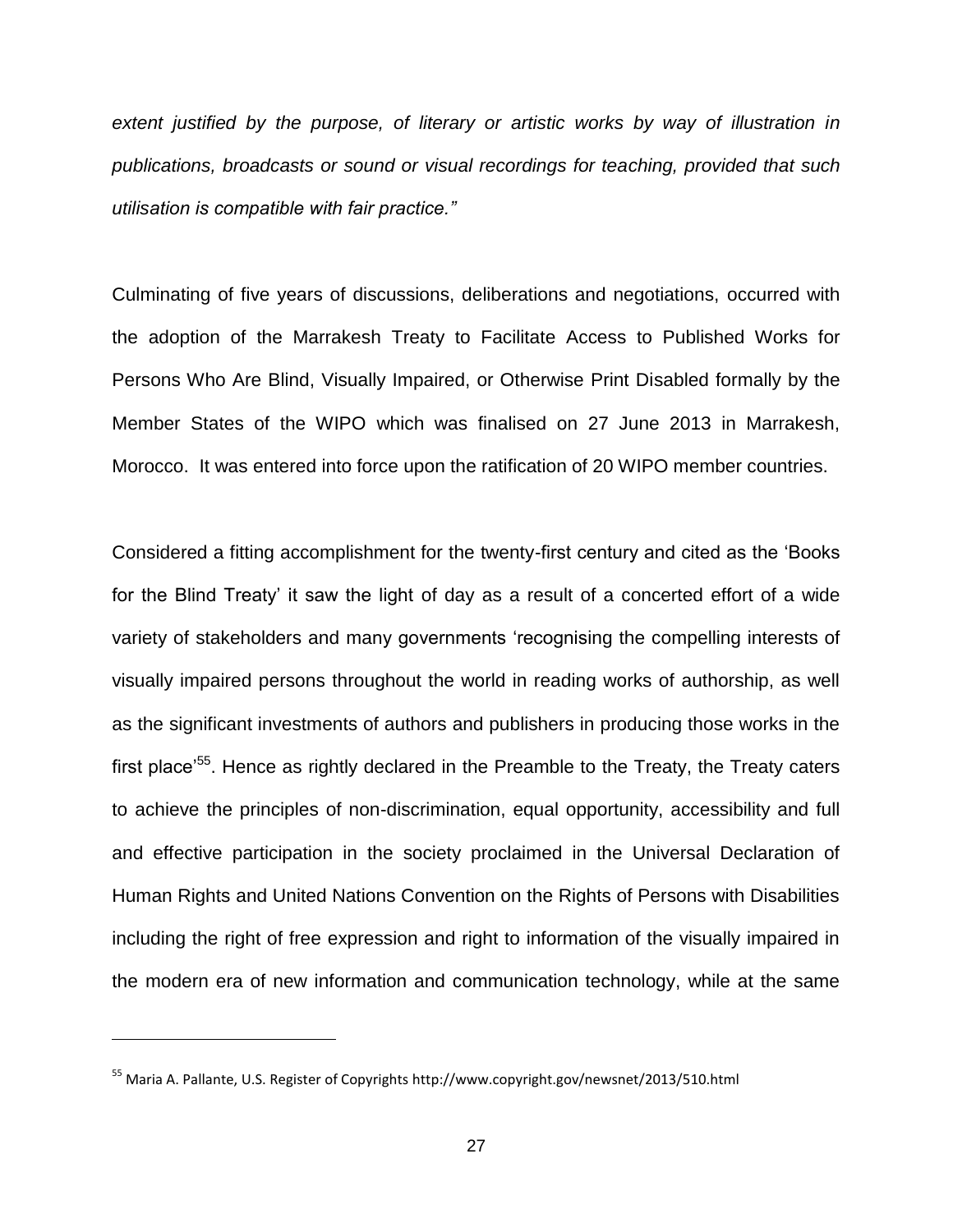time emphasising the importance of copyright protection in a context of different national jurisdictions.

A salient attribute of the Treaty is the broad definition given to the people with vision impairment. By the inclusion of the term 'Beneficiary Persons'<sup>56</sup> it has included not only people who are blind, visually impaired, reading disabled (example: dyslexia) but also people with a physical disability that gets in the way of effectively holding a book, turning pages or focusing on the page.

Literary and artistic works in the form of text, notation and/or related illustrations, whether published or otherwise made publicly available in any media fall under the term 'Works Covered'<sup>57</sup>. The definition therefore covers books; periodicals and other similar textual works, as well as sheet music. The Treaty does not allow for the contents of a Work to be changed rather just for the Work"s contents to be transcribed into an accessible format.

The Treaty obligates the Contracting Parties to make provisions in the national copyright laws for a limitation or exception to the right of reproduction, the right of distribution, and the right of making available to the public as provided by the WIPO Copyright Treaty (WCT), to facilitate the availability of works in accessible format copies

<sup>&</sup>lt;sup>56</sup> Article 3 of the the Marrakesh Treaty to Facilitate Access to Published Works for Persons Who Are Blind, Visually Impaired, or Otherwise Print Disabled;

<sup>&</sup>lt;sup>57</sup> Article 2(a) of Marrakesh Treaty;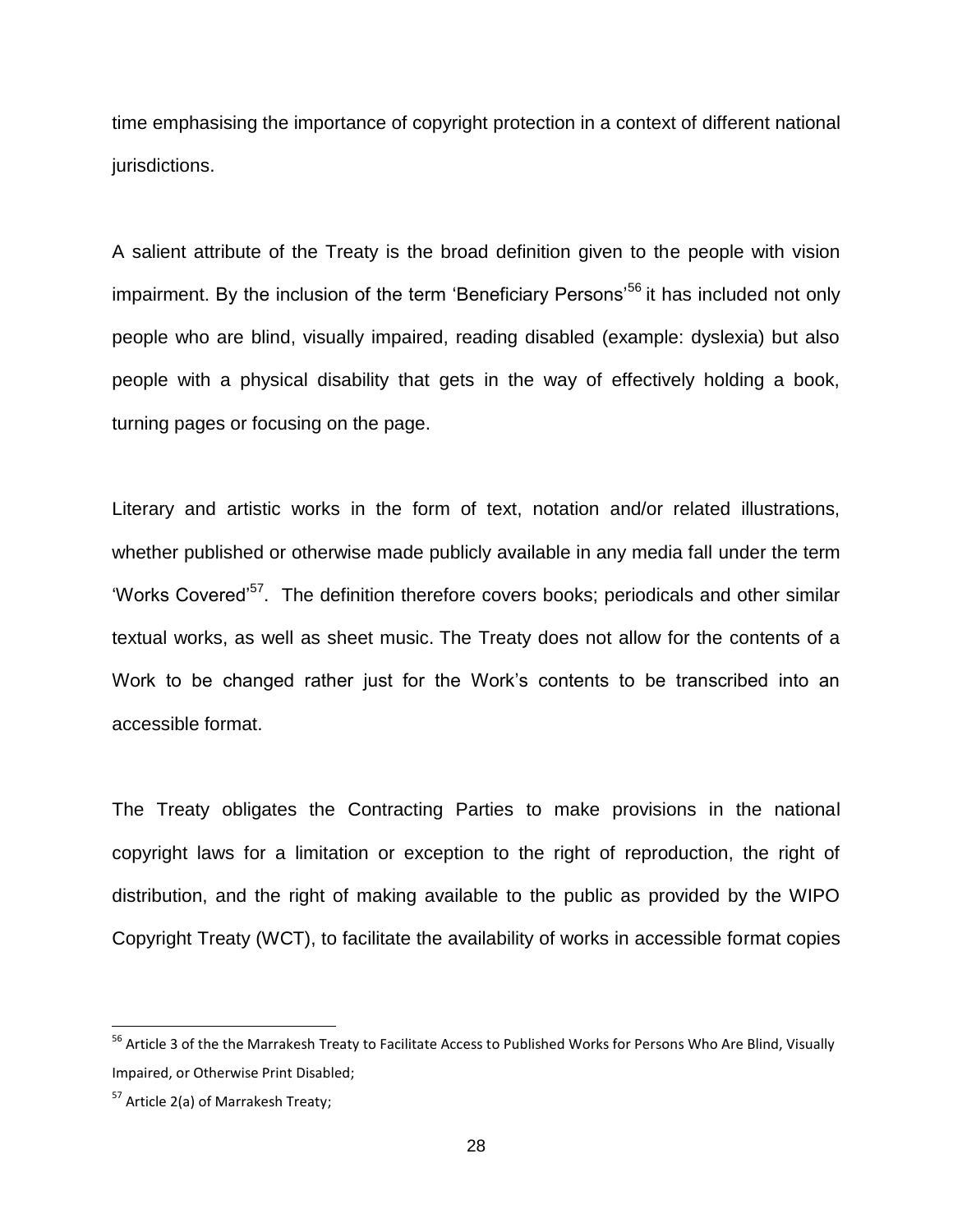for beneficiary persons. The limitation or exception provided in national law should permit changes needed to make the work accessible in the alternative format.<sup>58</sup>

As per the Treaty the copyright exceptions are two-fold. Under the first provision the "authorised entities" defined as a non-profit or government agency that makes accessible copies of Works, and limits distribution of those copies to people with bona fide disabilities<sup>59</sup> are expected to regulate distribution of the accessible works exclusively to visually-impaired, without the permission of the copyright holder. The Treaty is aimed at making copyright infringement exceptions consistent across contracting countries, where copyright infringement exceptions do exist, albeit to varying degrees.

The second provision of the Treaty addresses the facilitation of both the domestic and cross-border exchange of printed materials in accessible formats at the same time giving the assurances to authors and publishers that system will not expose their assets to misuse and exploitation in parallel markets that are not intended to serve the visually impaired and the print disabled. The books can be imported or received either by the 'authorised entities' or directly by the visually impaired individual $^{60}$ . Thus the proper implementation of the Treaty helps benefit the visually impaired community in the developing regions of the world who have been unfortunate in accessing the majority of

 $\overline{a}$ 

<sup>&</sup>lt;sup>58</sup> Article 4(1) of Marrakesh Treaty;

<sup>&</sup>lt;sup>59</sup> Article 2(c) of the Marrakesh Treaty to Facilitate Access to Published Works for Persons Who Are Blind, Visually Impaired, or Otherwise Print Disabled;

 $60$  Articles 5 & 6 of the Marrakesh Treaty;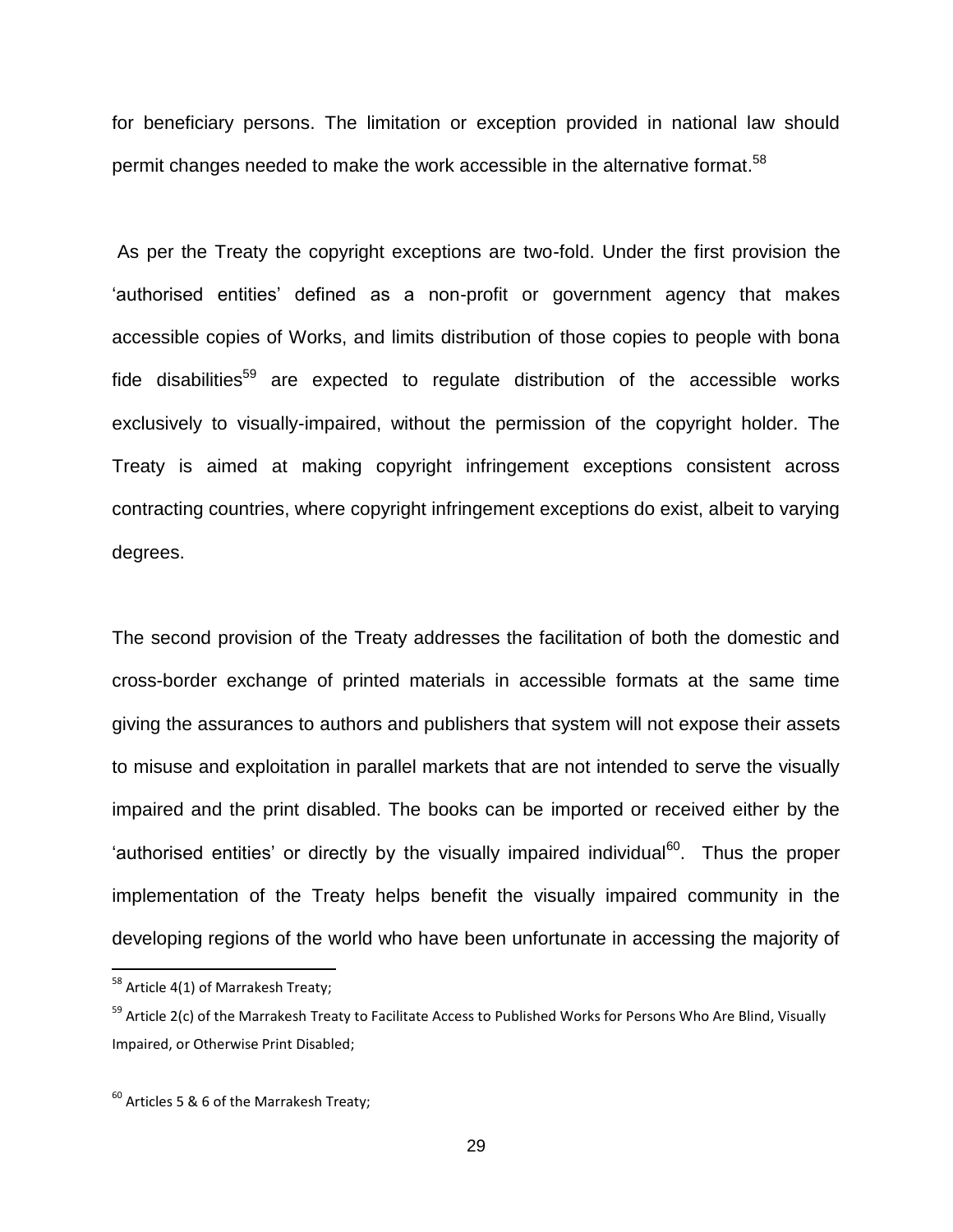printed material originates from developed parts of the world. The reduction of duplication of work that can be caused during the process of conversion of copyrighted work into accessible formats especially between countries using the same language is yet again a unique feature. The provision also allows those with larger collections of accessible books to share these collections with visually impaired people in countries with fewer resources.

Another highlighting feature is that the cross-border exchange provision restricts the need of commercial availability check. It may be viewed that this concept existed in the Treaty in a much weaker form. Countries with a commerciality requirement in their national copyright law have to informed WIPO formally that their domestic law requires a commerciality test. United Kingdom, the Copyright (Visually Impaired Persons) Act 2002, for instance which introduced the exception to the UK Copyright Law allows educational establishments and charity organisations to make accessible format-copies of protected works on behalf of disabled people on the condition such suitable accessible copies are not commercially available. However, the limited applicability of the commercial availability check no longer makes necessary for non-profit organisations to check if the material is commercially available before the reproduction of the accessible version domestically provided the domestic laws of the country do not provide for a commerciality test.

Article 7 of the Treaty is yet again is vital in that it makes it legal for a person with a print disability to circumvent Technological Protection Measures (TPMs) allowing access to

30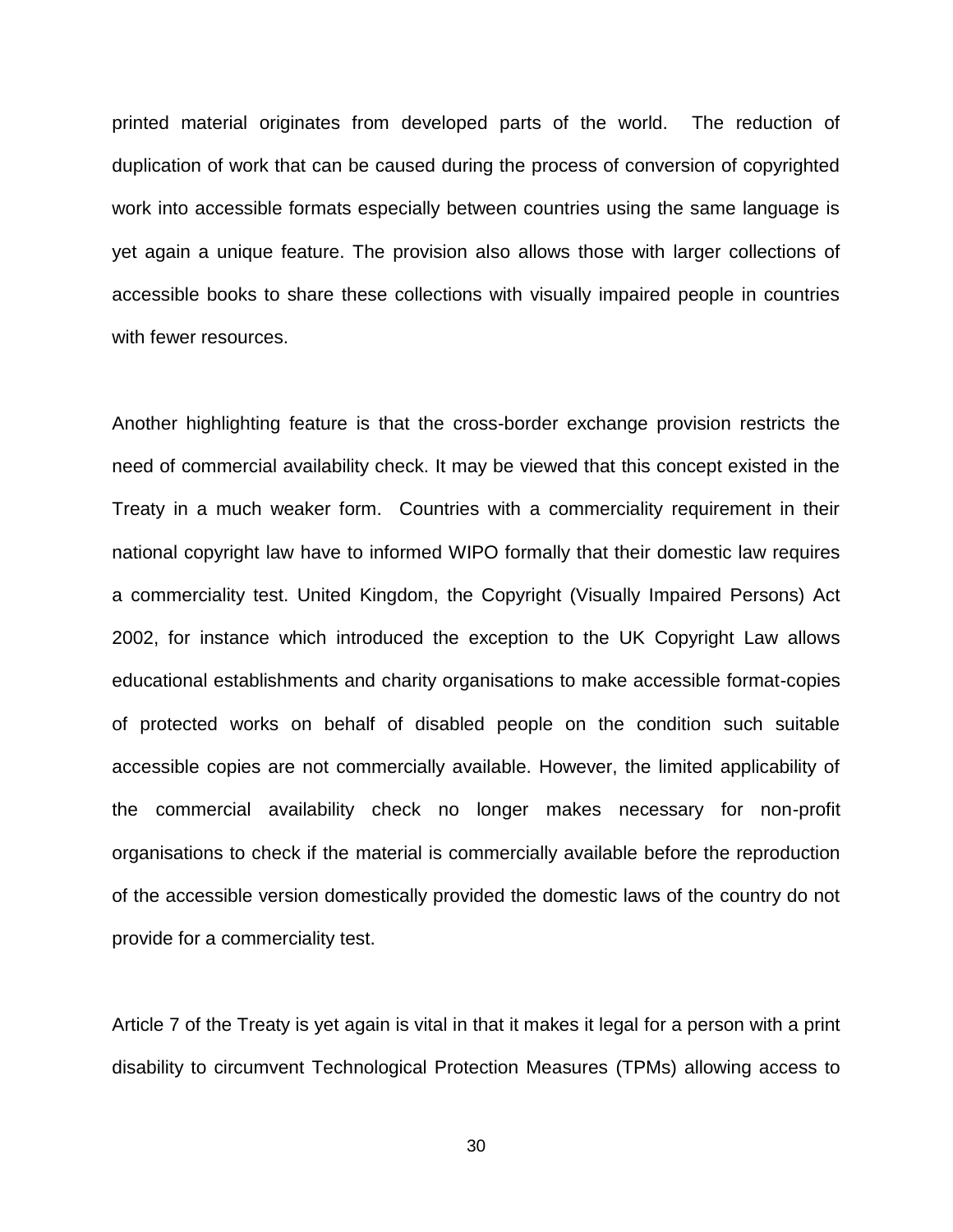digital books. These elements along with the requirement of respecting the privacy rights $^{61}$  make the implementation process of the Treaty workable and hasslefree. Widespread ratification and implementation of the Treaty assists in alleviating the book famine faced by people who are blind, visually impaired or otherwise print disabled.

#### <span id="page-34-0"></span>**2.3. Progressive Laws**

#### <span id="page-34-1"></span>**2.3.1. The Law of England**

Upon examination of the history of the law of intellectual property in Sri Lanka, one encounters the British colonial influence under which the intellectual property law evolved since the small island nation inherited the whole of commercial laws as originated from England including this branch of the law<sup>62</sup>. Moreover it is noteworthy and useful to examine progressive aspects of English Copyright Law as a case forward for copyright law reform in Sri Lanka as the latter inherits the common law tradition of the former. Moreover, the British takes pride in producing the first copyright act in the world, the Statute of Anne in 1710.<sup>63</sup>

The Copyright, Designs and Patents Act of UK enacted in 1988 remains the current law with amendments upto 2003. Despite the fact that the Act contained the exception to

 $61$  Article 8 of the Marrakesh Treaty;

<sup>62</sup> Dr. Harsha Cabral, 'Intellectual Property Law In Sri Lanka';

<sup>63</sup> <http://www.copyrighthistory.com/anne.html>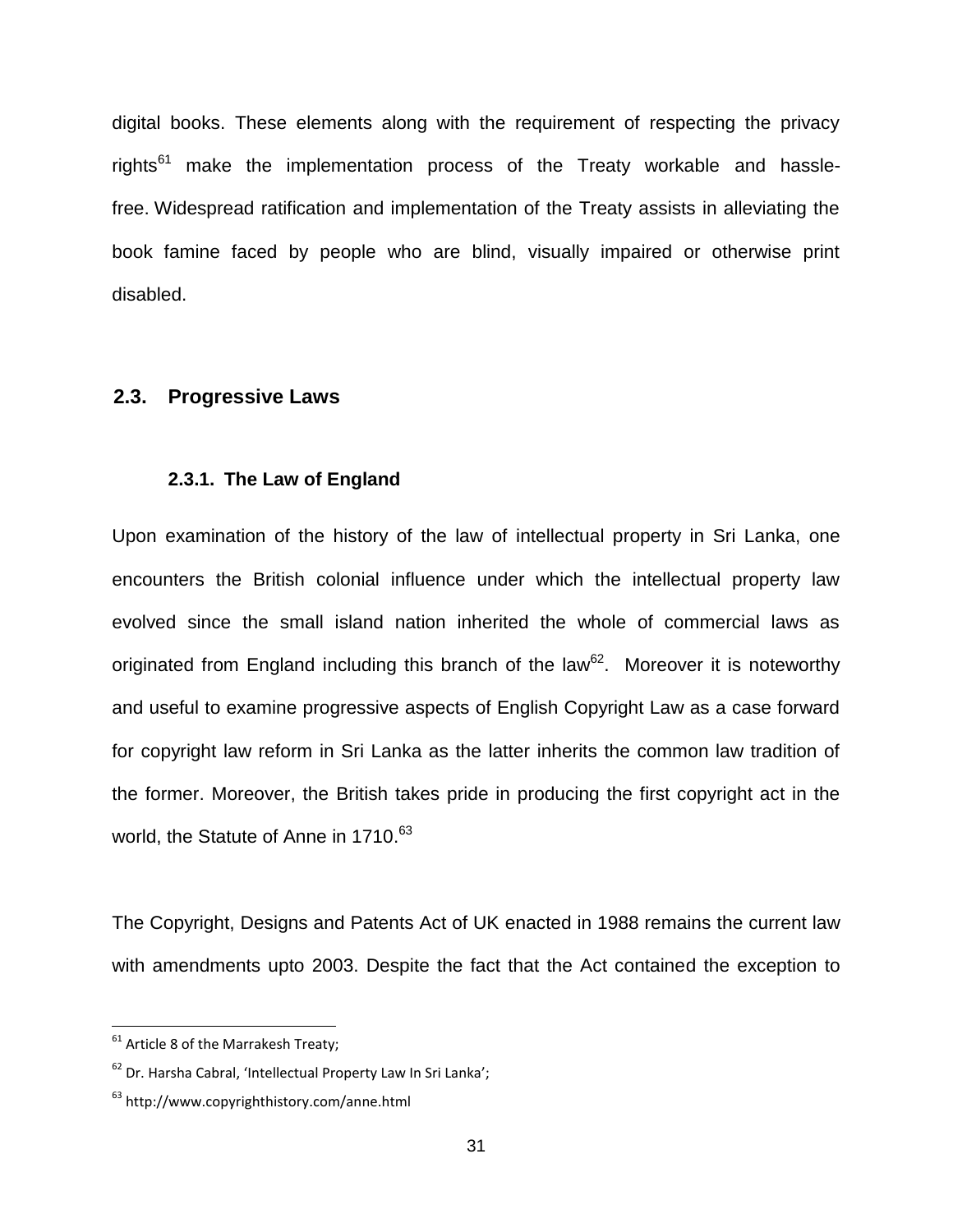copyright infringement in use for educational purposes, <sup>64</sup> there was no direct provision creating an exception in the case of print disability citizens. In this context as recognition of the equal rights of those with visual disabilities, the Copyright (Visually Impaired Persons) Act 2002 and the Copyright and Rights in Performances (Disability) Regulations came into force in 2014, making laudable developments in this area of law.

Section 31A (1) of the Act enables Disabled persons to use copies of copyrighted works for personal use and specifically states that such use will not infringe copyright and encompass situations where not only the copy is made by the disabled person but also where copy is made available by a person acting on behalf of such disabled person $^{65}$  , in which case such use ought to be characterised by personal use and are not commercially available and the sum charged for provision to disabled be confined to the cost of supplying copies.<sup>66</sup>

In a context where the originator or the British predecessor to the current Sri Lankan Copyright law has revised its laws to accommodate the balancing needs to visually impaired and the rights of the copyright owners, similar revision in the IP Act of Sri Lanka is a sine qua non in the present day of technological advancement.

 $64$  Chapter 3, Acts permitted in relation to copyright work of The Copyright, Designs and Patents Act of UK, [http://www.legislation.gov.uk/ukpga/1988/48/pdfs/ukpga\\_19880048\\_en.pdf](http://www.legislation.gov.uk/ukpga/1988/48/pdfs/ukpga_19880048_en.pdf) [; http://www.legislation.gov.uk/;](http://www.legislation.gov.uk/)

 $65$  Section 31 A (2) of The Copyright and Rights in Performances (Disability) Regulations 2014;

 $^{66}$  Section 31 A (3) of The Copyright and Rights in Performances (Disability) Regulations 2014;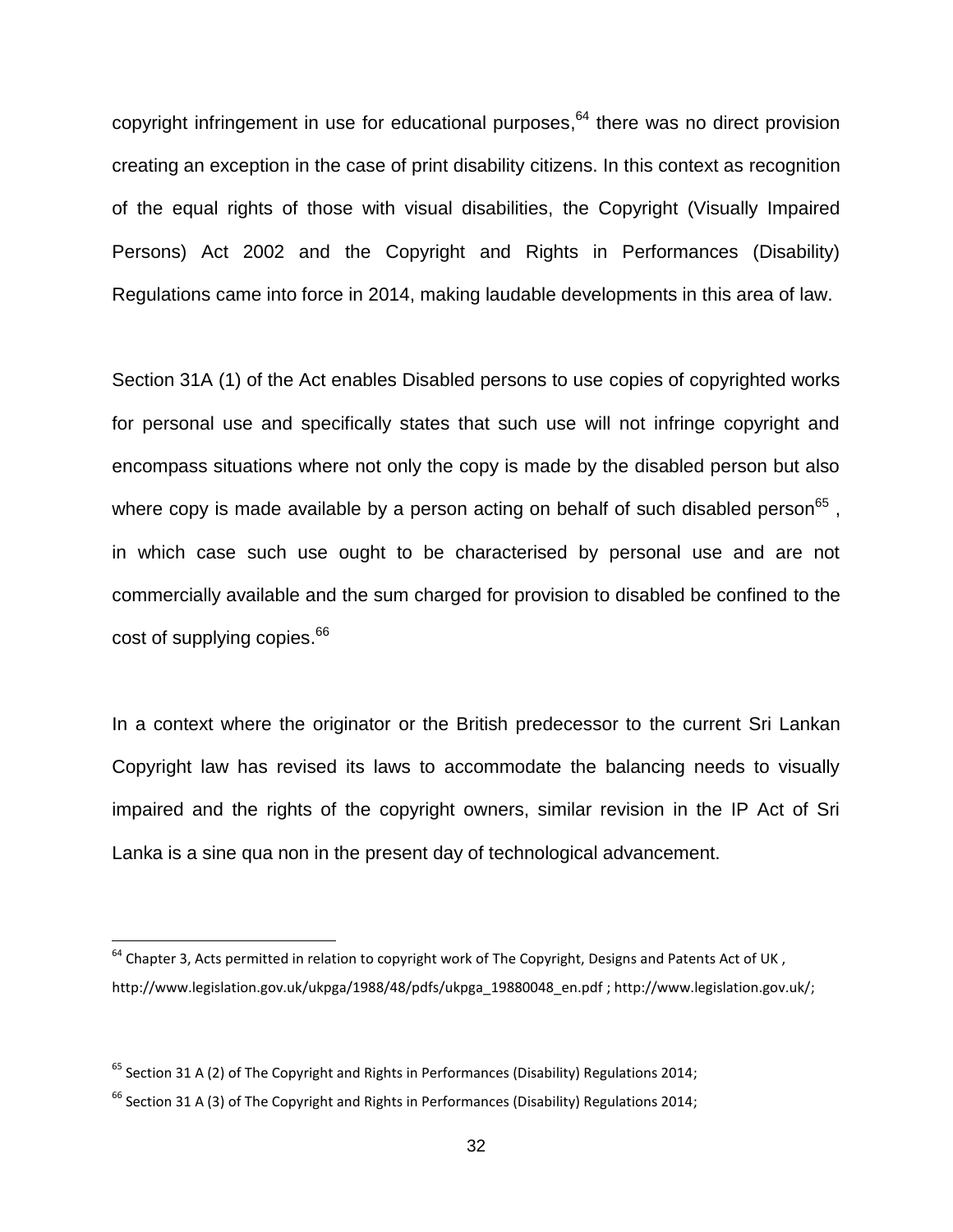#### <span id="page-36-0"></span>**2.3.2. The Case of United States of America**

In a surprisingly short period of time US has evolved from an industrialised to an IT and services based society, marked by rapid technological change and the ability to produce and receive information has grown exponentially<sup>67</sup>. The copyright law of the USA has evolved<sup>68</sup> in tantrum with the dynamics of the time into the modern digital era.

Title 17 of the United States Code contains provisions on copyright law<sup>69</sup>, while the copyright Act of 1976 provides the basic framework for the current copyright law<sup>70</sup>. Subject to the fair use concept as defined in the law, Section 106 grants exclusive rights to owner of copyright to do or authorise to reproduce copies, create derivative work, distribute copies and engage in commercial user of the copyrighted work $^{71}$ . Section 107 contains limitation to such exclusive rights of the owner, where copyrighted work is reproduced in copies or phonocords for purposes such as criticism, comment, news

 $67$  C Joyce, W Patry, MA Leaffer, P Jaszi (1998) '[Copyright law](http://www.case.edu/affil/sce/authorship/Joyce-part1.pdf)', Chapter 1, Introduction to Copyright Law -pp 1

<sup>&</sup>lt;sup>68</sup> [Copyright Enactments of 1783 to 1973,](http://copyright.gov/history/Copyright_Enactments_1783-1973.pdf) [Copyright Act of 1790,](http://copyright.gov/history/1790act.pdf) [Copyright Act of 1909,](http://copyright.gov/history/1909act.pdf) Copyright Act of [1909\(Revised to Jan. 1, 1973\)](http://copyright.gov/history/1909act-1973.pdf) <http://www.copyright.gov/-US> Copyright Office;

 $69$  Chapter 1-8 and 10-12 of Title 17 of the US Code:

 $70$  Copyright Law of the United States And related laws contained in Title 17 of the United States Code; http://www.copyright.gov/

 $71$  Section 106 of Tile 17 to US Code: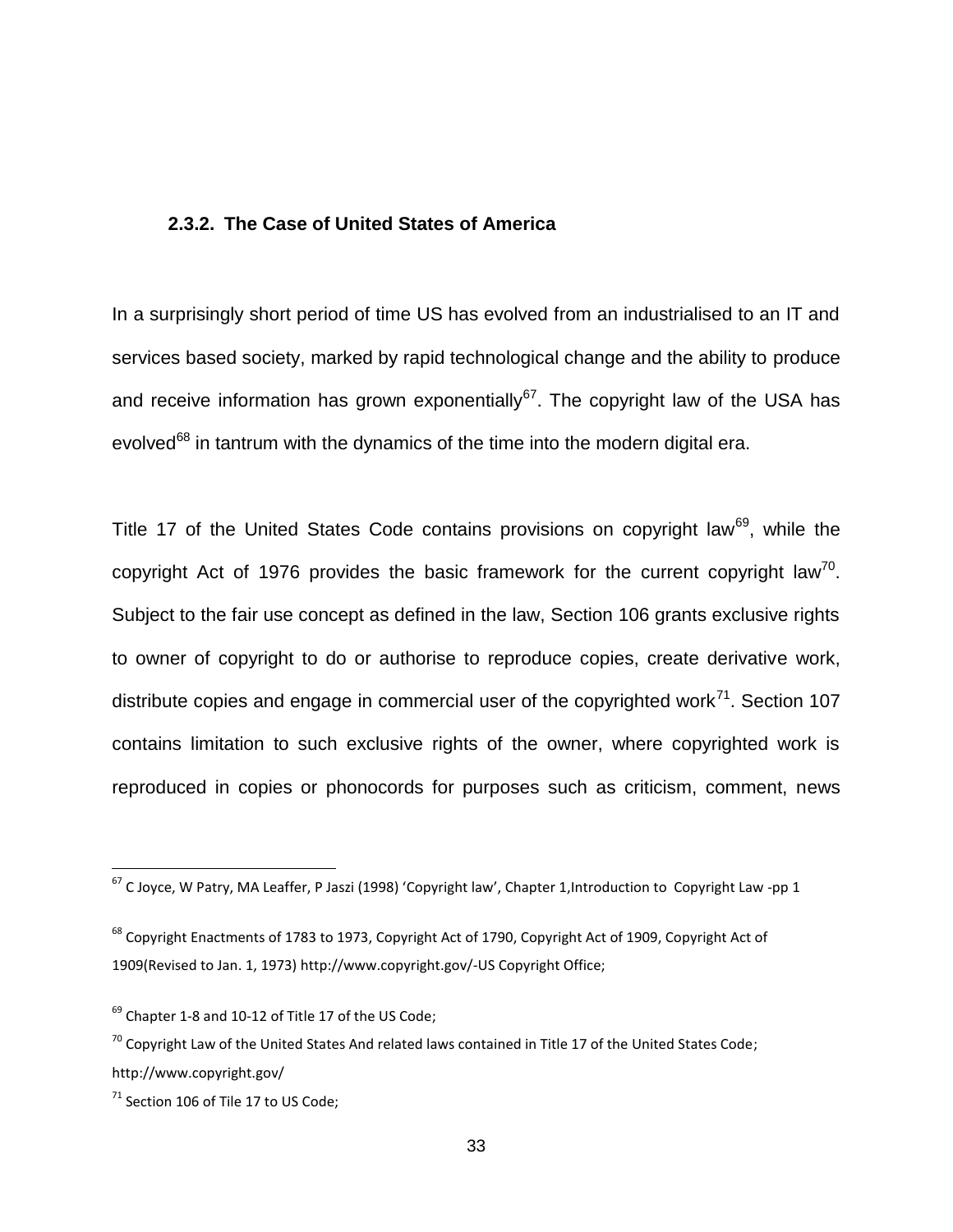reporting, teaching (including multiple copies for classroom use), scholarship, or research which will not constitute of an infringement of copyright.

The Case of Sony Corp of America V. Universal City Studios, Inc., 464 U.S. 417 (1984) is an instructive case in point.

Universal City Studios Incorporation and Walt Disney Productions petitioned Sony Corp of America who manufacture and sell home video tape recorders which enable consumers to record copyrighted motion pictures and audio visual work. The District Court held in favour of Sony Corp on the basis that non-commercial and home use character of recording was a fair use of copyrighted works and therefore did not constitute copyright infringement. Justice Stevens observes that; "Even unauthorised uses of a copyrighted work are not necessarily infringing. An unlicensed use of the copyright is not an infringement unless it conflicts with one of the specific exclusive rights conferred by the copyright statute. Twentieth Century Music Corp. v. Aiken, 422 U.S., at 154-155. Moreover, the definition of exclusive rights in Section 106 of the present Act is prefaced by the words *"subject to sections 107 through 118."* Those sections describe a variety of uses of copyrighted material that *"are not infringements of copyright" "notwithstanding the provisions of section 106".* 72

<sup>&</sup>lt;sup>72</sup> [https://www.law.cornell.edu/copyright/cases/464\\_US\\_417.htm-](https://www.law.cornell.edu/copyright/cases/464_US_417.htm-) Sony Corp Of America V. Universal City Studios, Inc., 464 U.S. 417 (1984);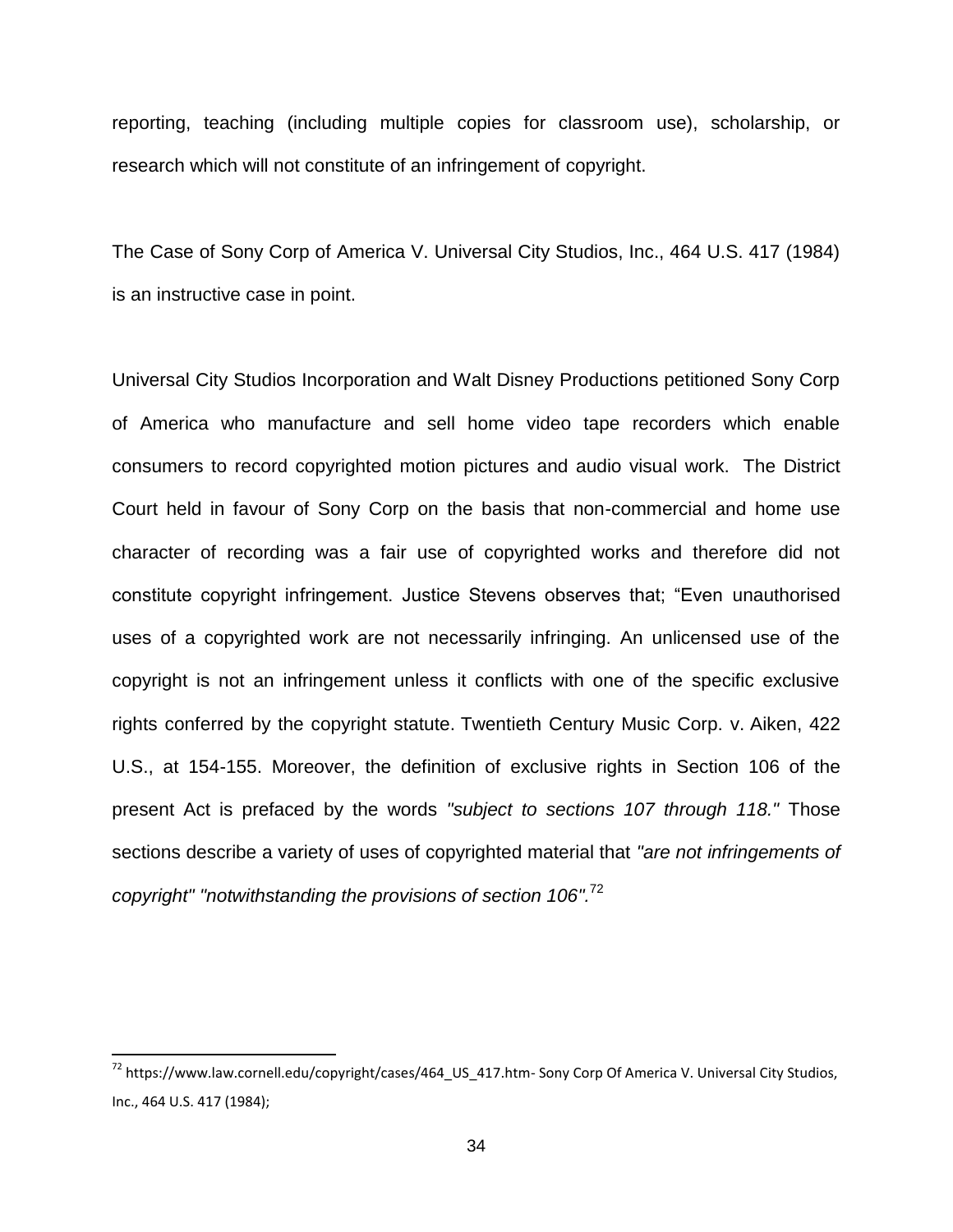The US Court"s judicial pronouncement by holding with Sony Corp that home use or time-shifting is fair use is favourable to control the monopoly of copyright owners and for the benefit of consumers including and especially those with disabilities.<sup>73</sup>

Introduction of Section 121 is a watershed in canvassing the right to education and information of the visually impaired as it created the most important exception for the benefit of visually impaired.

Section 121 reads that *"it is not an infringement of copyright for an authorised entity to*  reproduce or to distribute copies of a previously published, non-dramatic literary work if *such copies are reproduced or distributed in specialised formats exclusively for use by blind or other persons with disabilities."* 

The term "specialised formats" is defined as (a) braille, audio, or digital text which is exclusively for use by blind or other persons with disabilities; and (B)with respect to print instructional materials, includes large print formats when such materials are distributed exclusively for use by blind or other persons with disabilities.<sup>74</sup>

Section 121 has two notice requirements; it provides that the copies or phonorecords produced under the exemption shall (1) "bear a notice that any further reproduction or

 $\overline{a}$ 

 $^{73}$  Making a copy of a copyrighted work for the convenience of a blind person is expressly identified by the House Committee Report as an example of fair use, with no suggestion that anything more than a purpose to entertain or to inform need motivate the copying; [https://www.law.cornell.edu/copyright/cases/464\\_US\\_417.htm;](https://www.law.cornell.edu/copyright/cases/464_US_417.htm)

 $74$  Section 121 (d) (4) of US Code: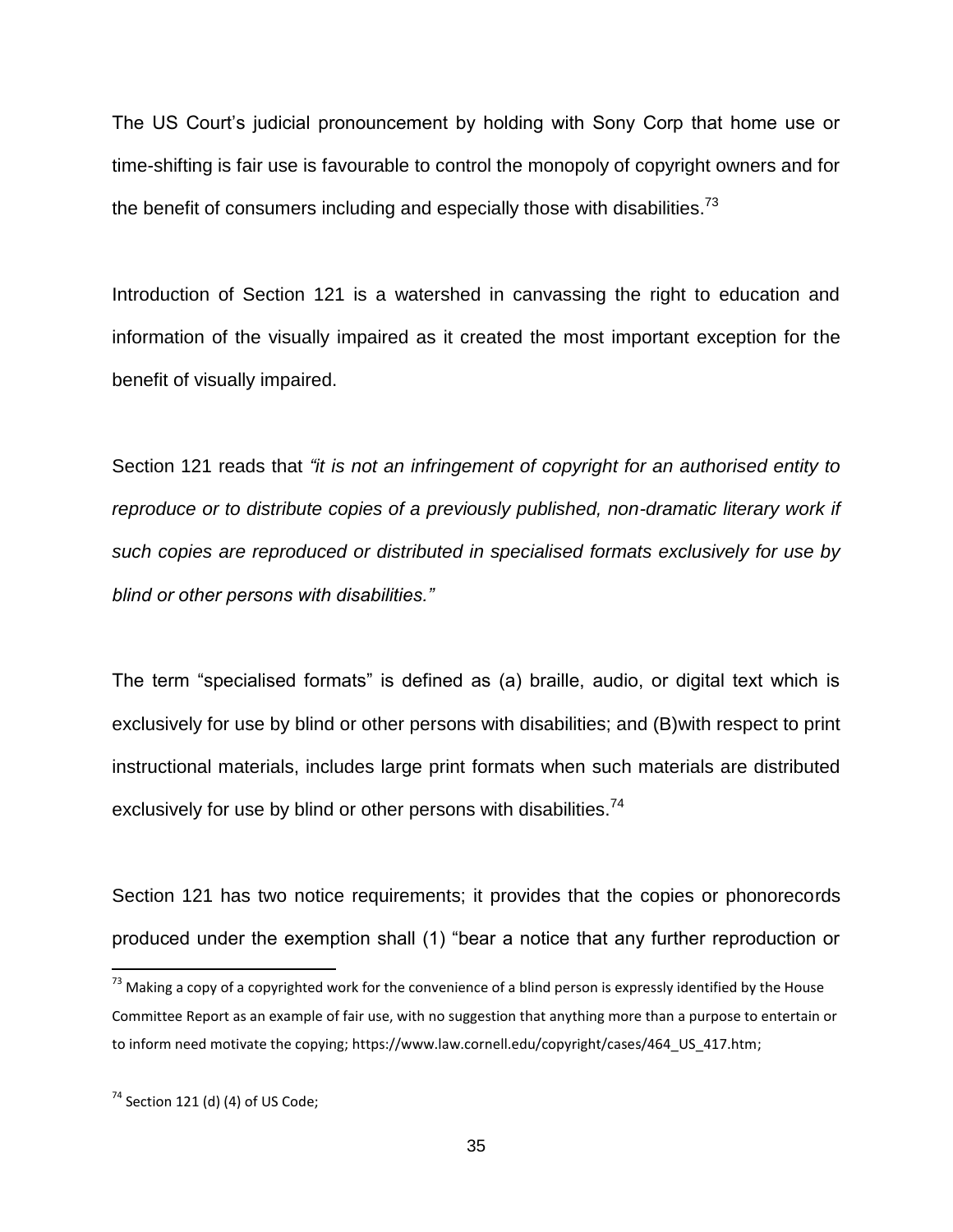distribution in a format other than a specialised format is an infringement," and (2) "include a copyright notice identifying the copyright owner and date of the original publication.

The sweeping progressive US laws has been as a result of strong, persistent and a long-drawn out battle and lobbying by social organisations such as American Foundation for the Blind (AFB). Piece-meal law reforms were the former pattern of the US Federal government due to pressures to create social bargain and help people with *bonafide* disabilities and who make a minimal impact on the normal commercial process of selling books.<sup>75</sup>

#### <span id="page-39-0"></span>**2.3.3. New Zealand**

Upon an examination of New Zealand's Copyright Act of 1994<sup>76</sup>, one would perceive a comprehensive set of rules providing for standard to novel features, including qualification for copyright<sup>77</sup>, ownership of copyright, crown copyright, instances of primary infringement of copyright, secondary infringement of copyright<sup>78</sup> and acts permitted under the Act.<sup>79</sup>

 $75$  Jim Fruchterman, 'The Case for Copyright Exceptions and Fair Use';

http://benetech.org/2014/01/17/the-case-for-copyright-exceptions-and-fair-use/

 $76$  http://www.copyright.org.nz/legislation.php:

 $77$  Section 17 of New Zealand's Copyright Act of 1994;

 $78$  Section 29-39 of New Zealand's Copyright Act of 1994:

 $79$  Part 3 of New Zealand's Copyright Act of 1994: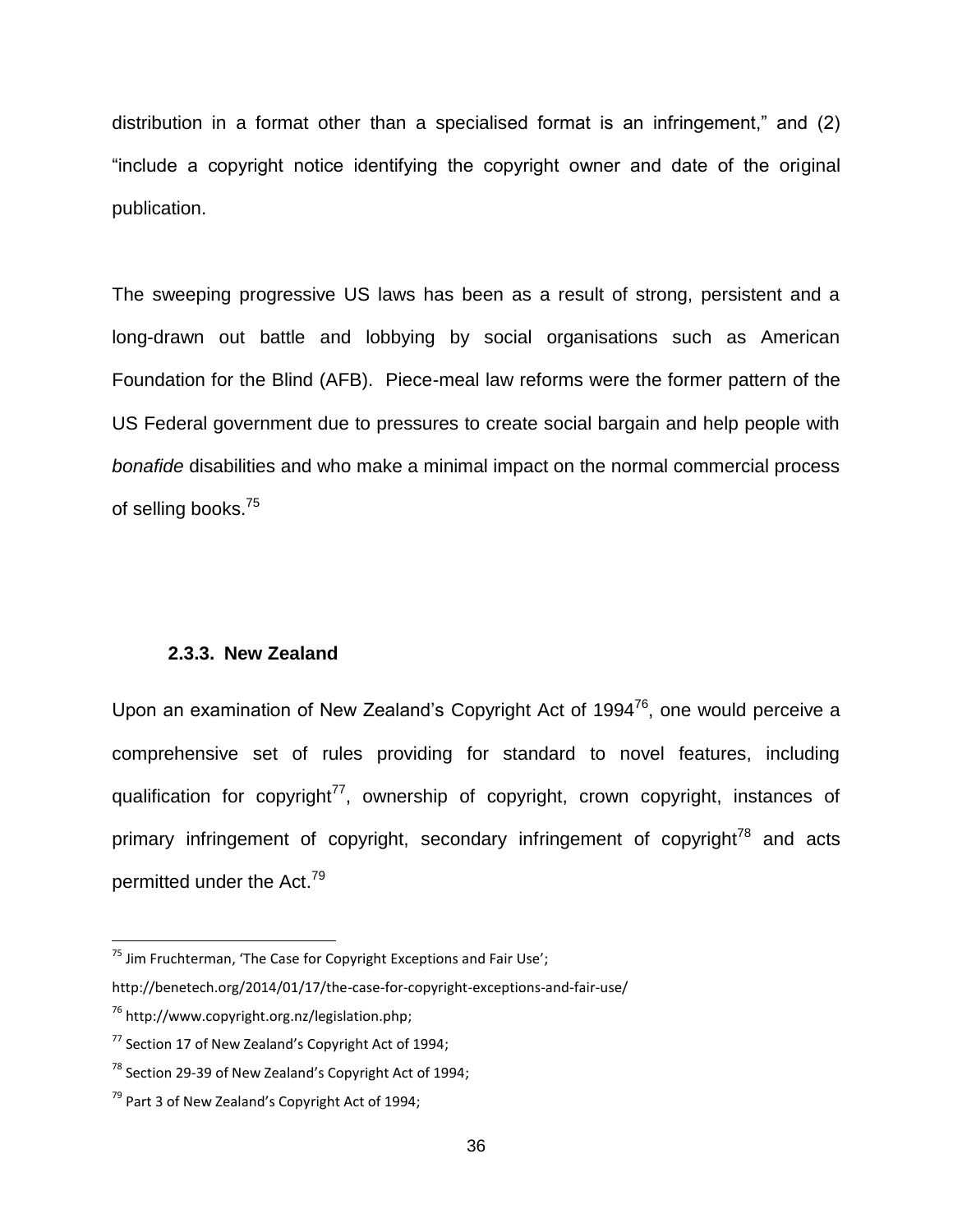The Act grants a wide interpretation to "a person with print disability" *that is if he or she (a) is blind; or (b) suffers severe impairment of his or her sight; or (c)is unable to hold or manipulate books; or (d)is unable to focus or move his or her eyes; or (e)suffers a handicap with respect to visual perception.* 80

The Copyright Act of New Zealand creates the important exception in the case of print disability by virtue of Section 69 of the Acts. Section 69 is one among other acts permitted for purposes of "public administration". The Act, unlike the US and UK law vests with a body prescribed by regulations made under the Act to "make or communicate copies or adaptations of published literary or dramatic works for the purpose of providing persons b) copies are provided only to persons with print disabilities; c) who have a print disability with copies that are in braille or otherwise modified for their special needs, without infringing copyright in those literary or dramatic works".<sup>81</sup>

The conditions attached to exercise of authority under 69 (1) are laid down in 69 (2) which includes a) reasonable efforts made to obtain a copy in Braille or otherwise modified as required by the person/s with visual disabilities within a reasonable time at an ordinary commercial price, but failed to do so, b) copies are provided only to persons with print disabilities; c) where any third party copies or adapts the copyrighted work, the

 $80$  Section 69 (04) of New Zealand's Copyright Act of 1994;

 $81$  Section 69 of New Zealand's Copyright Act of 1994: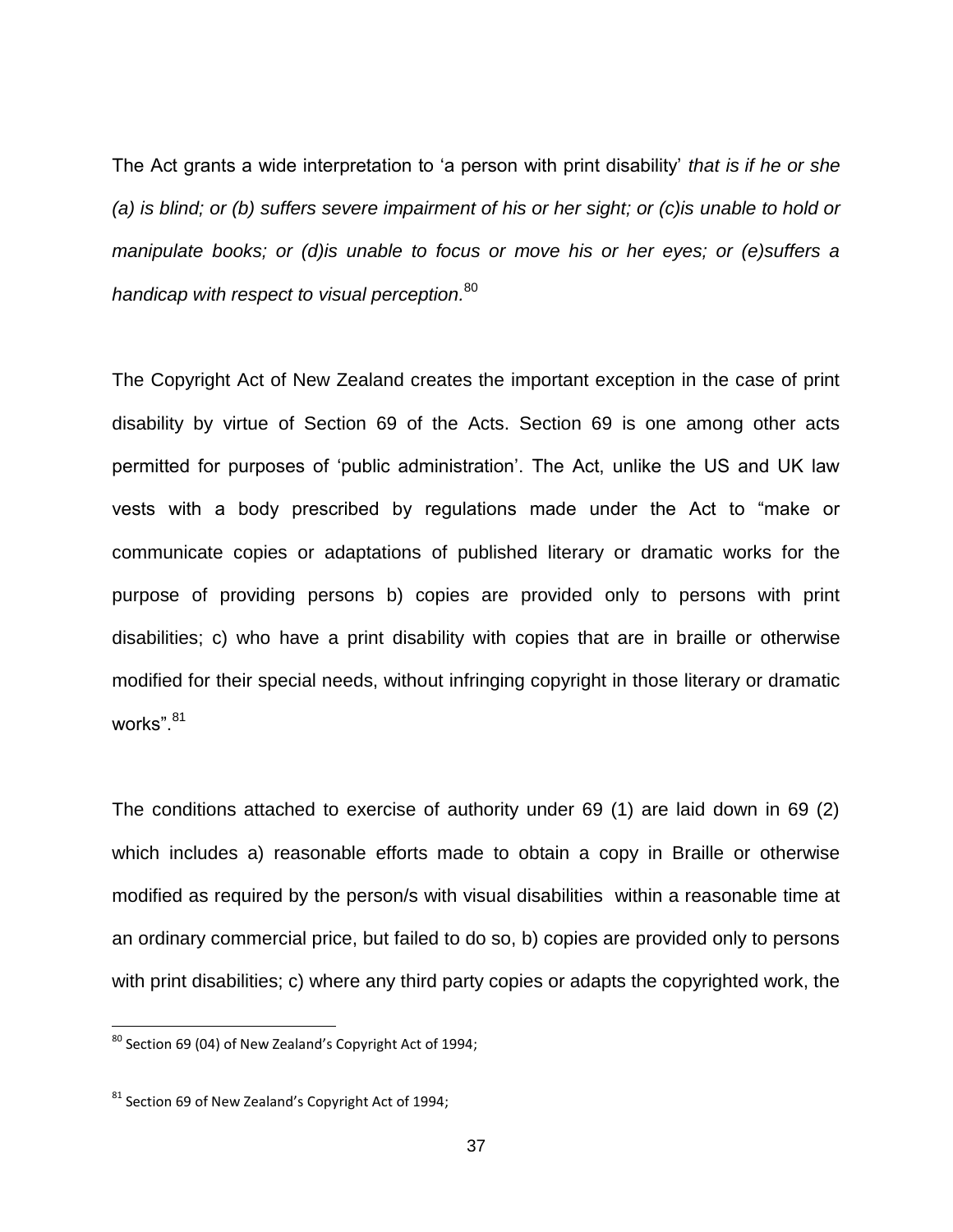prescribed body will take all reasonable steps to notify the owner of the copyright in the work of the making of the copy or adaptation d) the payment to the Body shall not exceed a sum equal to the total cost of the production of the copy and reasonable general expenses of the prescribed body.<sup>82</sup>

Thus New Zealand qualifies as being well down the track towards complying with the terms of the Marrakesh Treaty. Lack of definition in the Act pertaining to the position on importing and exporting accessible copies posed a hindrance. However, the crossborder provision in the Marrakesh Treaty is expected to make it easier for New Zealand to obtain, as well as share, accessible material. Furthermore Copyright Licencing of New Zealand (CLNZ) has been working with the Royal New Zealand Foundation of the Blind (RNZFB) on a project known as TIGAR (*Trusted Intermediary Global Accessible Resources) that seeks to facilitate cross-border transfer of copyrighted works in accessible formats among various national institutions or Trusted Intermediaries (TIs), notably national libraries serving those with print disabilities.* <sup>83</sup> This is yet again a step in the right direction towards improving access in the case of blind and visually impaired community in New Zealand and presents a valuable guidance for law reform in Sri Lanka.<sup>84</sup>

 $82$  Section 69 (2) of New Zealand's Copyright Act of 1994;

<sup>&</sup>lt;sup>83</sup>Publishers Association of New Zealand, [http://www.publishers.org.nz/publishers-and-visually-impaired-readers](http://www.publishers.org.nz/publishers-and-visually-impaired-readers-in-new-zealand-paula-browning-asks-how-well-do-you-know-section-69-of-the-copyright-act-2/)[in-new-zealand-paula-browning-asks-how-well-do-you-know-section-69-of-the-copyright-act-2/](http://www.publishers.org.nz/publishers-and-visually-impaired-readers-in-new-zealand-paula-browning-asks-how-well-do-you-know-section-69-of-the-copyright-act-2/)

<sup>&</sup>lt;sup>84</sup> For instance the present Companies Act No 07 of 2007 has been modeled on the New Zealand Law.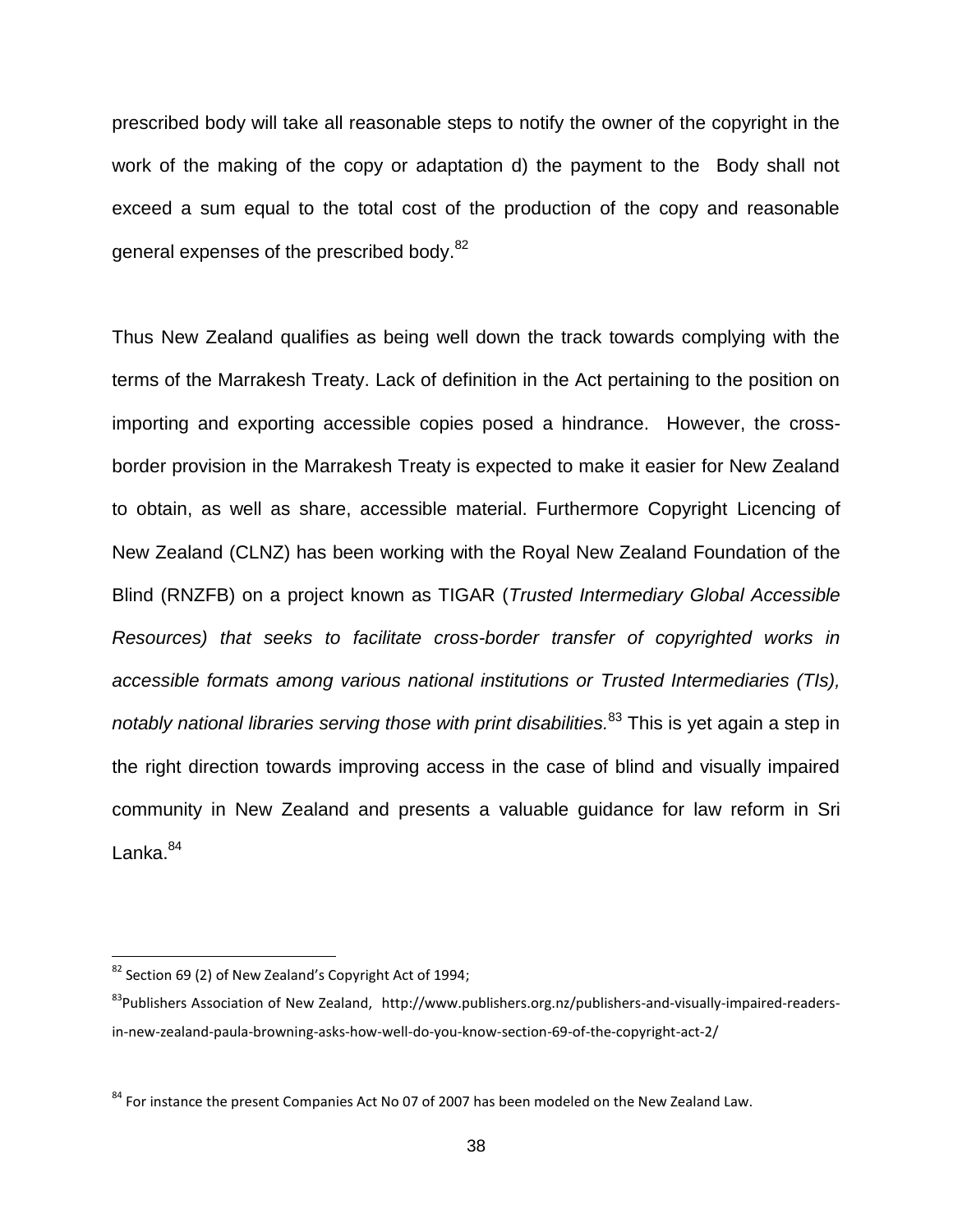#### <span id="page-42-0"></span>**2.3.4. The Law of India**

The Indian Copyright Act of 1957, creates a copyright office and Copyright Board<sup>85</sup> that acts under the guidance and supervision of Central government of India<sup>86</sup> and provides for registration of copyright unlike the case of Sri Lanka. Section 51 provides conditions for infringement of copyright, while section 52 set outs the exceptions of fair use not amounting to infringement of copyright.

However the Indian Copyright Act, failed to address any rules regarding converting any print, audio to an accessible format for the visually impaired. Under these unfavourable circumstances, conversion of a book into accessible formats such as Braille, Daisy, audio books, mobile accessible fromats etc., for the benefit of print disabled could be undertaken only by the owner of copyright or with the permission of the owner of copyright. It is in this backdrop that seven non-profit organisations<sup>87</sup> working together as the Publication Access Coordination Committee (PACC) voiced their concern to the Indian Government pressing the need to amend the Indian Copyright Act.

 $\overline{a}$ 

 $85$  Section11 of the Indian Copyright Act 1957;

<sup>86</sup> Chapter 2, Section 9 of The Indian Copyright Act 1957;

<sup>87</sup> Blind Graduates' Forum of India, Mumbai, Blind Persons' Association of India, http://www.bpaindia.org/ I, Dr K M Shah Self Vision Centre, Ramnarian Ruia College, Mumbai , Helen Keller Institute for the Deaf and Blind, Indian Association for the Visually Handicapped , National Association for the Blind, India , Xavier's Resource Centre for the Visually Challenged, WIPO Standing Committee on Copyright and Related Rights  $15^{th}$ Sessio[nhttp://www.wipo.int/edocs/mdocs/copyright/en/sccr\\_15/sccr\\_15\\_7.pdf](http://www.wipo.int/edocs/mdocs/copyright/en/sccr_15/sccr_15_7.pdf)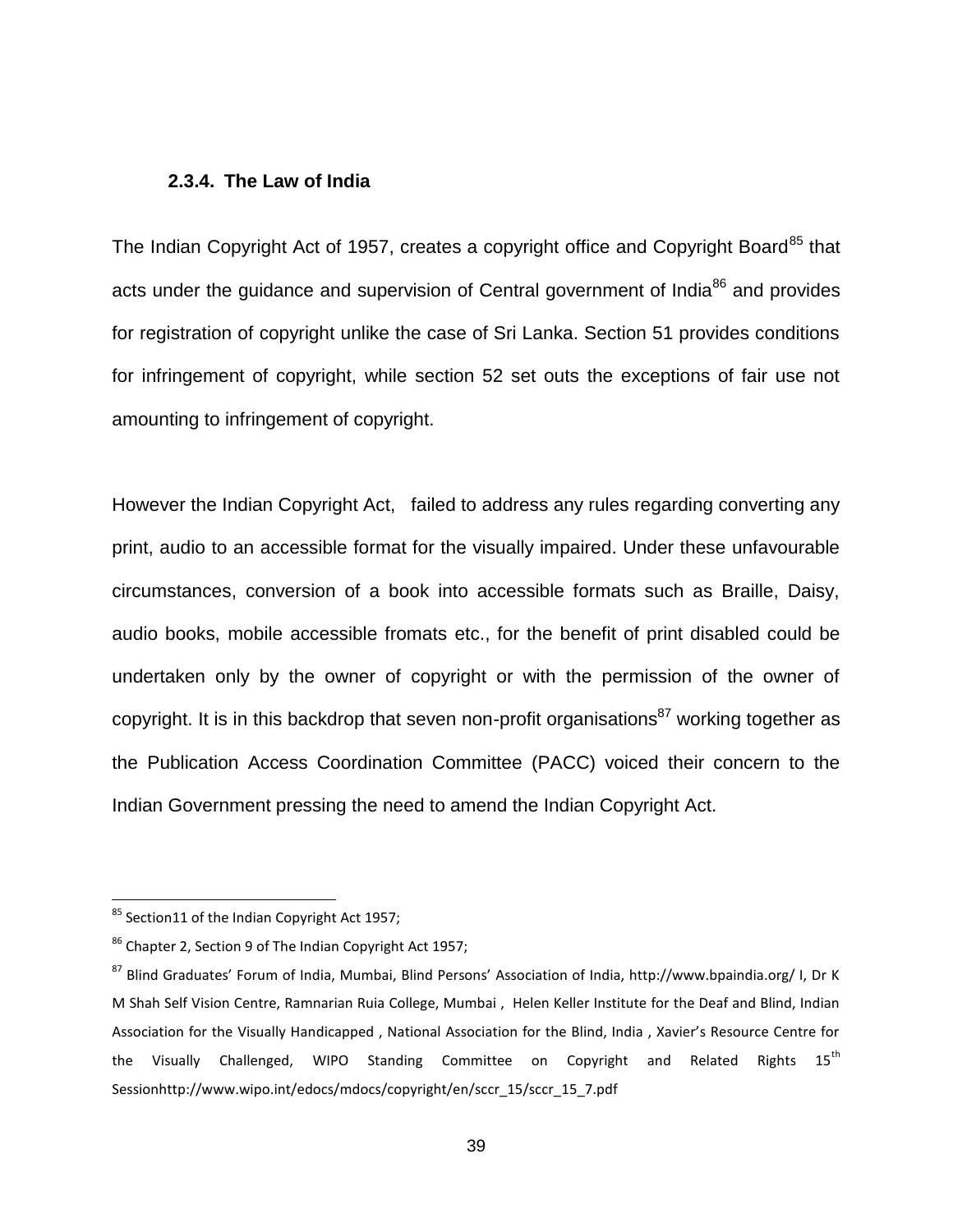According to the official census 2001 by the Government of India, the number of visually challenged people exceeded to an unmatched figure of ten million. Finally, the need for change was taken up in the Indian Copyright Act by providing in section (52(1)(zb) a new copyright exception for the benefit of persons with print disabilities, including persons with visual impairment and dyslexia. This amendment did away with the necessity to seek the consent of the publishers for converting their books into accessible formats. It would no longer be an infringement of copyright for any person or any organisation working for the benefit of the persons with disabilities and on a nonprofit basis in India to create accessible format copies or distribute them to persons with disabilities who cannot enjoy the work in their normal formats.<sup>88</sup> Further, the new Section 31B allows any person working for the benefit of the persons with disabilities on a profit basis or for business the ability to undertake conversion and distribution after obtaining a license from the Copyright Board in India in accordance with the procedure laid down in that section.

In the light of the above, one could not more agree on the need to reform the IP Act of Sri Lanka creating an exception for the visually disabled persons to access copyrighted material in alternative forms. The analysis of the progressive laws of England, the USA, New Zealand and India are all instructive and provides guidance for suitable reform in Sri Lanka. The Marrakesh Treaty obliges all state parties to enact laws to except use of copyrighted material by the visually impaired as part of "fair use" and in fulfilment of the right to education and equal opportunities. However, progressive the laws maybe in the

 $\overline{a}$ 

 $^{88}$  Priya R. Pillai 'Accessible Copies of Copyright Work for Visually Impaired Persons in India' ;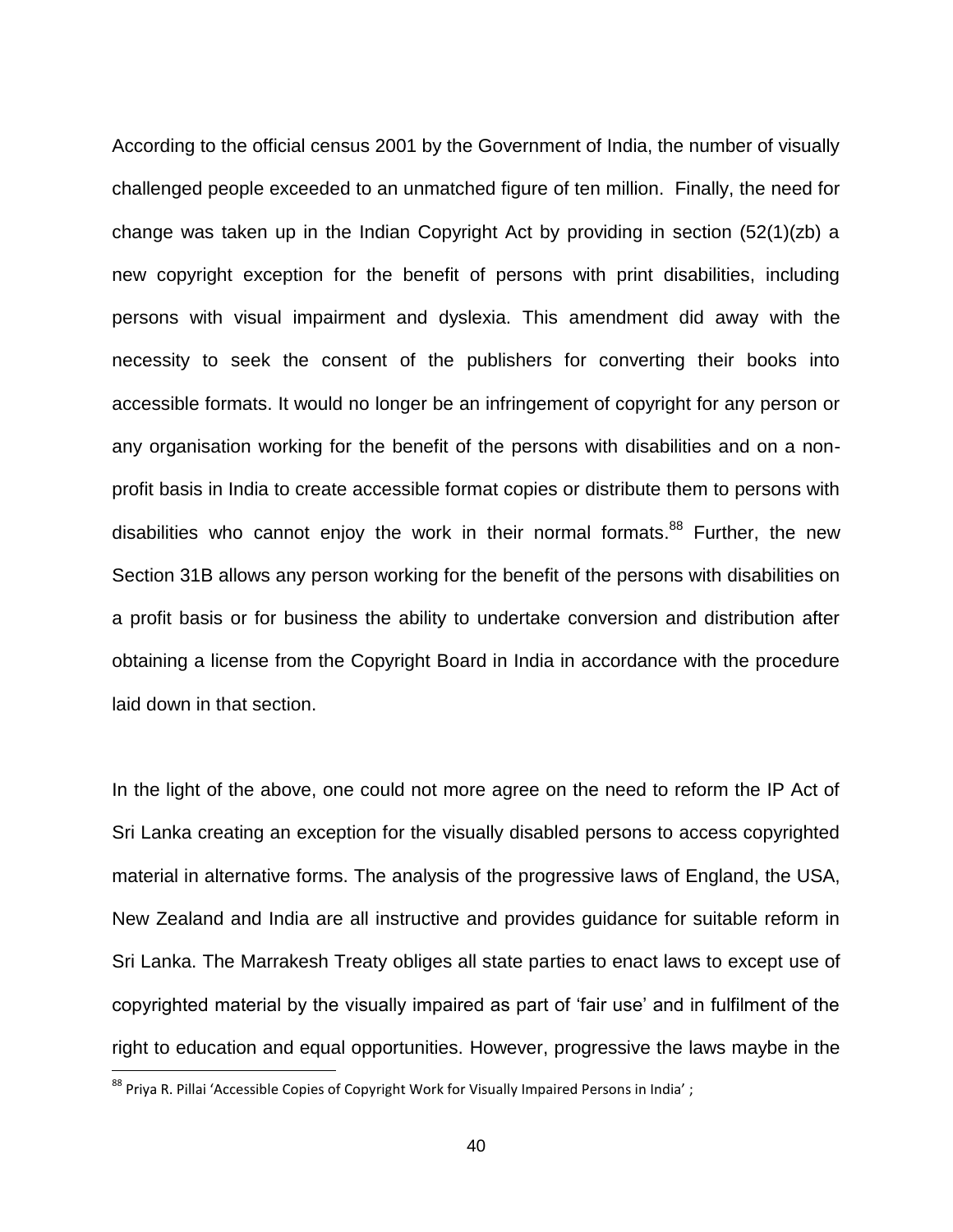context of given jurisdictions, outright and direct importation of such laws to the Sri Lankan context cannot be regarded as desirable. The local conditions may differ to those abroad, hence suitable provisions out that would fit the local conditions to form a coherent and practicable reformed law of copyright is much desired.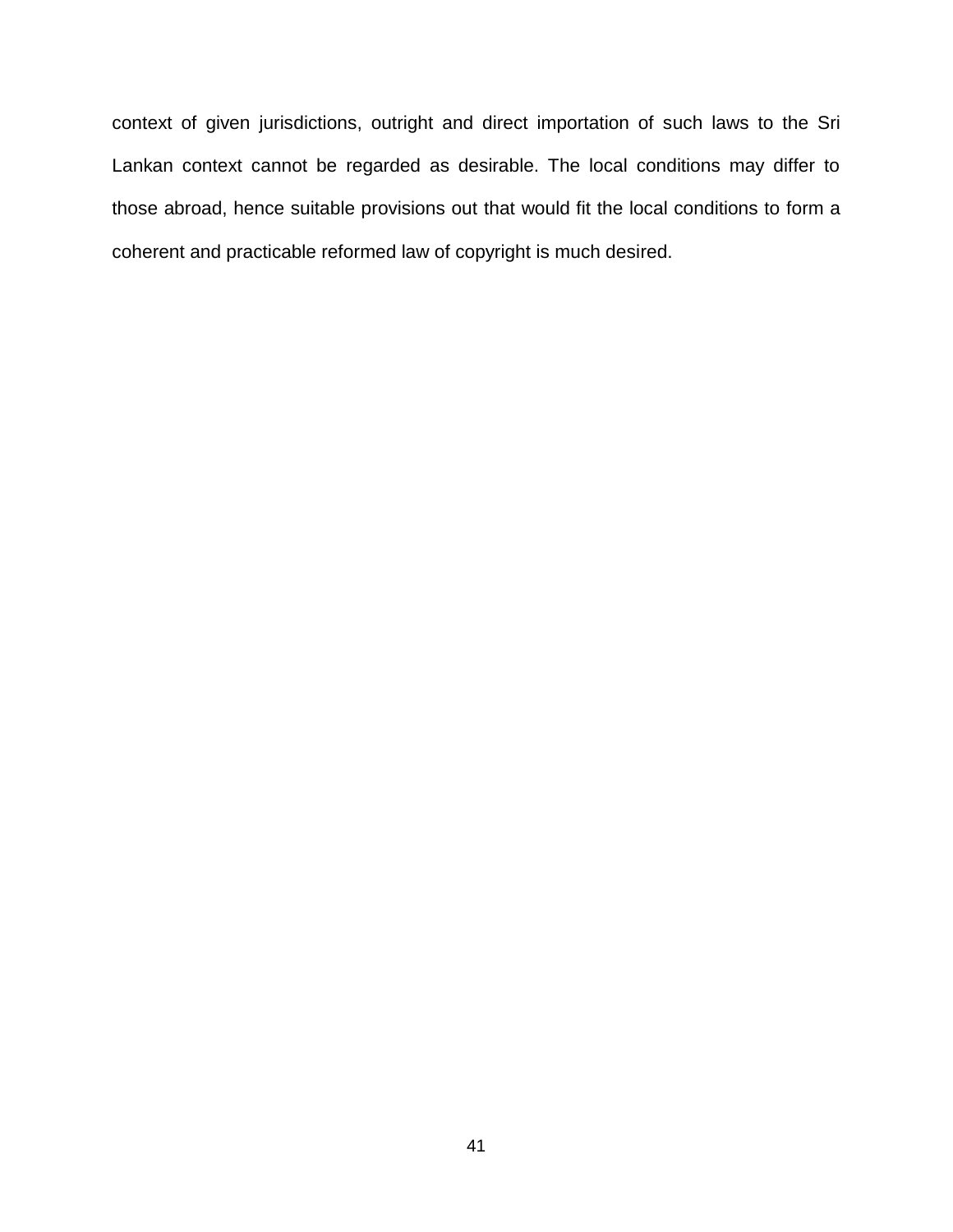### <span id="page-45-0"></span>**Chapter 3**

### <span id="page-45-1"></span>**3. Methodology**

### <span id="page-45-2"></span>**3.1. Qualitative Approach**

The success of the findings and recommendations given in the pursuing Chapter is directly linked to the research methodology used in the exploration of the aim and objectives of this project namely that the prevalent copyright law of Sri Lanka need revision in light of relaxing exclusive rights of copyright owners and to provide access to such copyrighted material to those with printing disabilities. The aim and objectives requires an in-depth *qualitative method* in the date collection process, analysis of legislation and judicial pronouncements.

Qualitative Research Methodology enables to understand the research objective in relation to some aspect of social life, and is generally devoid of numeric and analysis of  $data.<sup>89</sup>$ 

<sup>89</sup> A Guide to Using Qualitative Research Methodology,

<http://fieldresearch.msf.org/msf/bitstream/10144/84230/1/Qualitative%20research%20methodology.pdf>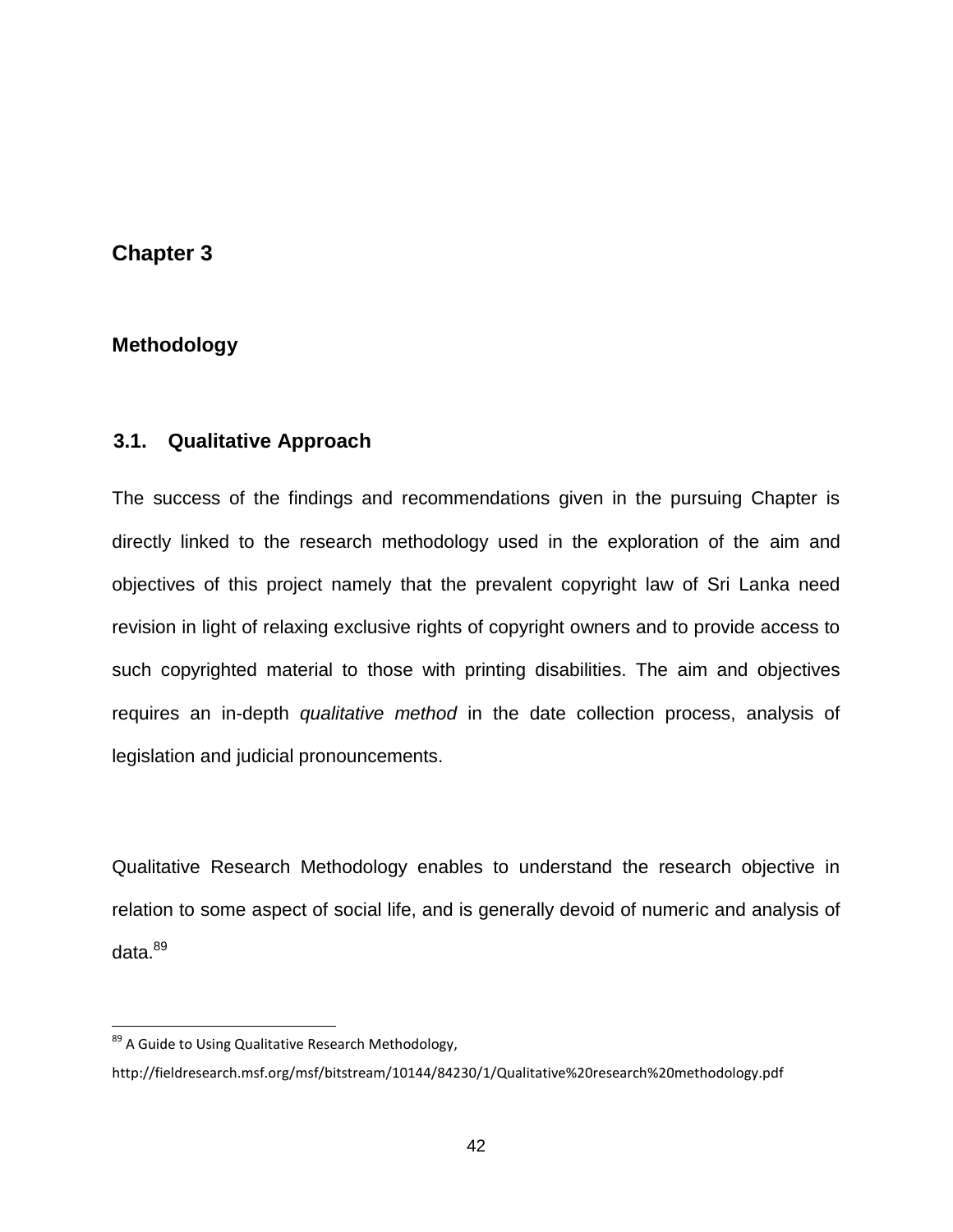#### <span id="page-46-0"></span>**3.2. Method of Data Collection and Date Analysis**

The development of the aim and objectives or the research topic was ideally qualitative in nature. Therefore the method of data collection was by way of personal individual and group interviews held with persons with visual disabilities in the community and through references to social discourse and experiences shared in the World Wide Web by various organisations focussed on advancing the lives of visually disabled community around the world. The data so collected helped to analyse the hardships being undergone by those with visual impairment due to the denial of access to copyright material under the prevalent intellectual property laws of Sri Lanka and around the world.

In the year 2013, the Law Students Association of Sri Lanka (LSASL) held a Legal Aid Clinic for the blind in the area of Kalutara, Sri Lanka at which many a visually impaired persons approached the LSASL team of lawyers not only with legal issues that personally affected their lives but on a wider scale requiring law reform which enable easy and legal access by them to copyrighted material.

The aim and objectives and characteristics of this research invited, primarily collection of qualitative data for successful research by way of interviews and web-based research and secondarily detailed analysis of the problem which is essential to finding solutions to the problem at hand.

43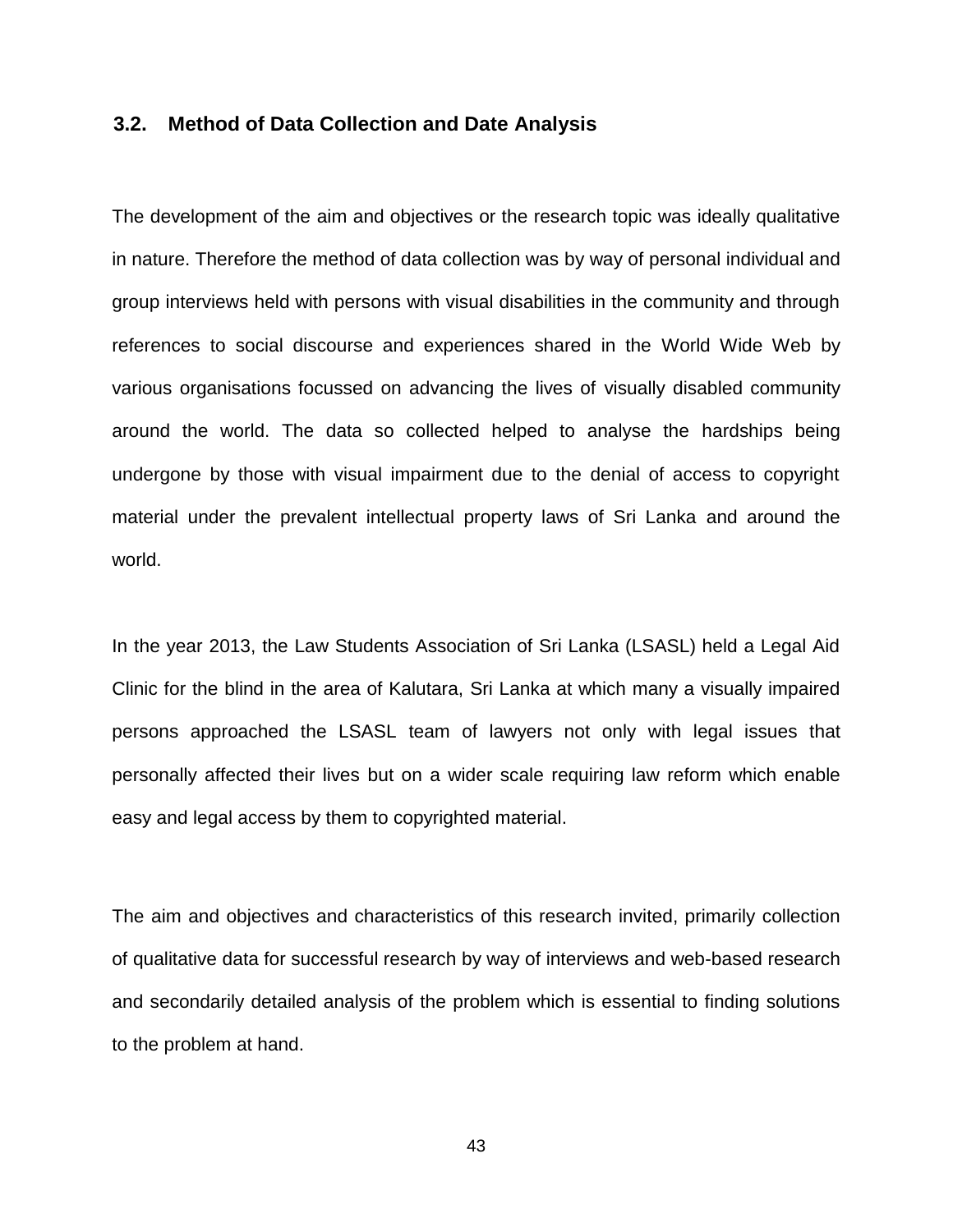A comparative approach adopted in the dissertation research is unmistakable for a reader of this paper. The updated and repealed legislation of progressive jurisdictions are compared with each other and with the prevalent laws of Sri Lanka. Therefore many a government web portals, text books, articles and other official records enabled comprehensive research of the chosen laws in the jurisdictions along with commentaries and critiques of the progressive laws of England, the USA, New Zealand and India that proved helpful guides in analysing the provisions of each law and comparisons for purposes of extracting the best for guidance in copyright law reform in Sri Lanka.

Use of a traditional search methodology such as qualitative method enables analysis of the laws accompanied by a comparative analysis on the developments made in other legal systems and jurisdictions and thereby to make appropriate observations in support of finding balanced solutions to the issue at the heart of the research.

The objectives of the research are descriptive, explanatory and exploratory. Descriptive due to fact that the current problem is described by way of facts, explanatory as the connection for law reform and the existing problem of denial of access to copyright material by the visually impaired is explained and exploratory since the progressive laws of foreign jurisdictions are investigated and analysed. $^{90}$ 

<sup>&</sup>lt;sup>90</sup> [http://www.seu.ac.lk/public\\_access/Research\\_Methodology.pdf;](http://www.seu.ac.lk/public_access/Research_Methodology.pdf)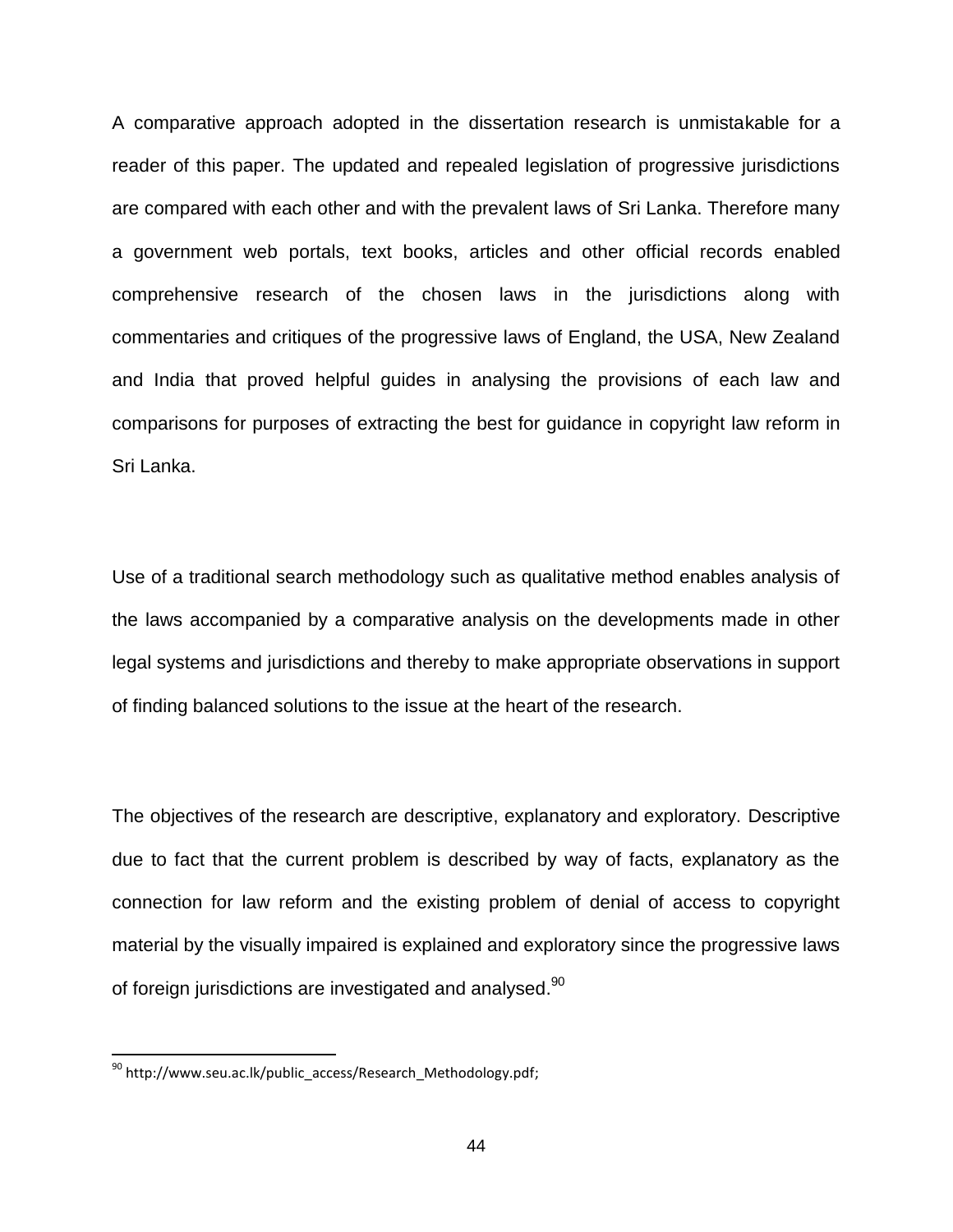The main advantages inherent in a qualitative research methodology are that the methods of data collection assists in generating rich and detailed data and enables to extract and retain perspectives of participants unlike in a quantitative research methodology**.** In a quantitative methodology as opposed to a qualitative methodology, quantitative methodology is based on numeric and analysis of statistics. Therefore qualitative methods are not objectively verifiable which, is an advantage under quantitative method.

The qualitative methodology is not devoid of disadvantages, which are that data collection is time consuming and requires considerable effort and labour. Moreover conduct of interviews of individuals and social groups may not be representative of natural and widespread behaviour but of specific circumstances. It often happens that observations of the research may be biased that will allow independent and balanced policy making and which does not allow firm conclusions.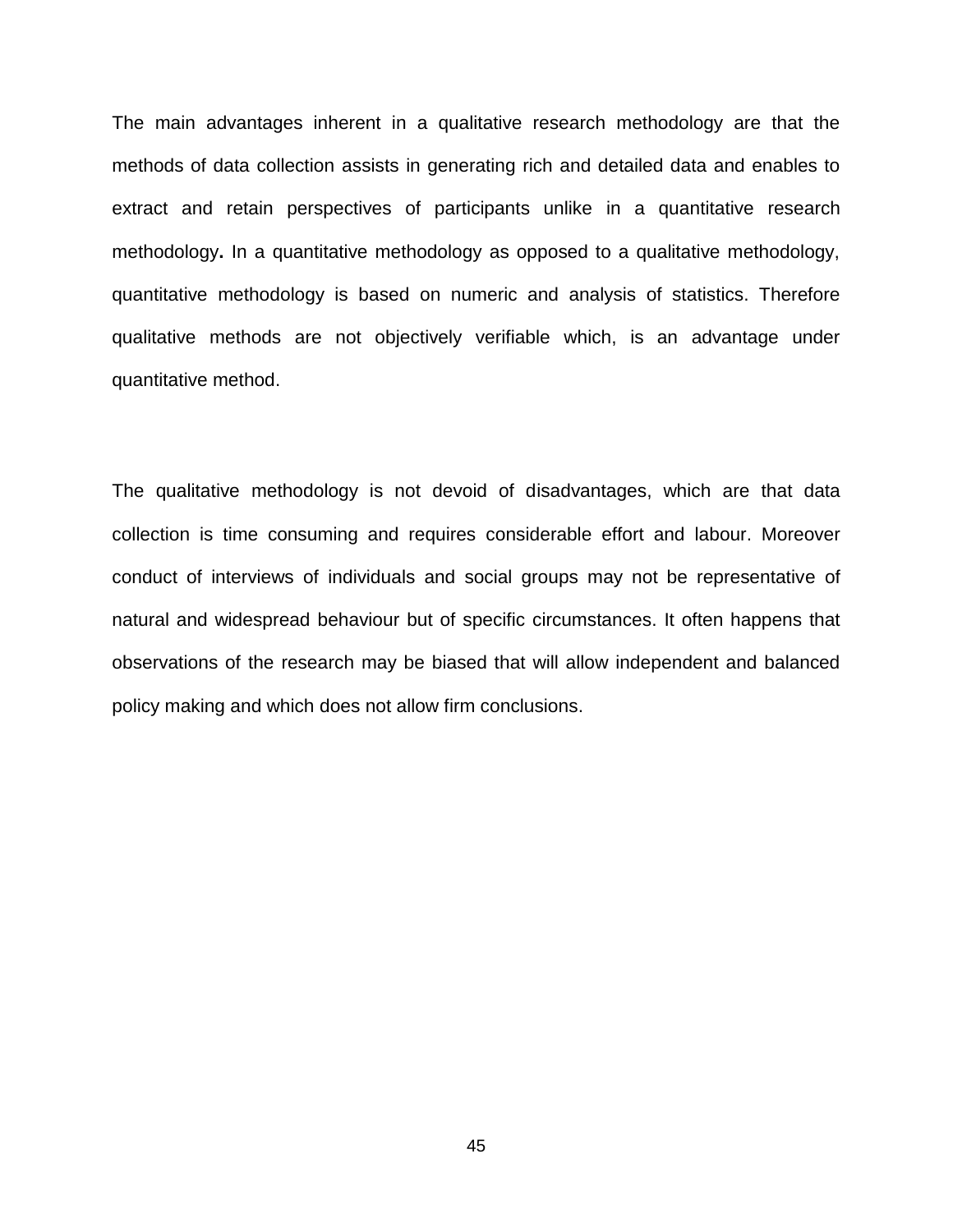### <span id="page-49-0"></span>**Chapter 4**

#### <span id="page-49-1"></span>**4. Analysis and Discussions of Findings**

The foremost section of Chapter 2, analysing the shortcomings of the IP Act of Sri Lanka together with the need to assist realise the rights of persons with visual disabilities, have established the necessity to reform the prevalent copyright law of the country.

Sri Lankan Copyright Law is not crystallised in a separate copyright Act in contrast to almost all progressive jurisdictions as discussed in Chapter 2 of this paper, instead the copyright law consists of Part II of the Intellectual Property Act. In the same vein, unlike the laws in the USA or New Zealand but following the British model, there is no registration procedure for copyright protection in Sri Lanka. Therefore, given the increasing significance of copyright in the Sri Lankan economy and in particular entertainment industry in the age of Information Technology, it is ideal that a separate act be enacted for copyright law with provision for registration of copyright, the implementation of which incentivises the creativity vital to a developing economy with increased copyright activities in the public interest.

46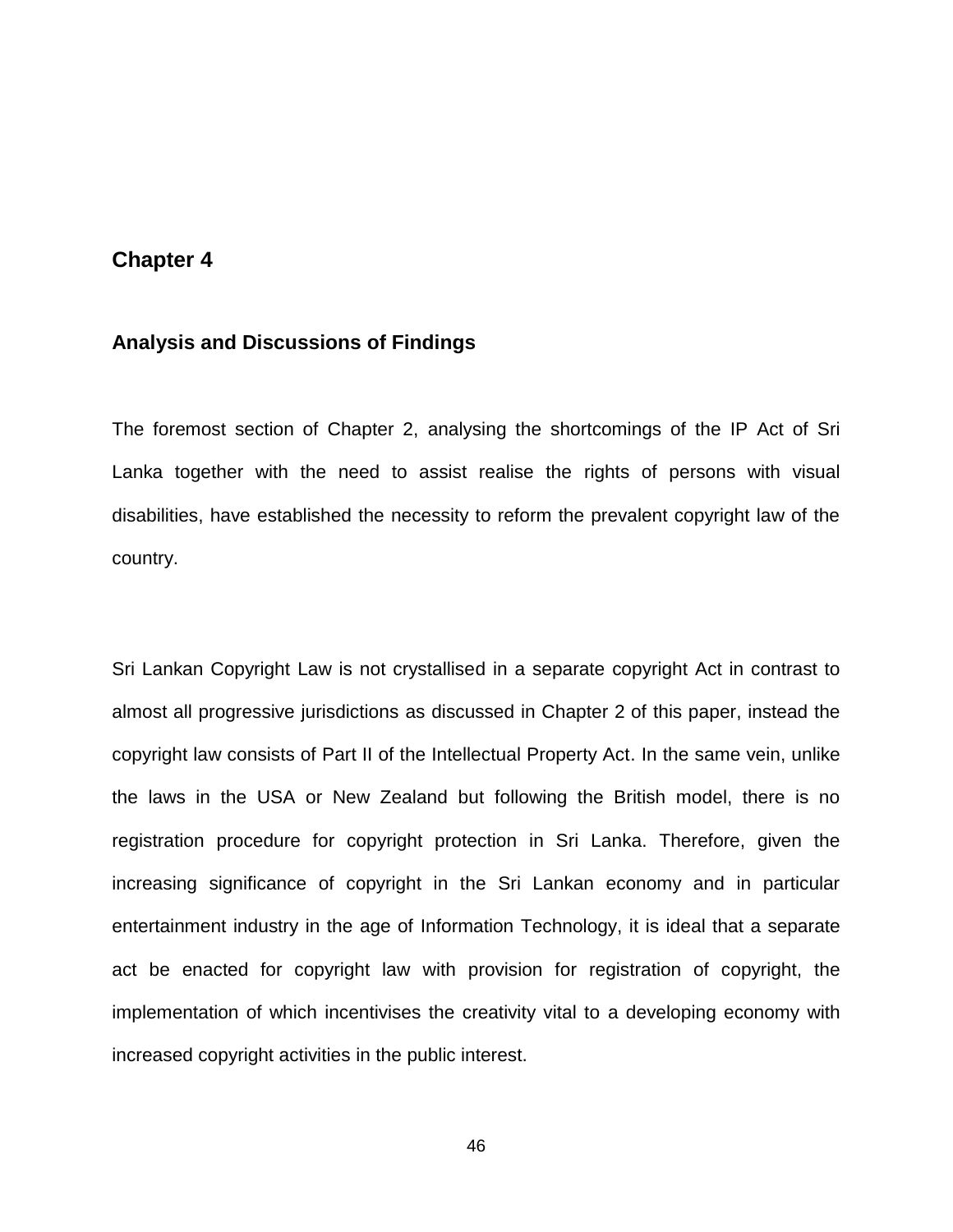Despite the fact that the Copyright, Designs and Patents Act of UK as originally enacted in 1988 as well as the Indian Copyright Act of 1957 contained no exception for access to copyright material, timely amendment were enacted in the respective legal systems to include access by those with print disability. These legal systems are good examples and set the tone for the island which inherits the British common law tradition to enact copyright law reforms, which is a need of the hour.

A prospective exception in the IP Act of Sri Lanka, may contain an exception akin to that in Section 121 the USA Code, which provides that whenever a copyrighted work is reproduced or distributed in a special format suited to the visually impaired, such work which will accompany a notice acknowledging that a further reproduction or distribution will constitute an infringement of the copyright. Moreover such notice shall identify the copyright owner and date of original publication. This provision seeks to balance the empowerment of the visually empowered people on the one hand and the rights of the copyright owners on the other hand. Any government body appointed under a prospective copyright amendment law could be given authority to issue copyrighted works in alternative formats to those in need along with a legal notice prohibiting further dissemination, thus protecting the economic rights of the creators of copyright.

It is instructive for Sri Lankan IP Act to contain a wider interpretation of "persons with printing or visual disabilities" modelled on the definition afforded in the New Zealand"s Copyright Act of 1994. Accordingly the IP Act of Sri Lanka could interpret a *"person with* 

47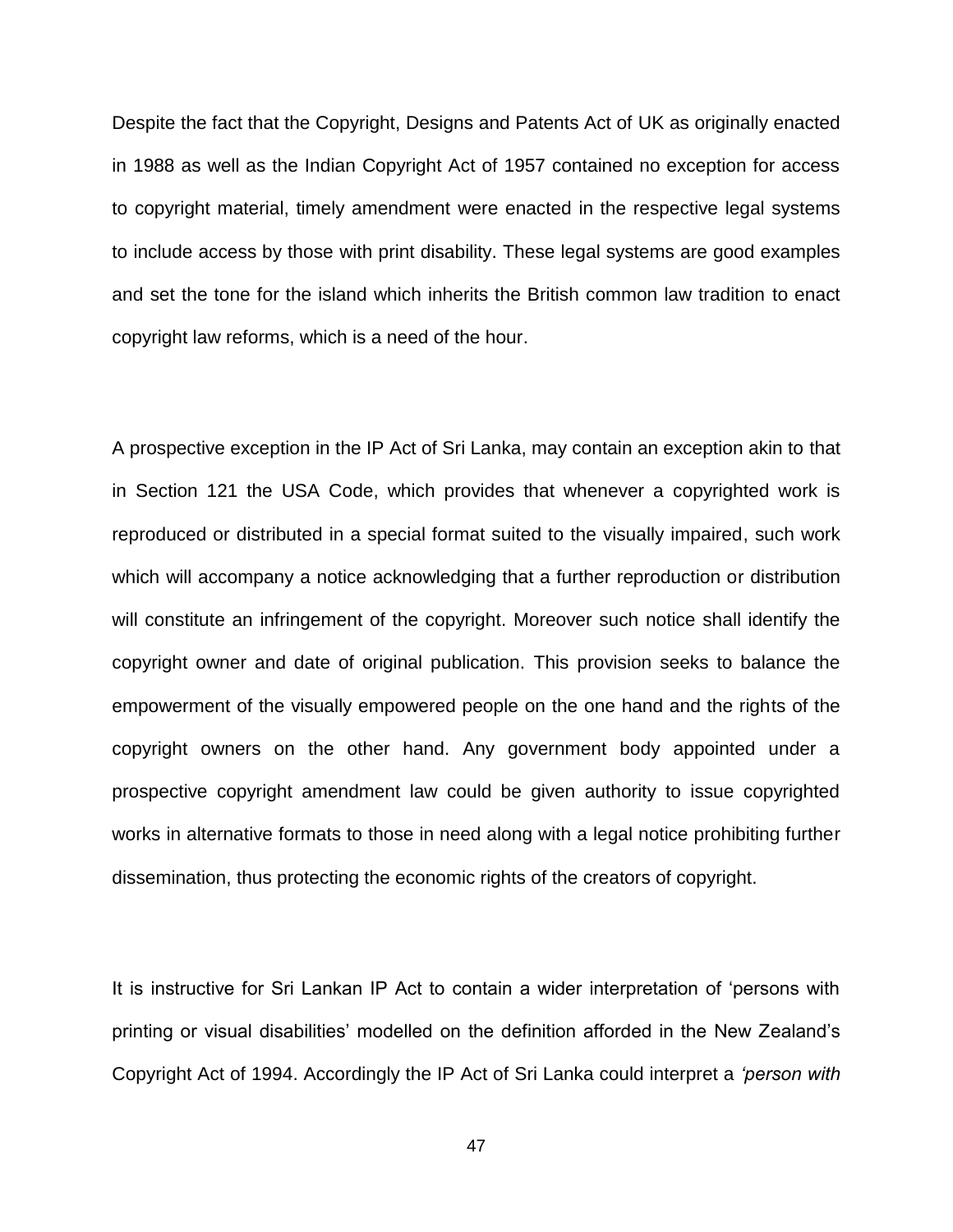*print disability" if he or she (a) is blind; or (b) suffers severe impairment of his or her sight; or (c) is unable to hold or manipulate books; or (d) is unable to focus or move his or her eyes; or (e) suffers a handicap with respect to visual perception.* 91

Copyright law ought not to remain static since its enactment but requires modification consonant with the dynamics of the times and especially in tune with the technological advances in the present day. Copyright exception for visually impaired may not fall under the vague concept of 'fair use', which requires law reform and express assertion of the rights of the visually impaired persons.

It is of paramount importance that, while the concept of 'fair use' is vaguely set out in the IP Act with criteria to determine whether a particular use is an infringement or an instance of fair use, the Sri Lankan judiciary is expected to give purposive interpretation of the concept thereby balancing the rights of copyright owners on hand and the other the rights of the visually impaired, as the judiciary of the USA has succeeded in doing so as evidenced in the celebrated case of Sony Corp of America V. Universal City Studios.<sup>92</sup>

 $\overline{a}$ 

 $91$  Section 69 (04) of New Zealand's Copyright Act of 1994;

 $92$  Ibid pp 33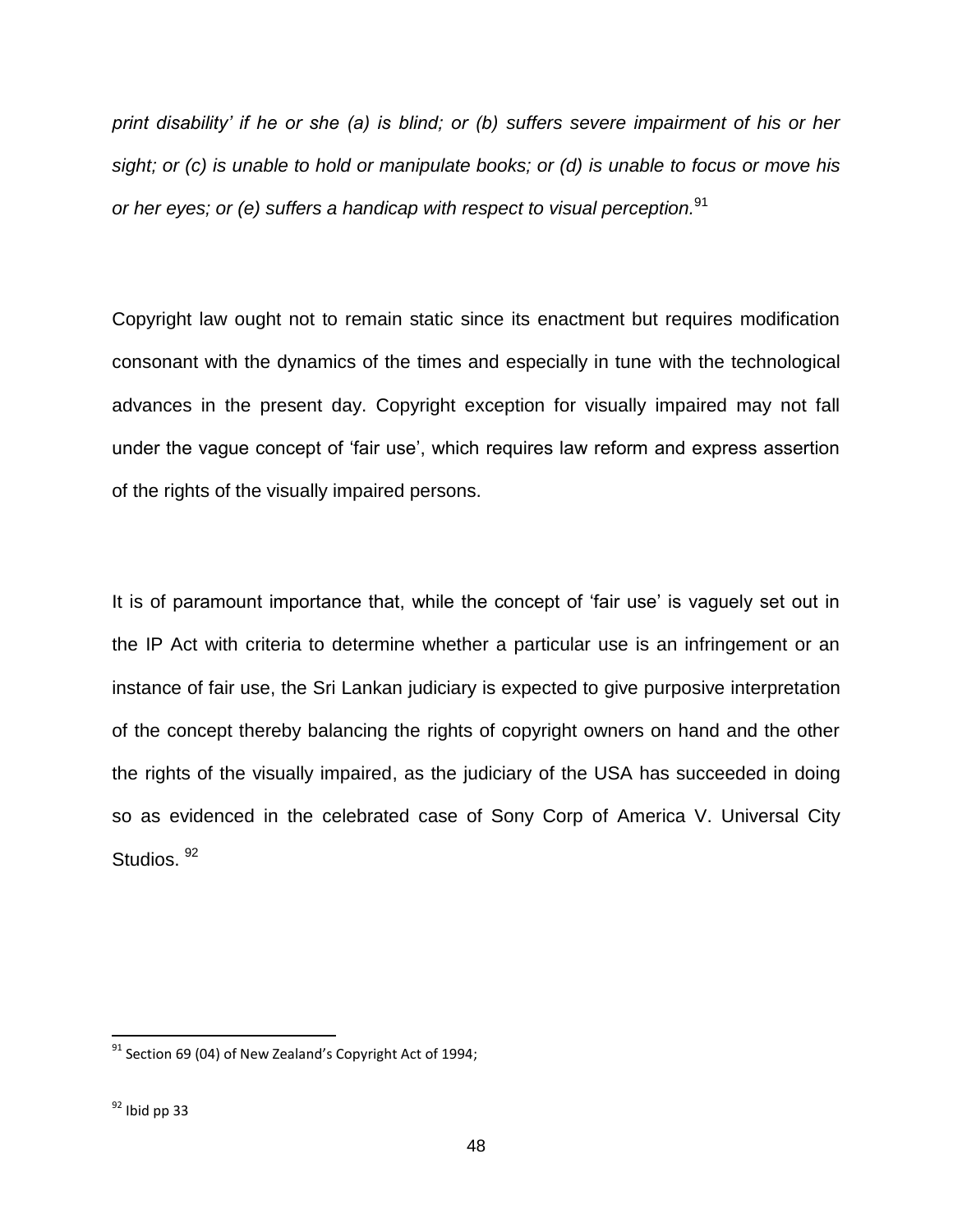The opponents to copyright reform under discussion argues that once an exception is created in the IP Act for the benefit of the visually impaired, this will lead to the opening of flood gates which will prevent due financial gain to copyright owners thus discouraging creators. Therefore fear that excessive illegal commercial user of copyrighted work will ensue by relaxing the laws for visually impaired persons can be wiped out by adopting the public administration element as provided for in the New Zealand Act. Under the New Zealand"s Copyright Act, a public body is appointed under the Act to disseminate copyrighted works for conversion into special formats and thereby grant access to the visually impaired persons. In an attempt to balance the economic rights of copyright owners, the New Zealand"s Copyright Act seeks to impose conditions prior to implementation of fair use hereunder. Accordingly the public body is obligated to obtain a copy in Braille or otherwise modified as required by the person/s with visual disabilities within a reasonable time at an ordinary commercial price. Moreover where any third party copies or adapts the copyrighted work, the prescribed body will take all reasonable steps to notify the owner of the copyright in the work of the making of the copy or adaptation. The public body too is obliged to provide such copies at a sum equal to the cost and including expenses of the public body.

The Copyright Act of India allows fair user of copyright work without the licence of the authors if accesses by visually disabled or other persons on behalf of those with visual disabilities. However such third parties who engage in making copies or adaptations of copyright work on special formats for visually impaired on a commercial basis are required to obtain the approval of the Copyright Board appointed under the Act.

49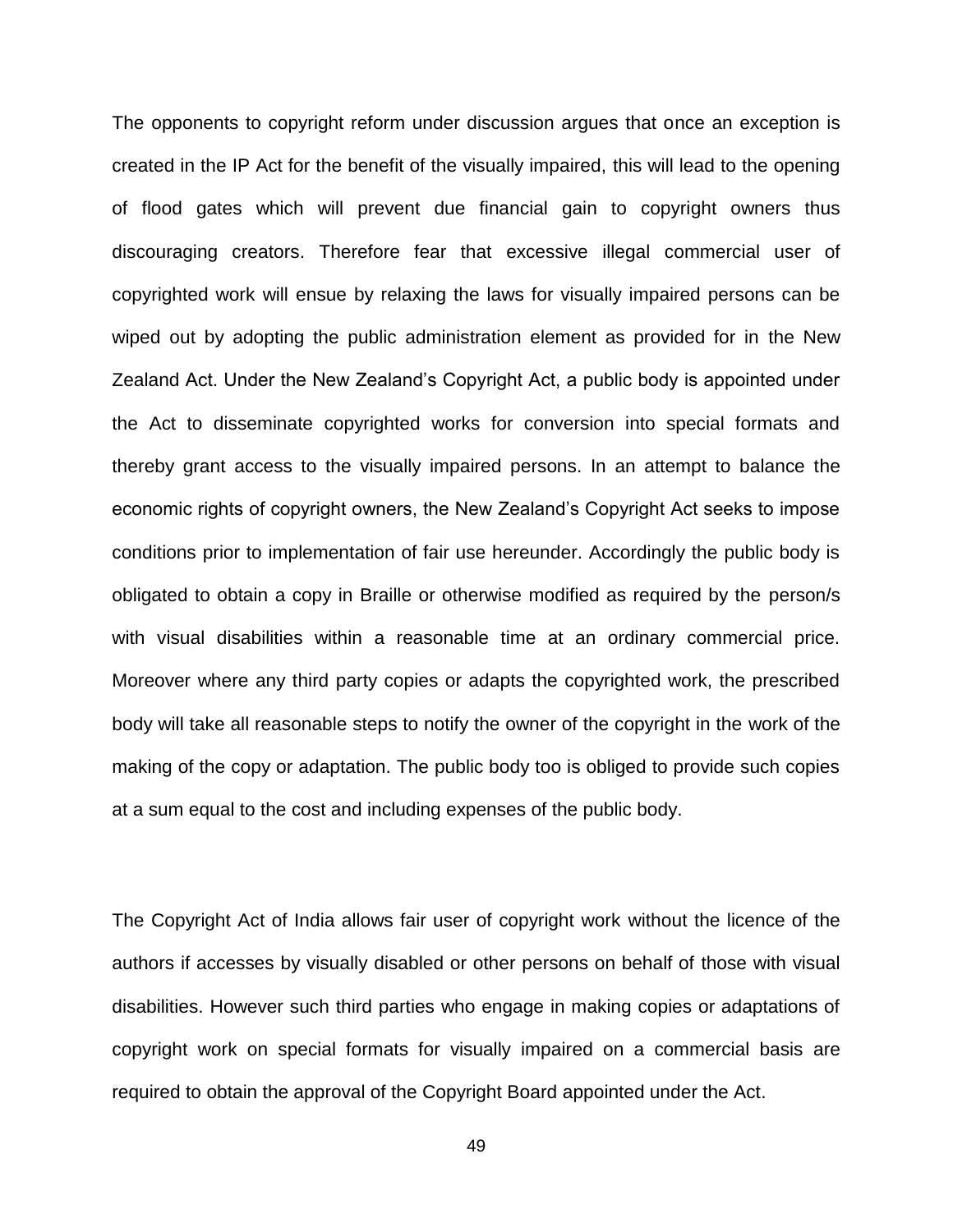It should be noted that while sweeping allowances are given to visually impaired in relation to copyright work, this may impede on the rights of copyright owners if continued unchecked. Therefore the appointment of public bodies, are intended to provide prohibition and checks and balances on unauthorised commercial user of such copyrighted work obtained on the pretext of assisting the visually disabled in reliance of a copyright exception. Nevertheless, practical problems associated with a public body would be the inherent weaknesses in the local bureaucratic order which may render the rights of visually impaired nugatory. Therefore, it is recommended that while individual use by visually impaired persons by allowed for private use without reference to any external body, in the event any third party or organisation undertakes to provide copyrighted material in special formats to the blind, this ought to require a swift and reliable procedure to obtain a licence from a public authority to enable latter to supervise its activities for protection of rights of copyright owners as well as the rights of the blind.

Under the USA law "authorised entities" meaning, non-profit organisation or governmental agencies whose primary mission is to provide specialised services relating to training, education, or adaptive reading or information access needs of blind or other persons with disabilities are granted with similar authority.

50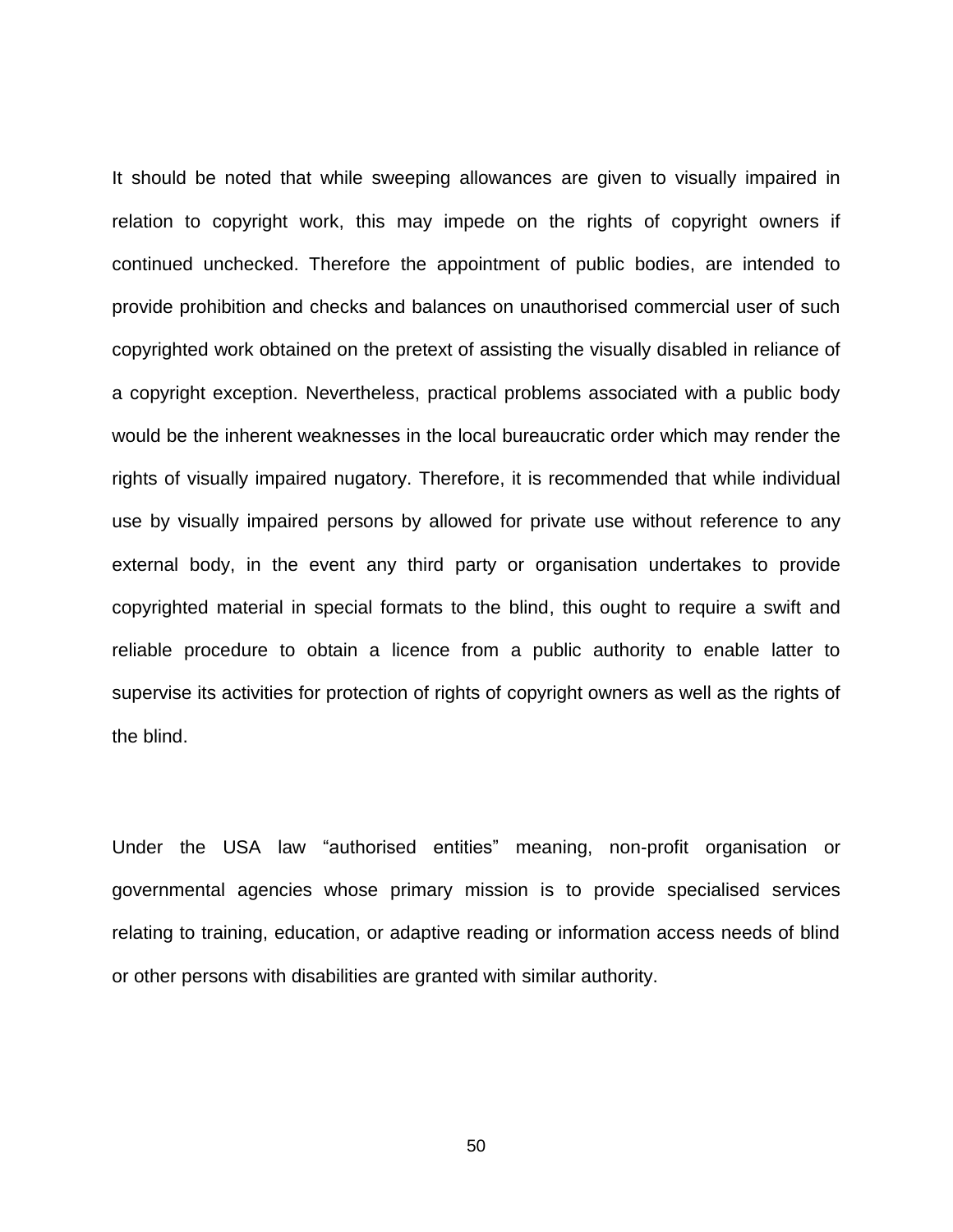The lobbyists for copyright law reform also face the challenge of lobbying for Sri Lanka to accede to the Marrakesh Treaty which requires domestic laws to create an exception for the visually disabled. Thus if when acceded, this would grant further support for adopting special provisions to guarantee the rights of visually impaired to education, information and to access social, economic, cultural and political opportunities afforded by copyright work in the context of a digital age.

Despite reforms in the copyright law, the visually impaired community in Sri Lanka still face the challenge of accessing copyright work in specialised formats. For instance braille books and large print books are not widely available and may involve high costs. An average citizen of Sri Lanka and especially a visually impaired person with limited employment opportunities may find access to the special formats such braille or audio books, or e-books, or software programmes and other assistive technologies rather costly.

The emergence of 'Creative Commons licences' have empowered the authors to use these to share their original works in suitable open licences<sup>93</sup> in advanced economies; however these theories are still unfamiliar amongst the authors and publishers in the developing parts of the world including Sri Lanka. As a result such novel concepts have not been embraced by developing countries including Sri Lanka in their efforts to equip

<sup>&</sup>lt;sup>93</sup> United Nations Educational, Scientific and Cultural Organisation (UNESCO), 'Intellectual Property Rights', [http://unesdoc.unesco.org/images/0023/002322/232208E.pdf;](http://unesdoc.unesco.org/images/0023/002322/232208E.pdf)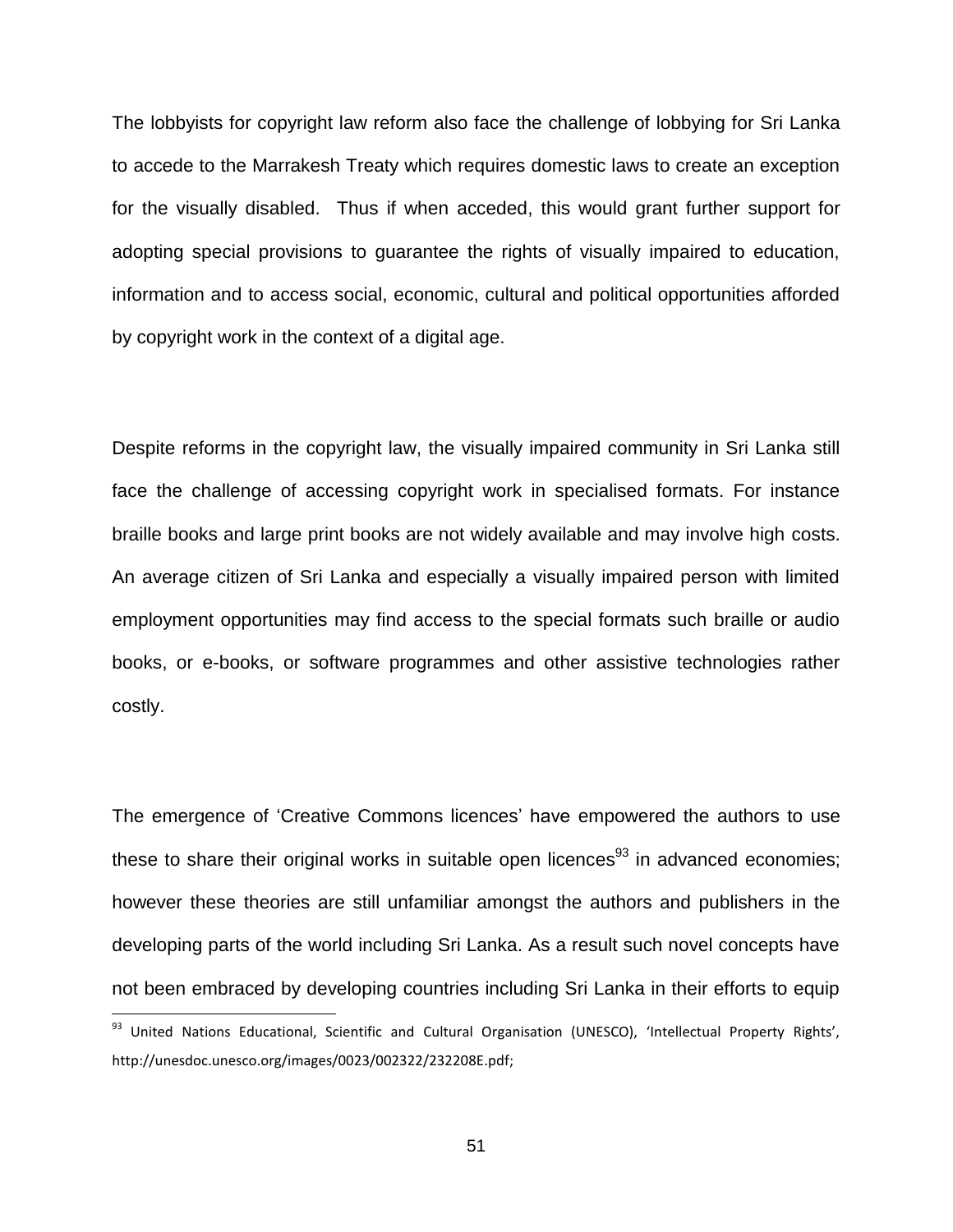the blind and visually impaired community with reading materials readily available for print readers. In a world no longer dominated by the printed word, blind people in Sri Lanka still encounter obstructions accessing information on print media as well as other novel assistive technology. Therefore, the blind focussed organisations in Sri Lanka and the government body which may be created under copyright law reform could connect with the organisations in the developed world such as the USA, New Zealand and Canada to receive financial and more particularly technological assistance with the hope of empowering the visually disabled in the country. It is the fervent belief that linking organisations across borders could enable sharing of technology for the advancement of the education of visually blind. The following section briefly sets a success story in the USA.

#### <span id="page-55-0"></span>**4.1. Success Stories**

 $\overline{\phantom{a}}$ 

Bookshare.Org is one unique organisation in the USA that has made it legally viable via the introduction of the copyright exceptions enshrined in section 107 and 121 of the US Copyright Law. Bookshare.Org, based in California, aims to provide a vast library of low cost scanned books instead of a small library of high quality digital books<sup>94</sup>. It functions as an online community allowing users with print disabilities the opportunity to crowdsource and legally share books. Bookshare.Org currently has a membership exceeding 250,000 with a collection of 220,000 accessible books and it is dedicated to

 $94$  WIPO Standing Committee on Copyright and Related Rights 14<sup>th</sup> Session; [http://www.wipo.int/edocs/mdocs/copyright/en/sccr\\_14/sccr\\_14\\_5.pdf;](http://www.wipo.int/edocs/mdocs/copyright/en/sccr_14/sccr_14_5.pdf)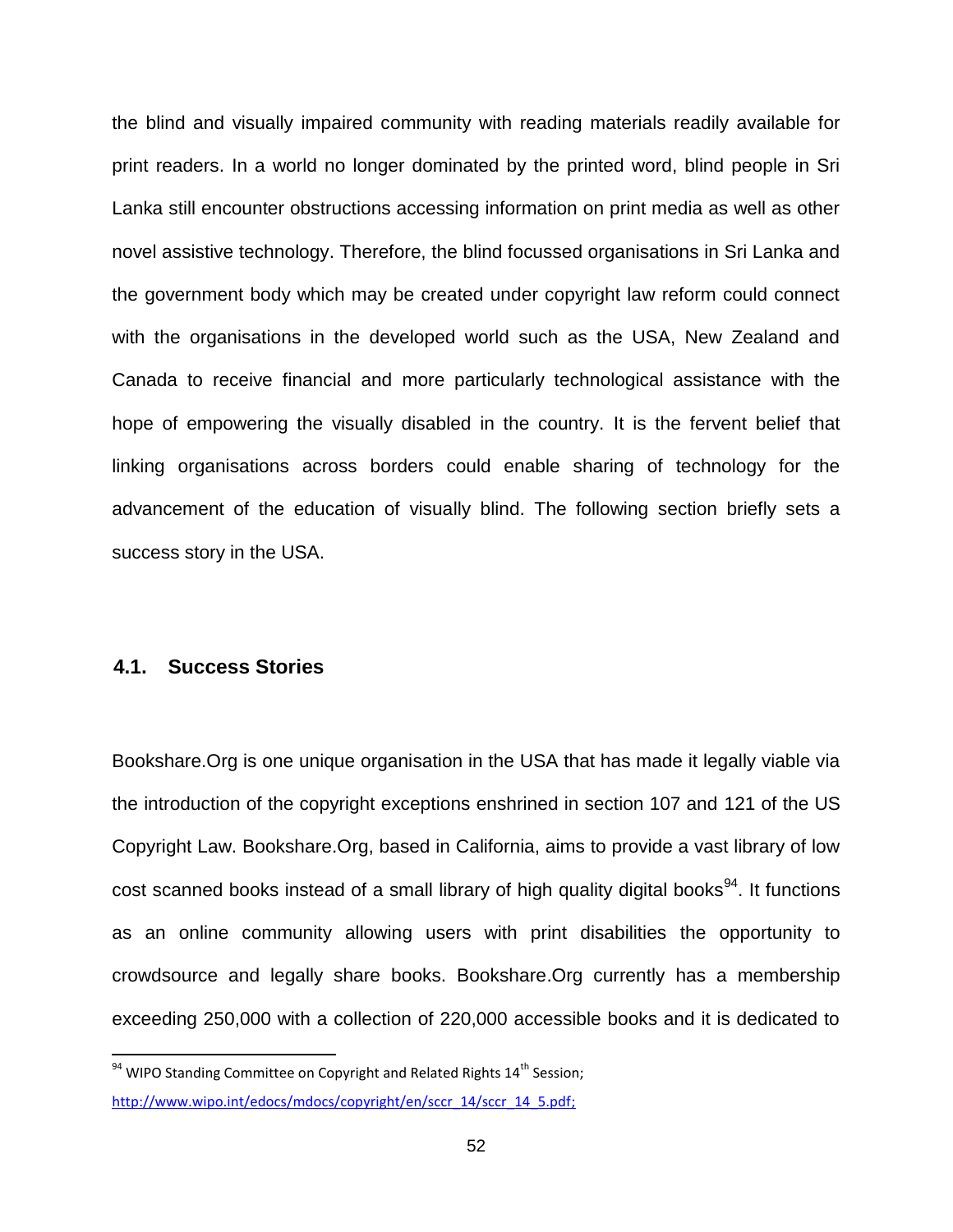providing its members accessible books for less than one-fifteenth of the cost of other traditional methods. The ability to make books accessible to the visually impaired community is the biggest plus point as they are the people who desperately need new solutions but are often least able to afford them. With its growing popularity, each month thousands of books are being added to its virtual store by more than 80% of the publishers under voluntary permission agreements permitted by the Chafee amendment.

The drawbacks faced by Bookshare.Org are the absence of reference to some important accessibility issues such as making the content of pictures, math equations and diagrams available in alternate forms, like textual descriptions or tactile graphics.<sup>95</sup>

 $\overline{a}$ 

 $95$  Jim Fruchterman, 'The Case for Copyright Exceptions and Fair Use';

http://benetech.org/2014/01/17/the-case-for-copyright-exceptions-and-fair-use/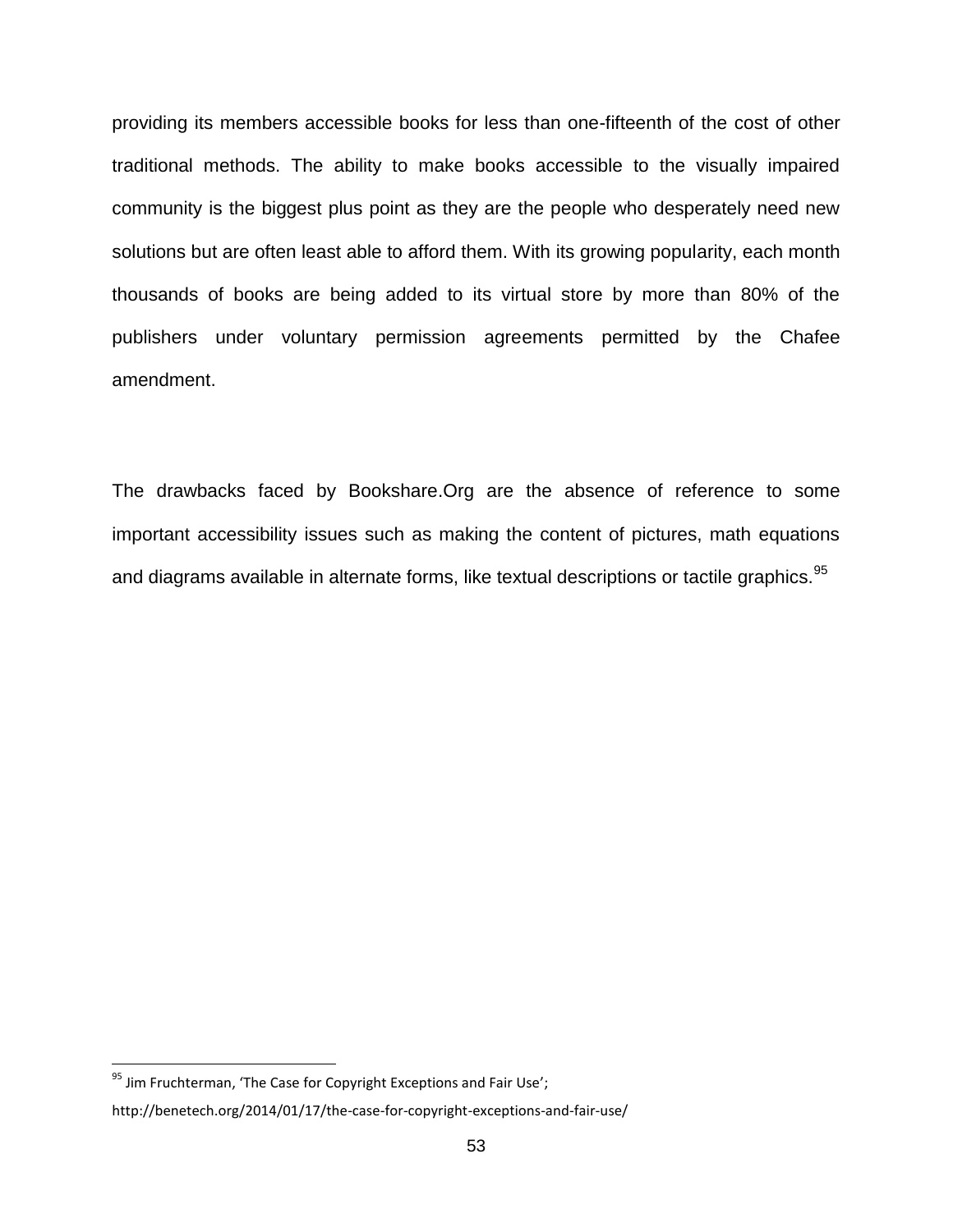### <span id="page-57-0"></span>**Chapter 5**

### <span id="page-57-1"></span>**5. Conclusion**

 $\overline{a}$ 

### <span id="page-57-2"></span>**5.1. Sri Lanka – the way forward**

Addressing the 51st Session of the WIPO Assemblies on 23rd September 2013, Permanent Representative of Sri Lanka to the UN in Geneva; Ambassador Ravinatha Aryasinha endorsed the view that intellectual property has a crucial role to play in enriching the lives of vulnerable sections of humanity and creating greater opportunities for growth and prosperity. Whilst adding remarks to the conclusion of two successful diplomatic conferences, the Beijing Treaty on Protection of Audiovisual Performances in June 2012 and the Marrakesh Treaty on Visually Impaired Persons in June 2013, the Permanent Representative expressed the view that Sri Lanka is looking forward to ratifying these two important instruments to better strengthen the international IP regime. 96

<sup>&</sup>lt;sup>96</sup> Ambassador Ravinatha Aryasinha of Permanent Mission of Sri Lanka to the United Nations, Geneva, Switzerland, [http://www.lankamission.org/intellectual-property/758-sri-lanka-believes-ip-is-an-important-catalyst-for](of%20Permanent%20Mission%20of%20Sri%20Lanka%20to%20the%20United%20Nations,%20Geneva,%20Switzerland,%20http:/www.lankamission.org/intellectual-property/758-sri-lanka-believes-ip-is-an-important-catalyst-for-economic-and-social-empowerment-2.html;)[economic-and-social-empowerment-2.html;](of%20Permanent%20Mission%20of%20Sri%20Lanka%20to%20the%20United%20Nations,%20Geneva,%20Switzerland,%20http:/www.lankamission.org/intellectual-property/758-sri-lanka-believes-ip-is-an-important-catalyst-for-economic-and-social-empowerment-2.html;)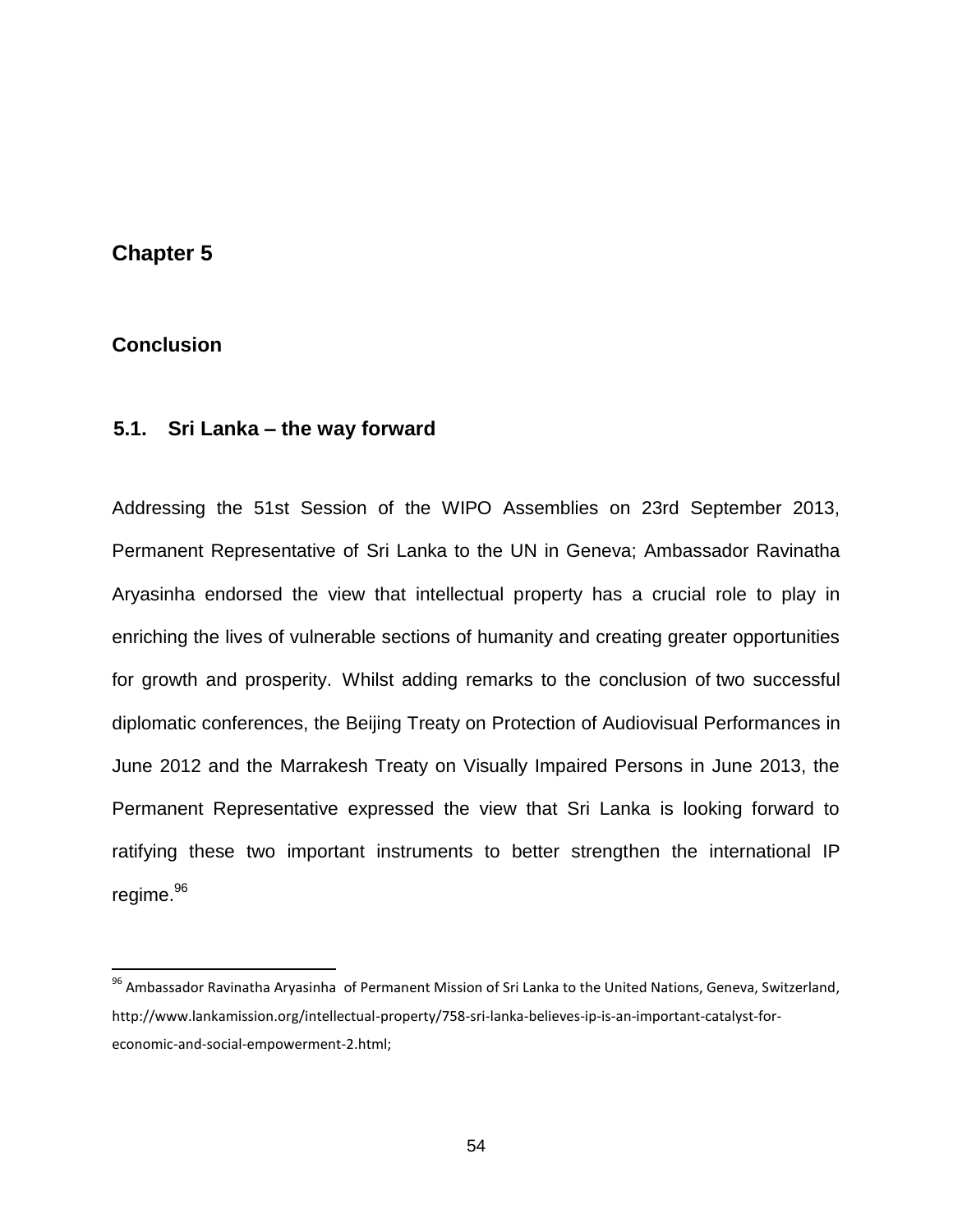Nearly two years on, there is hardly any progress to amend the intellectual property law of Sri Lanka. The Marrakesh Treaty requires countries to adopt a domestic copyright exception for print disabled people as a condition precedent to the ratification of the Treaty. This principle is encompassed in Article 4 of the Treaty. Therefore, the countries considering ratification of the Marrakesh Treaty must ensure the domestic laws to provide a complete leverage for blind people and domestic organisations dedicated towards the betterment of the blind community to make accessible format books without the need for a licence from the holder of copyright. The Treaty also provides for the creation of an international import/export regime for the exchange of accessible books across borders, which is of importance to a developing country such as Sri Lanka with the need for latest technology at a lower cost.

In Sri Lanka more often than not, owners of published work function with financial constraints. In majority of cases the authors and publishing agencies exhibit unwillingness or disinterest to either undertake the conversion and sale of such accessible format copies or permit such conversion, for reasons ranging from lack of profitability to limited target audience.

In the midst of such a situation, expansive and compatible provisions in the domestic legislation can assist to place the visually impaired community on a unique platform by enabling access to equal opportunities of education, employment or otherwise.

55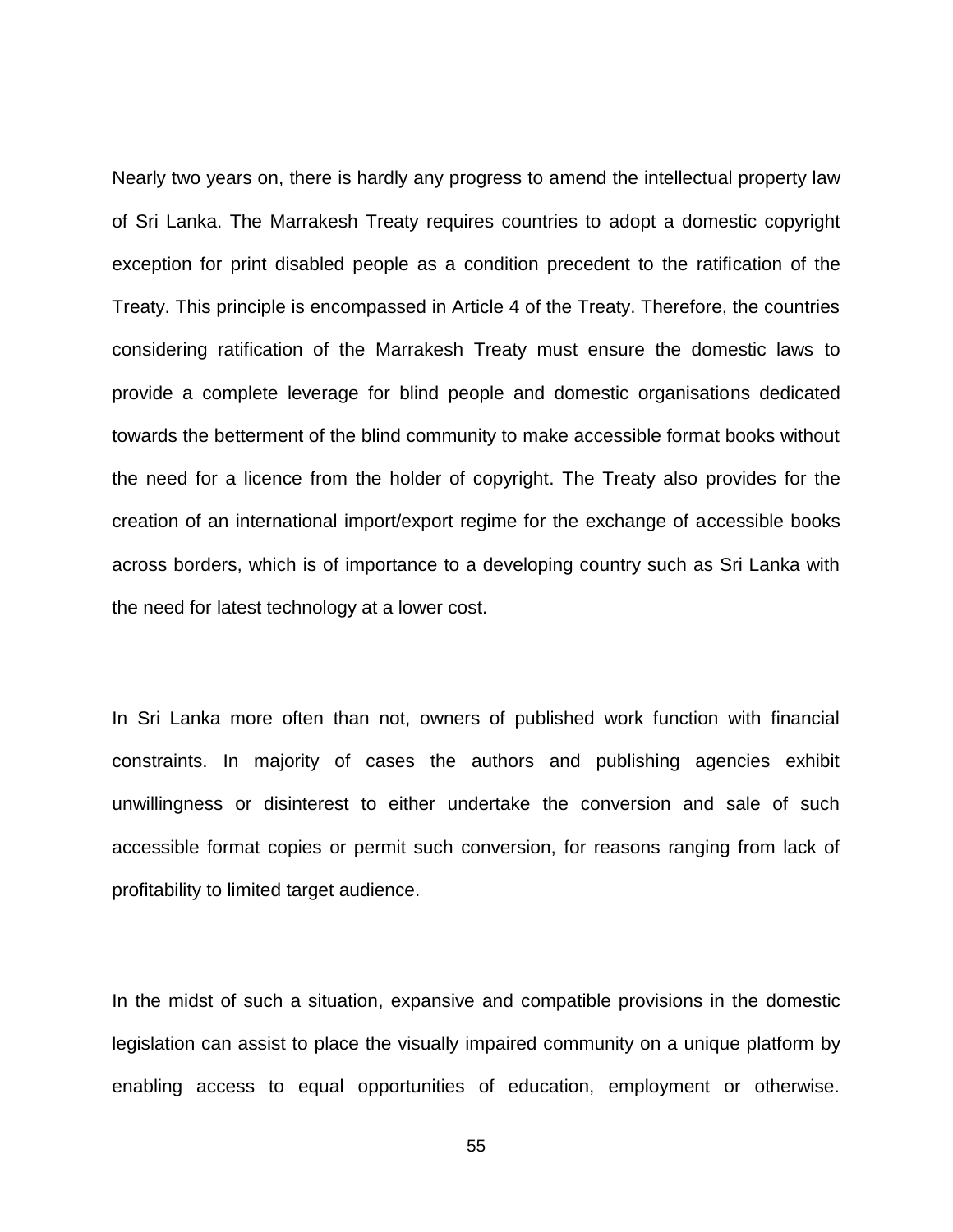Therefore, it is vital to better equip non-profitable organisations, libraries, educational institutions, schools, colleges and universities in co-operation with a government appointed body in Sri Lanka, to actually convert with the aid of the latest technology and deliver the accessible books to people with disabilities in reliance of the copyright law exception with the objective of full social inclusion of the visually impaired community.

In the process of amending domestic legislation, problems in reaching a consensus on the precise form of amendments are inevitable. High level official recognition, the active involvement of the official body in charge of the subject along with the interests and demands of the society, civil organisations and the input of various other stakeholders are indispensable in finalising a workable solution<sup>97</sup> to effect changes in the copyright law of Sri Lanka. Therefore, the Law Commission of Sri Lanka is the best forum on whom the task will fall, where the public could voice their concerns through submissions and transparency and intellectual discourse on the subject could be pursued followed by presentations to the legislature for law enactment.

It is true that the national legislators have considerable discretion and authority to determine appropriate legislative reforms being the elected representatives of the people. However in the context of Sri Lanka, the legislature need to be alerted and pressured to enact law reform to cater to the needs and expectations of an underprivileged segment of the society. Therefore the initiative in implementing changes

 $97$  A case study by the World Intellectual Property Organisation

<sup>(</sup>WIPO);http://www.wipo.int/edocs/mdocs/copyright/en/sccr\_15/sccr\_15\_7.pdf;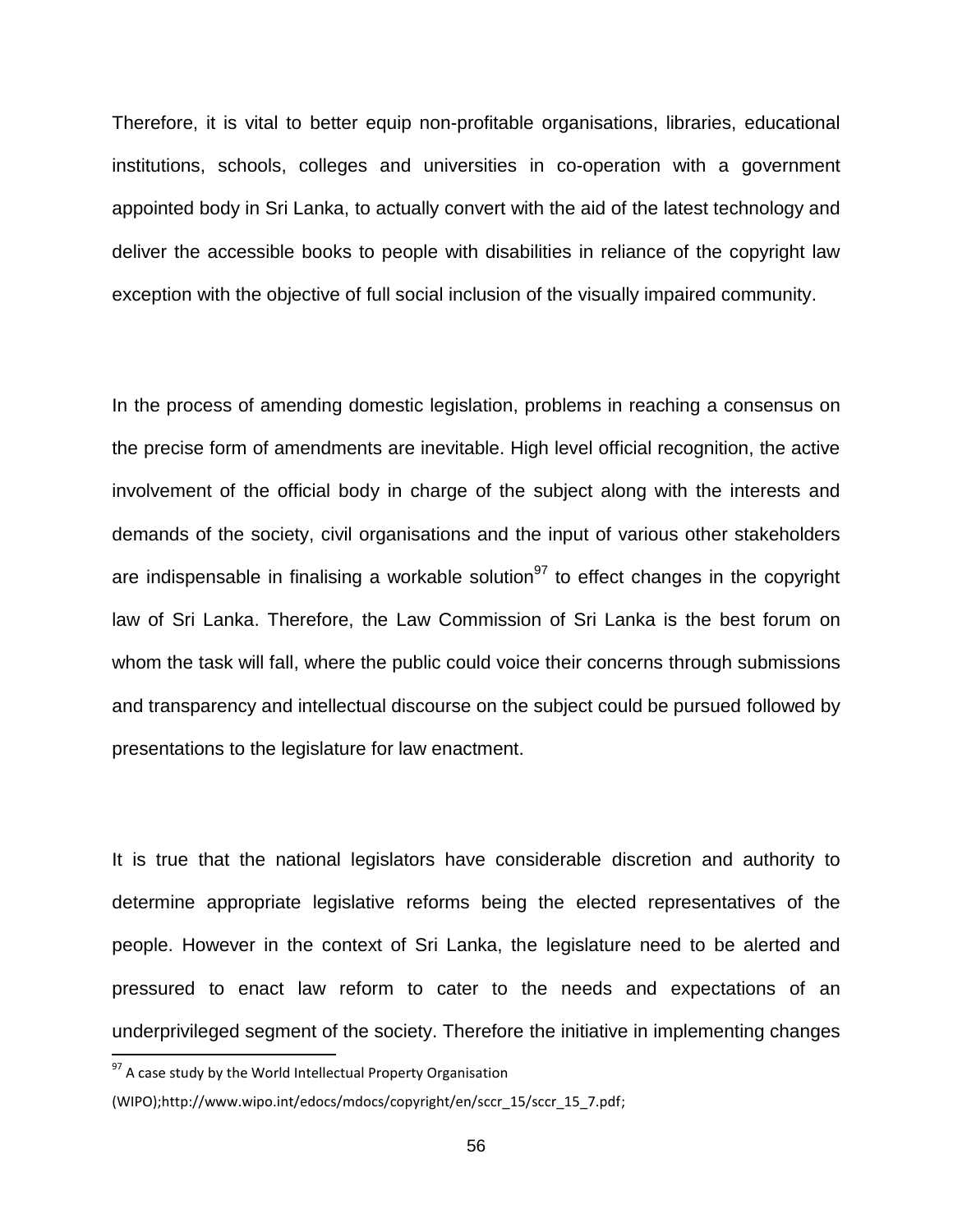to the law is required from the grass-root level and from all segments of the society voicing the needs of the visually impaired community in the country.

The Marrakesh Treaty and various other progressive laws in other countries as discussed in this paper have enabled and facilitated to promote access to published Works by visually impaired and print disabled by relaxing the rights of the copyright owners. These positive developments around the globe instructs and provide guidance to the island to utilise the constitutional law to make special provisions to enact reforms to the copyright law to advance the lives of the print disabled persons and to assist them realise their constitutionally guaranteed rights on a par with the average abled citizen and human beings. In that light, enactment of an exception clause to the rights of copyright owners in the Intellectual Property Act of Sri Lanka is a *sine qua non*.

The current study is one important step in the lobbying for copyright reform in favour of visually disabled, which will continue unabated with renewed vigour despite the passage of time until desirable amendments to the law are effected; modelled on the progressive aspects of foreign jurisdictions, adapted to the local conditions along with successful implementation mechanisms.

57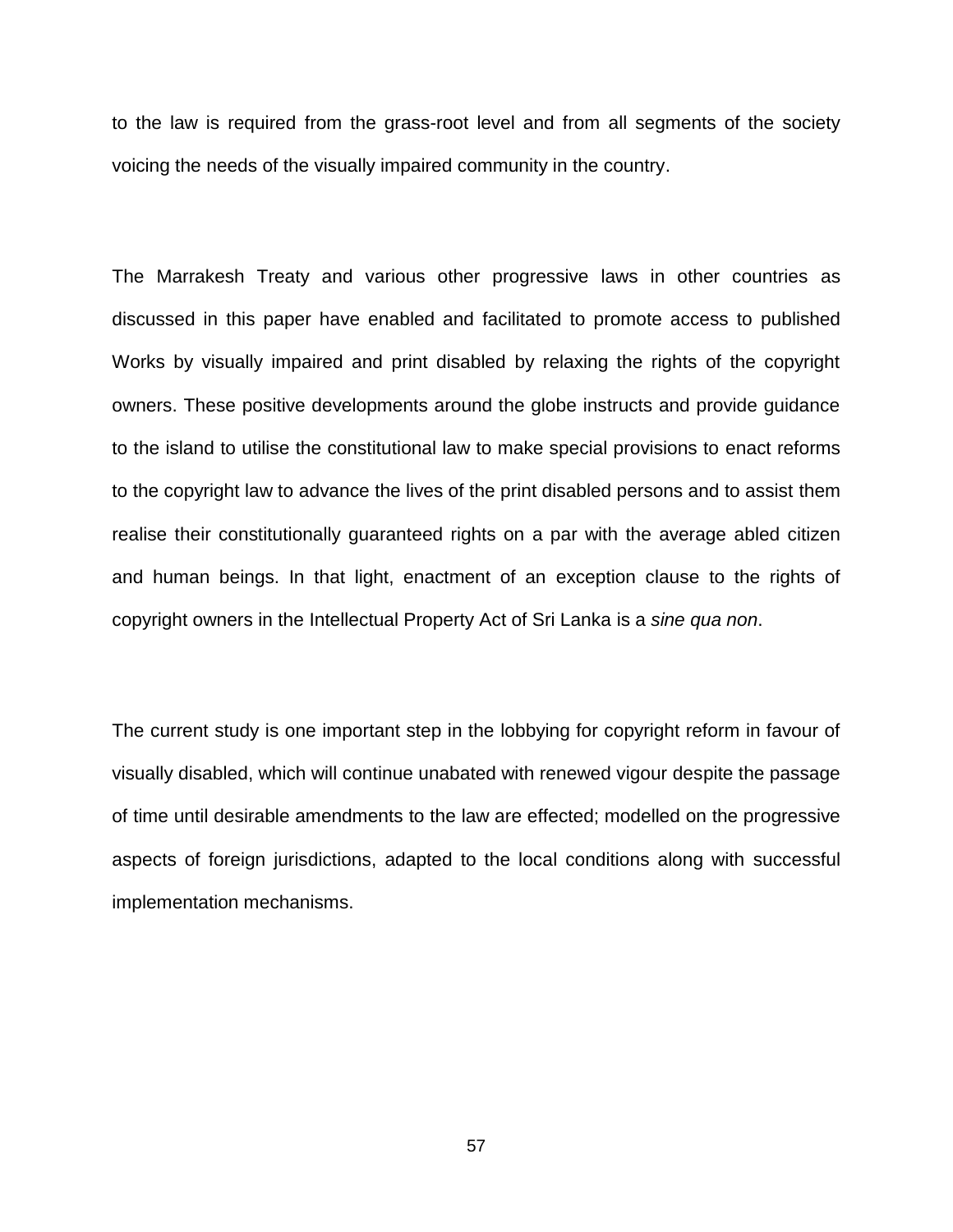## **Bibliography**

### <span id="page-61-1"></span><span id="page-61-0"></span>**Acts and Treaties**

- 1. The Constitution of the Democratic Socialist Republic of Sri Lanka, 31, August 1978;
- 2. The Code of Intellectual Property Act of Sri Lanka No.52 of 1979;
- 3. The Intellectual Property Act No. 36 of 2003 of Sri Lanka;
- 4. The Companies Act No 07 of 2007 of Sri Lanka;
- 5. The Copyright Ordinance No.12 of 1912 of the United Kingdom;
- 6. The Copyright, Designs and Patents Act of UK, 1988;
- 7. The Copyright and Rights in Performances (Disability) Regulations of UK, 2014;
- 8. Title 17 of the United States Code, Copyright Chapter, July 30, 1947;
- 9. The New Zealand"s Copyright Act of 1994;

#### <span id="page-61-2"></span>**International Treaties and Conventions**

- 10.Berne Convention for the Protection of Literary and Artistic Works, 1971;
- 11. Convention Establishing the World Intellectual Property Organisation, (WIPO), 1967 as amended in 1979;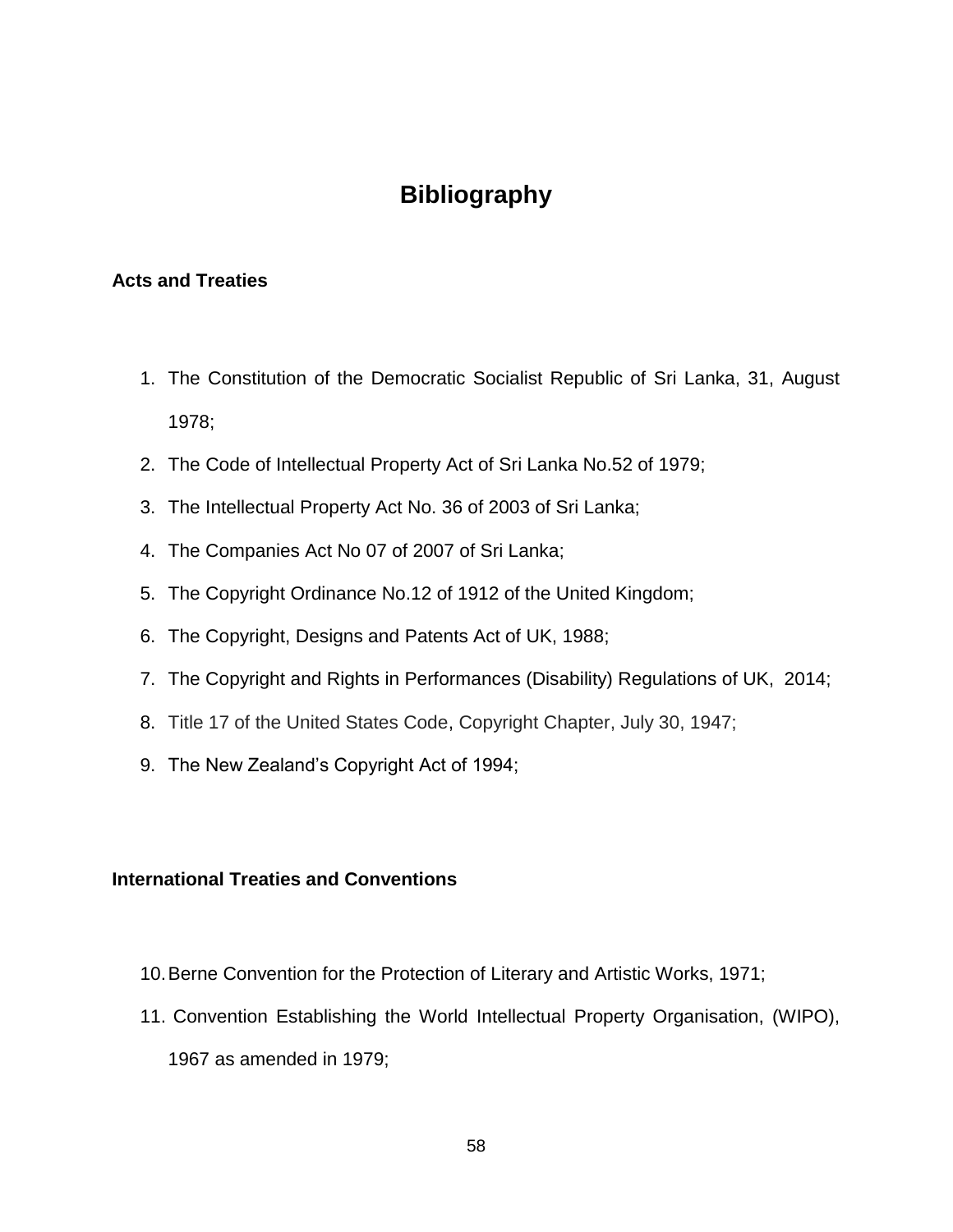- 12.Marrakesh Treaty to Facilitate Access to Published Works for Persons Who Are Blind, Visually Impaired, or Otherwise Print Disabled, 27, June 2013;
- 13.Universal Declaration of Human Rights (UDHR), 10. December 1948;
- 14.The World Trade Organisation administered TRIPS (The Agreement on Trade-Related Aspects of Intellectual Property Rights), 1994;
- 15.UN International Convention on the Protection and Promotion of the Rights and Dignity of Persons with Disability, 13, December 2006;
- 16.United Nations Convention on the Rights of Persons with Disabilities (SCRPD) "Standard Rules on the Equalization of Opportunities for Persons with Disabilities" 1993;
- 17.WIPO Copyright Treaty, 1996;

#### <span id="page-62-0"></span>**Cases**

- 18.Sony Corp Of America V. Universal City Studios, Inc., 464 U.S. 417 (1984);
- 19.The Supreme Court of Sri Lanka, In Re The Broadcasting Authority Bill, S.D. No 1/97 and 15/97, delivered on 5 May, 1997;
- 20.Twentieth Century Music Corp. V. Aiken, 422 U.S Supreme Court 151 (1975);
- 21.Williams & Wilkins Co. V. United States, 203 Ct. Cl. 74, 487 F.2d 1345 (1973);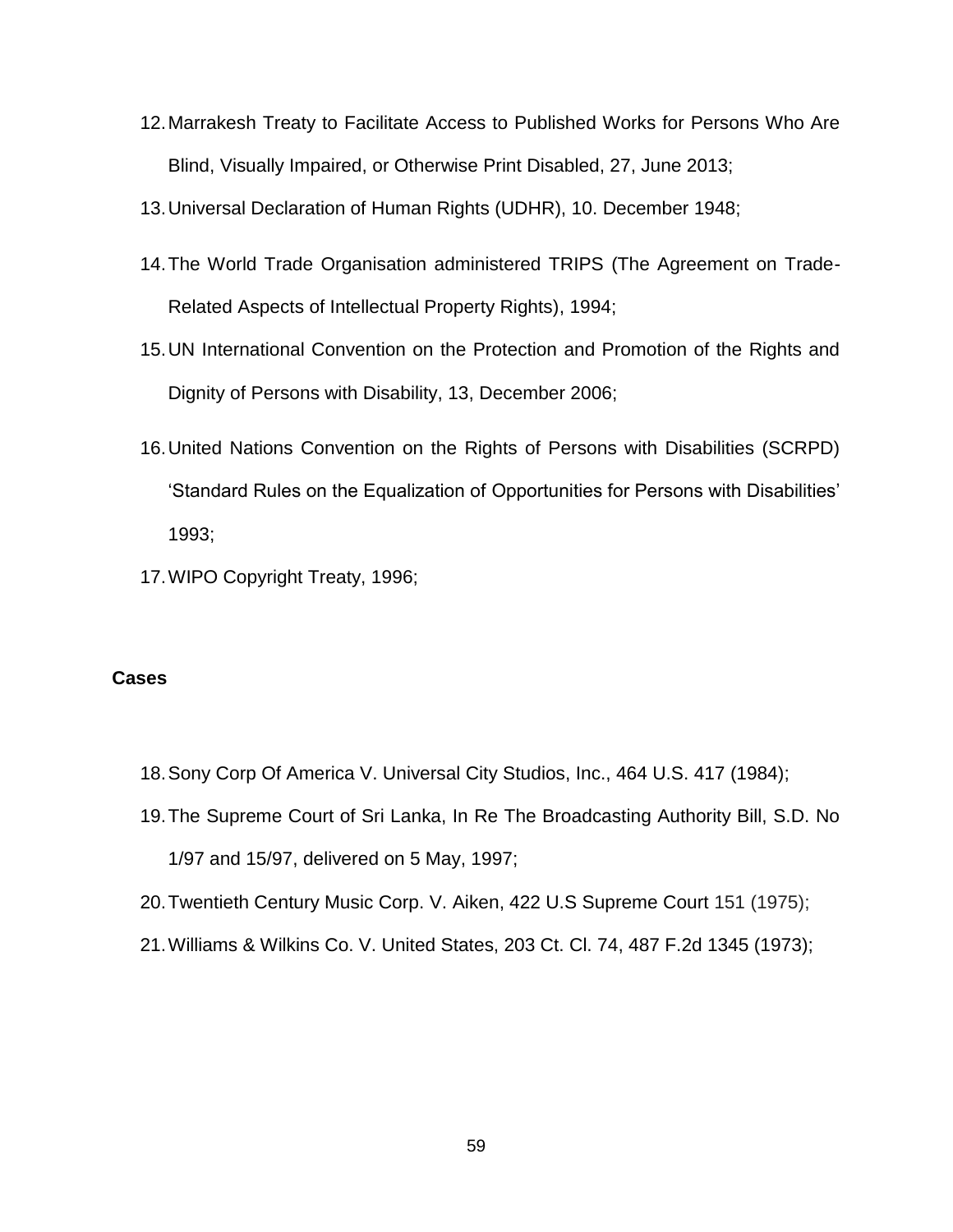#### <span id="page-63-0"></span>**Books**

- 22.Amaradasa Gunawardena and T.D.T.L. Dhanapala (2000) Sri Lanka Council for the Blind, Vision Rehabilitation, Aries Arditi, Amy Horowitz, Mary Ann Lang, Bruce Rosenthal, Karen Seidman, Cynthia Stuen, CRC Press, Jan 1, 2000;
- 23.Cabral, Harsha, (2004) Intellectual Property Law of Sri Lanka, The Act No. 36 of 2003, The TRIPS Agreement and a Case Digest, Published by author:
- 24.C Joyce, W Patry, MA Leaffer, P Jaszi (1998) **"**[Copyright law](http://www.case.edu/affil/sce/authorship/Joyce-part1.pdf)**"** (Sixth Edition), LexisNexis ;
- 25.Indatissa, Kalinga (2003), "Criminal Prosecutions under the Intellectual Property Act No.36 of 2003";
- 26.Karunaratna, D. M. (2010), "The Elements of the Intellectual Property in Sri Lanka"; Sarasavi Publishers;
- 27.Karunaratna, D. M." (2006), "An Introduction to the Law of Copyright and Related Rights in Sri Lanka", published by ["Sarvodaya Vishva Lekha;](http://search.lib.ou.ac.lk/cgi-bin/koha/opac-search.pl?q=pb:Sarvodaya%20Vishva%20Lekha)
- 28. Lesley Ellen Haris, 'Canadian Copyright Law' (3<sup>rd</sup> Edition) 2002, John Wliey & Sons Inc, new Jersey;
- 29.Michael Salter, Julie Mason, "Writing Law Dissertations, An Introduction and Guide to Conduct Legal Research"(2007), Pearson Education Limited;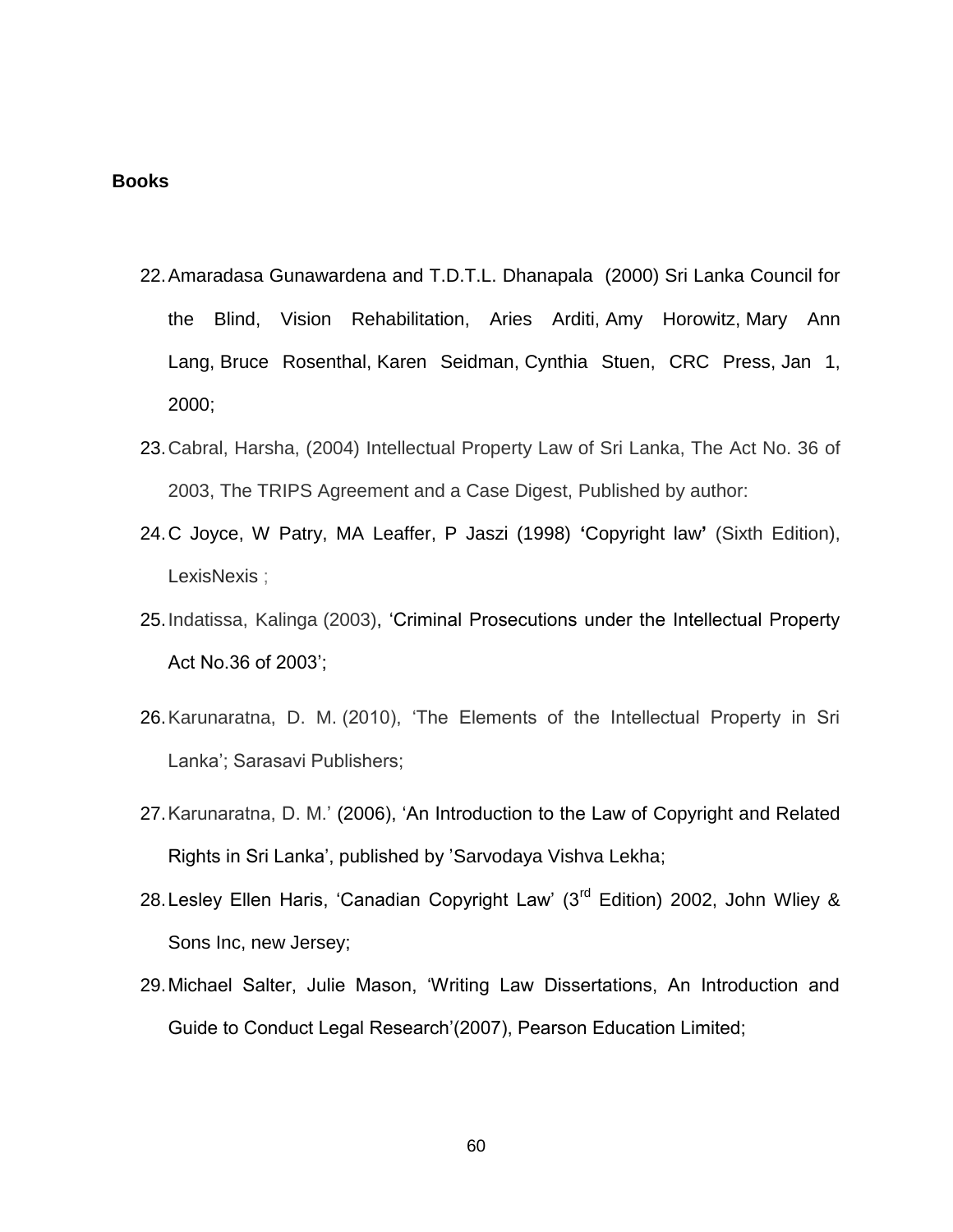#### <span id="page-64-0"></span>**Reports and Articles**

- 30.Anton Blijlevens and Jillian Lim,"Blindness, "How the Marrakesh treaty is giving the gift of literature' 2, September, 2013;
- 31.Chamila S. Talagala, "The Doctrine of Fair Use in Sri Lankan Copyright Law: An Overview"; Charles C.Mann "Who Will Won Your Next Good Idea" The Atlantic Monthly, September 1998;
- 32.Charles C.Mann "Who Will Won Your Next Good Idea" The Atlantic Monthly, September 1998;
- 33.Clive Lansink, "The Right to Read"; Examining the Changing Obligations on Publishers and Libraries To Accommodate the Needs of People with Print Disabilities, November 2008;
- 34.Dharam Veer Singh and Pankaj Kumar, (2005) "Photocopying of Copyrighted Works for Educational Purposes: Does it Constitute Fair Use? [2005] 10 Journal of Intellectual Property Rights (JIPR);
- 35.Janice T. Pilch, "Treaty for Improved Access for Blind, Visually Impaired and Other Reading Disabled Persons", University of Illinois at Urbana, Champaign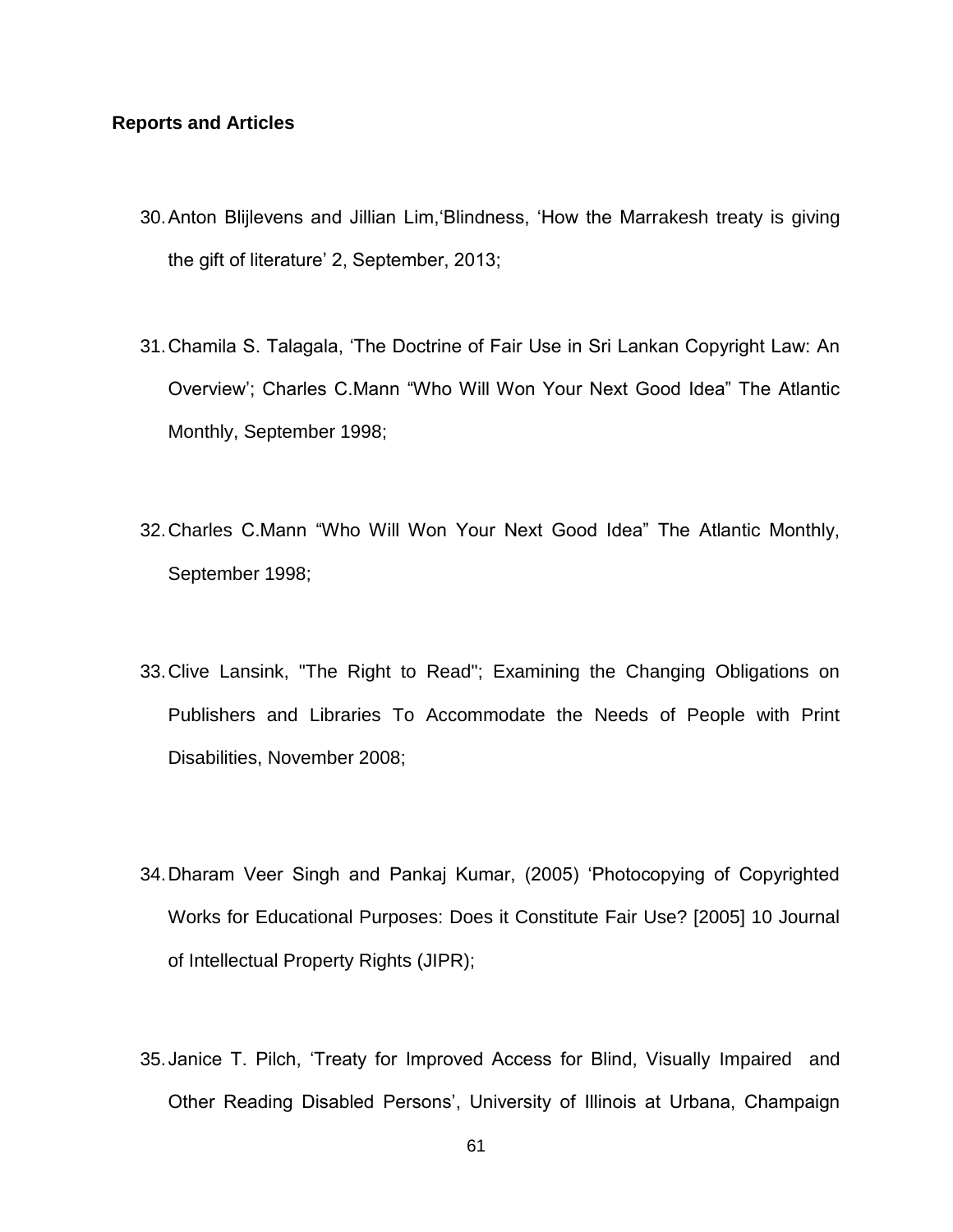Visiting Programme Officer on International Copyright, Association of Research Libraries October 12, 2009;

- 36.Jason Epstein , "The Future of Publishing A Veteran's Perspective", December 2011;
- 37.Jim Fruchterman, The Case for Copyright Exceptions and Fair Use, 17, January, 2014;
- 38.Kishali Pinto Jayawardena, "Right to Information in Sri Lanka" –Critical Scrutiny of existing Laws and Proposed law reform; December 2005, Country Paper on Sri Lanka;
- 39.M. Landes and Richard. A.Posner, "An Economic Analysis of Copyright Law by William", Chicago Journals. ,The Journal of Legal Studies, Volume 18 No 02, June 1989 published by: [The University of Chicago Press;](http://www.jstor.org/action/showPublisher?publisherCode=ucpress)
- 40. Nilma DOLE (2012), 'Early detection will save your eyes', Sunday Observer; 18, March 2012;
- 41.Peter Western, "The Empty Idea of Equality" (January 1982) Volume 95 No. 04 Harvard Law Review pp. 537-596;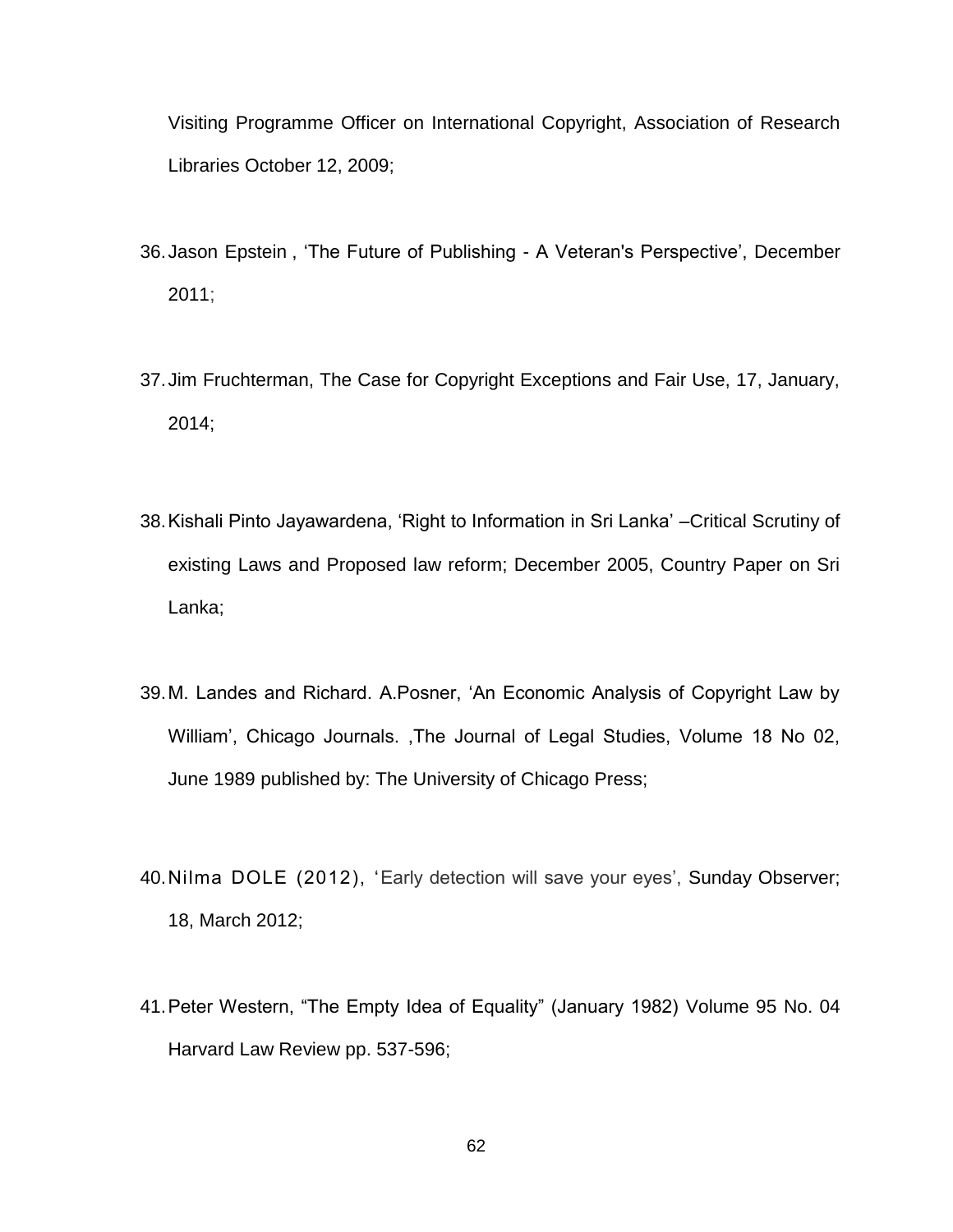- 42.Priya. R.Pillai, (2012), "Accessible Copies of Copyright Work for Visually Impaired Persons in India", Vol.3, Special Issue, 1060-1062 Published Online, October 2012 in SciRes;
- 43.P.W. Nye , "Reading Aids for Blind People", A Survey of Progress with the Technological and Human Problems', Journal of Medical [electronics](http://link.springer.com/journal/11517) and biological [engineering](http://link.springer.com/journal/11517) ,Volume 2, Issue 3 , pages [247-264;](http://link.springer.com/journal/11517/2/3/page/1)
- 44.Rachel Aviv (2010), "Listening to Braille", New York Times Magazine DEC. 30, 2009;
- 45.Rich Stim, "What is Fair Use": Nolo"s Patent, Copyright and Trademark Blog, Author, Nolo Press;
- 46.Sharon Nichols, "Overview of Technology for Visually Impaired and Blind Students",Texas School for the Blind and Visually Impaired; [http://www.tsbvi.edu/;](http://www.tsbvi.edu/)
- 47.William M. Landes and Richard A. Posner, "An Economic Analysis of Copyright Law", *The Journal of Legal Studies*, Vol. 18, No. 2 (Jun., 1989), pp. 325-363, Published by: [The University of Chicago](http://www.jstor.org/action/showPublisher?publisherCode=ucpress) Press;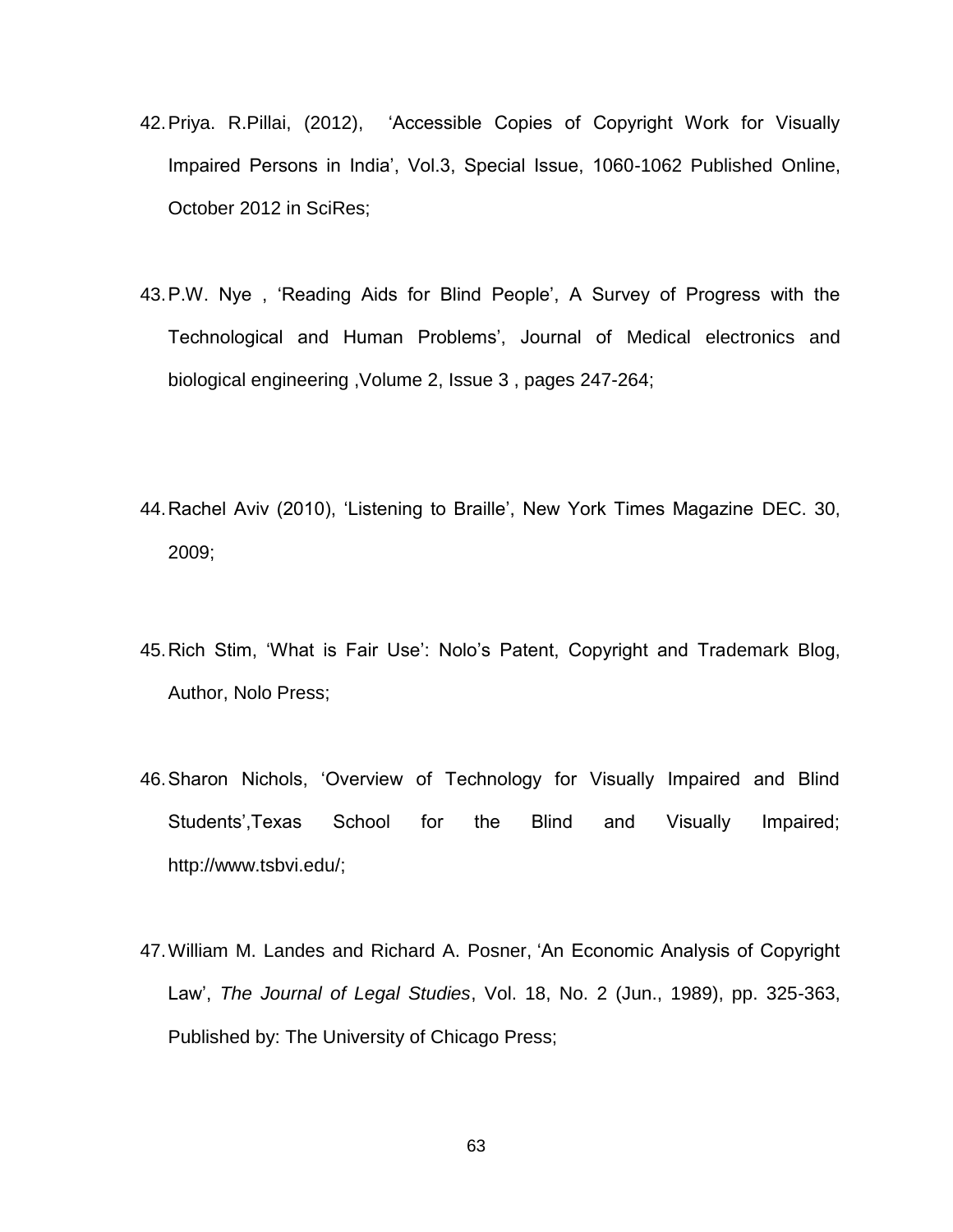#### <span id="page-67-0"></span>**Web References**

- 48.A Guide to Using Qualitative Research Methodology[http://fieldresearch.msf.org/msf/bitstream/10144/84230/1/Qualitative%20research](http://fieldresearch.msf.org/msf/bitstream/10144/84230/1/Qualitative%20research%20methodology.pdf) [%20methodology.pdf](http://fieldresearch.msf.org/msf/bitstream/10144/84230/1/Qualitative%20research%20methodology.pdf)
- 49.American Action Fund for Blind Children and Adults; <https://www.actionfund.org/history-blindness>
- 50.Blind Foundation of New Zealand,<http://blindfoundation.org.nz/>
- 51.Blind Graduates Forum of India, Mumbai, <http://www.hpod.org/networking/detail/blind-graduates-forum-of-india>
- 52.Blind Persons" Association of India,<http://www.bpaindia.org/>
- 53.Bookshare, An Accessible Online Library for people with Print Disability, <https://www.bookshare.org/cms>
- 54.Deaf & Blind Aid Lanka; [www.dabal.org/-;](http://www.dabal.org/-)
- 55.Harvard law School Project on Disability; http://www.hpod.org/
- 56.Hellen Keller National Center for the Deaf Blind Youths and Adults, <http://www.hknc.org/>
- 57.Indicare Project;<http://www.indicare.org/>
- 58.Jim Fruchterman, "The Case for Copyright Exceptions and Fair Use";

<http://benetech.org/2014/01/17/the-case-for-copyright-exceptions-and-fair-use/>

- 59.Law Students Association of Sri Lanka;<http://www.lsasl.lk/>
- 60.National Association for the Blind, India,<http://www.nabindia.org/>
- 61.National Federation of the Blind, United States; [https://nfb.org//about-the-nfb](https://nfb.org/about-the-nfb)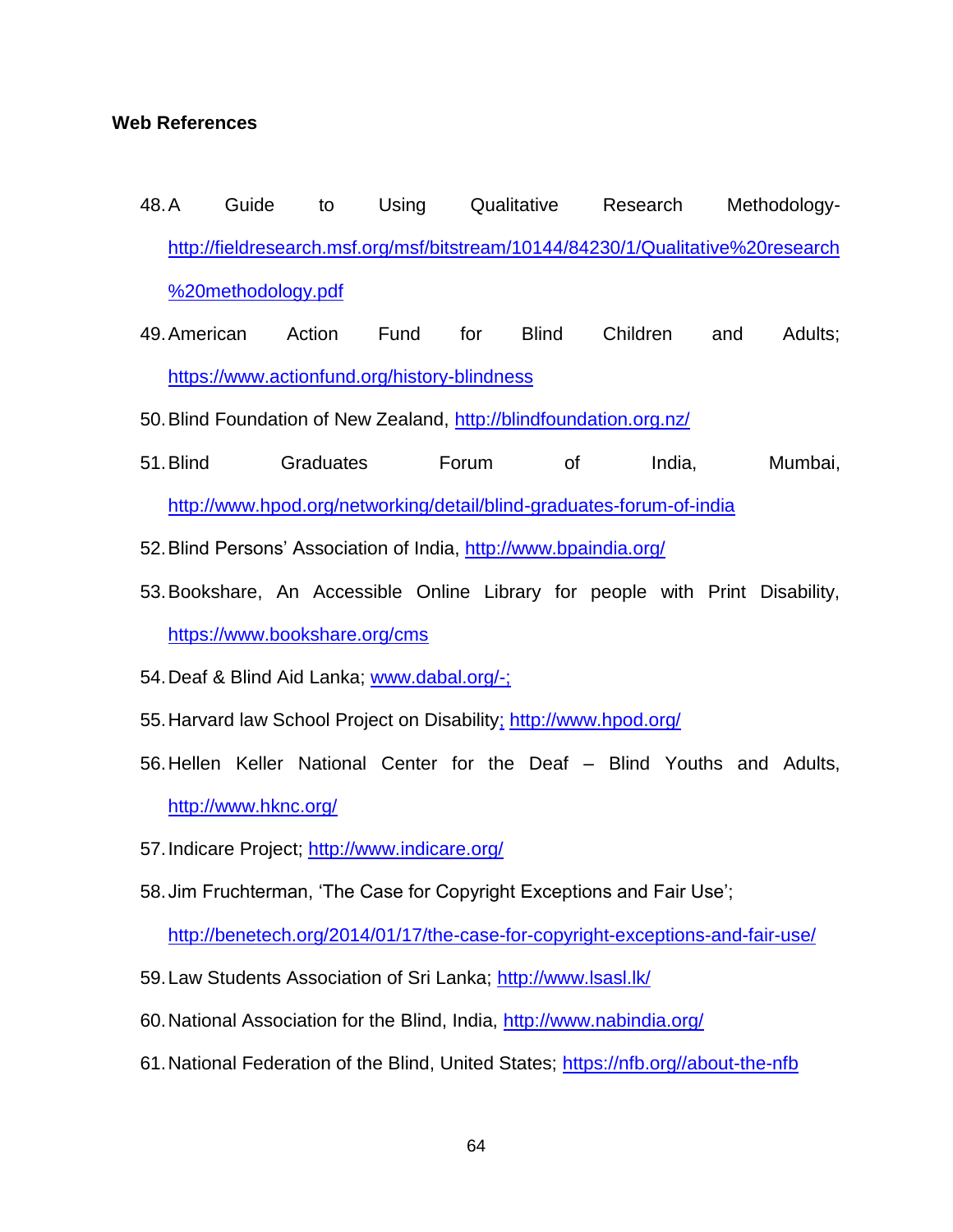- 62.Permanent Mission of Sri Lanka to the United Nations, Geneva, Switzerland, [http://www.lankamission.org/intellectual-property/758-sri-lanka-believes-ip-is-an](http://www.lankamission.org/intellectual-property/758-sri-lanka-believes-ip-is-an-important-catalyst-for-economic-and-social-empowerment-2.html)[important-catalyst-for-economic-and-social-empowerment-2.html](http://www.lankamission.org/intellectual-property/758-sri-lanka-believes-ip-is-an-important-catalyst-for-economic-and-social-empowerment-2.html)
- 63.Publishers Association of New Zealand;<http://www.publishers.org.nz/>
- 

64. Research **Methodology, Executed Structure Control** Control of Methodology,

[http://www.seu.ac.lk/public\\_access/Research\\_Methodology.pdf;](http://www.seu.ac.lk/public_access/Research_Methodology.pdf)

- 65.Royal Institute for Deaf and Blind Children;<http://www.ridbc.org.au/blindness>
- 66.Sri Lanka Council for the Blind; [www.srilankablindcouncil.org/-;](http://www.srilankablindcouncil.org/-)
- 67.Sri Lanka Federation of the Visually Handicapped; [www.slfvh.org/adaptive.htm-;](http://www.slfvh.org/adaptive.htm-)
- 68.Sri Lanka Federation for the Visually Handicapped, <http://www.slfvh.org/adaptive.htm>
- 69.Standing Committee on Copyright and Related Rights (SCCR), [http://www.wipo.int/policy/en/sccr/;](http://www.wipo.int/policy/en/sccr/)
- 70.The American Foundation for the Blind;<http://www.afb.org/default.aspx>
- 71.The Law Reform Commission of Sri Lanka;<http://lawcom.gov.lk/web/>
- 72.The Supreme Court of Sri Lanka,<http://www.supremecourt.lk/>
- 73.The voice of blind and partially sighted people in Europe; <http://www.euroblind.org/>
- 74.The World Blind Union, <http://www.worldblindunion.org/English/Pages/default.aspx>
- 75.United Nations Educational, Scientific and Cultural Organisation (UNESCO), 'Intellectual Property Property Rights', <http://unesdoc.unesco.org/images/0023/002322/232208E.pdf>